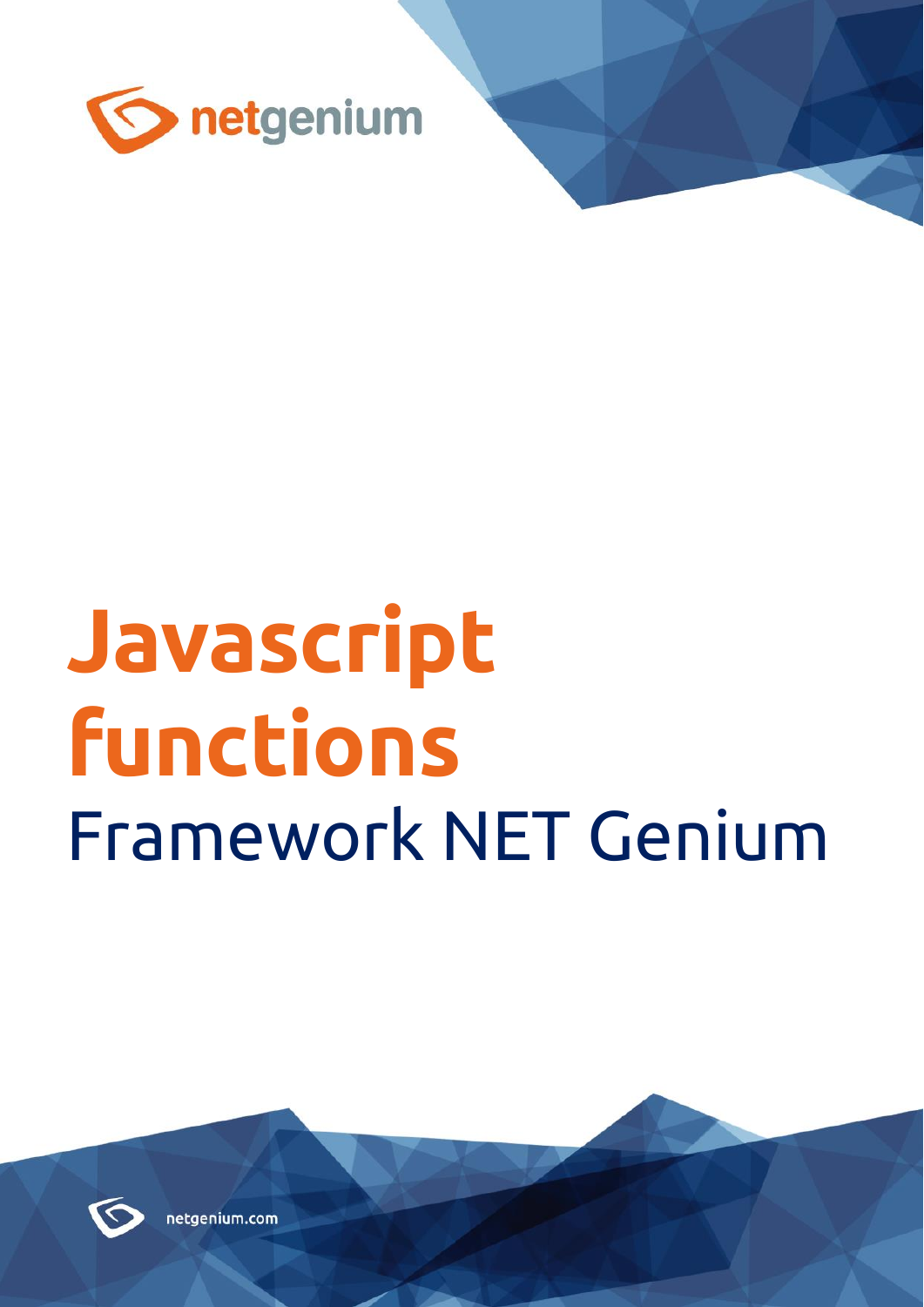

# 1 Variables

- nID ID of the currently open record in the edit form (it is not recommended to use #id#)
- Page\_IsPostBack The page is loaded after a postback
- dateSeparator Date separator
- domLib\_isIE The current browser is Internet Explorer
- domLib isIE56 The current browser is Internet Explorer version 5 or 6
- domLib\_isIE7 The current browser is Internet Explorer version 7
- domLib\_isIE8 The current browser is Internet Explorer version 8
- domLib isIE9 The current browser is Internet Explorer version 9
- domLib isIE56789 The current browser is Internet Explorer version 5, 6, 7, 8 or 9
- domLib\_isIE10 The current browser is Internet Explorer version 10
- domLib\_isIE11 The current browser is Internet Explorer version 11
- domLib\_isEdge The current browser is Microsoft Edge
- domLib isChrome Current browser is Google Chrome or Opera version 15 and above
- domLib isFirefox The current browser is Mozilla Firefox
- domLib\_isSafari The current browser is Safari
- domLib isOpera The current browser is Opera version 12.15 or lower
- domLib\_isMobileDevice The current browser is a mobile device
- domLib\_isCE Current Windows CE device browser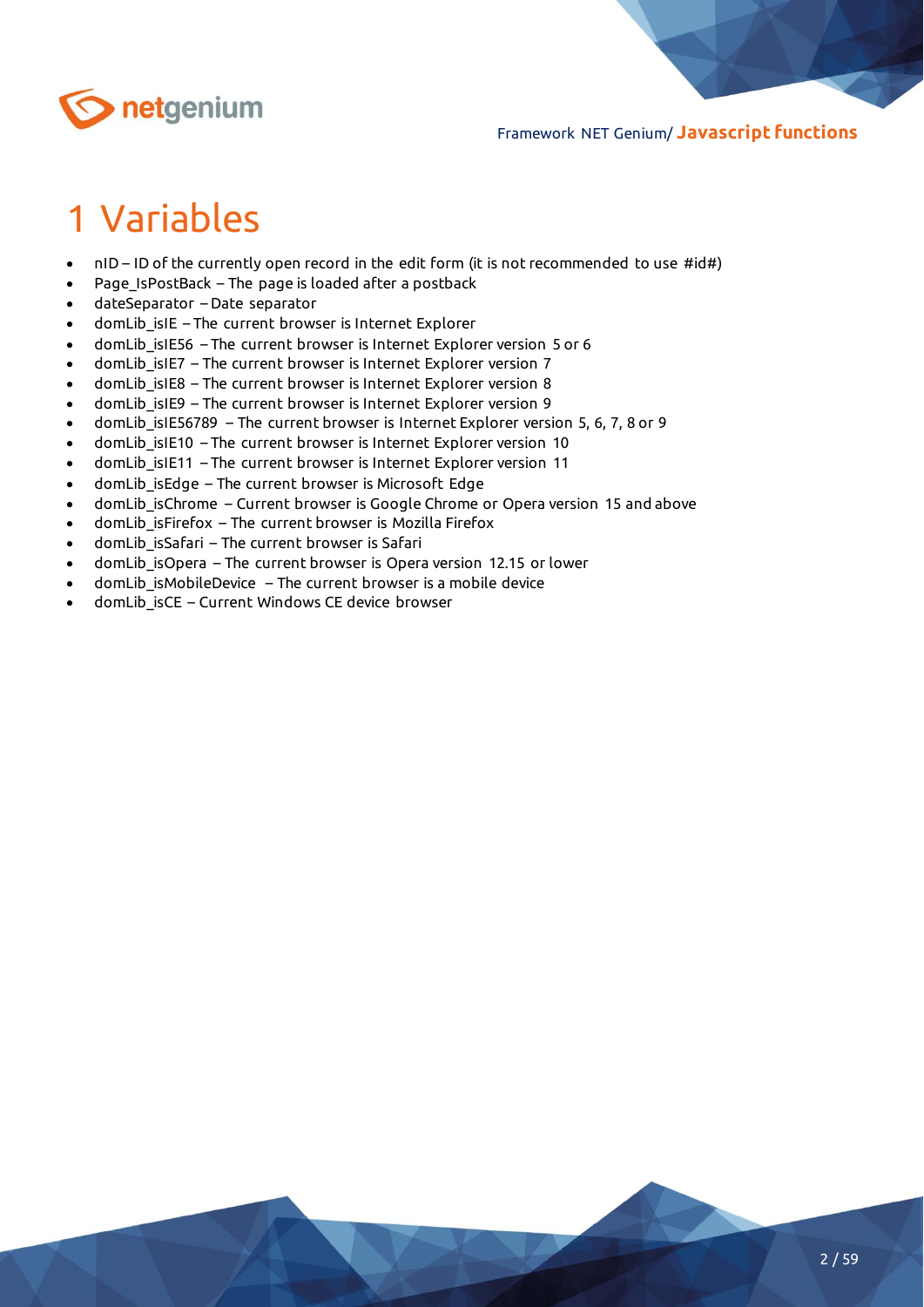

## 2 Function

## void loadUrl(object o, string url)

*Description: The function loads the page defined by the "url" parameter using an asynchronous ajax call, resp. loads the HTML code of this page. The function does not wait for a response from the server, after calling it, the execution of javascript code continues. The "o" parameter is an auxiliary object in which all the information needed to successfully complete an asynchronous ajax call is stored, and this object can be anything*  in the object model of the website or a newly created object. Only one asynchronous call can be called at a time *using one object. If the "\_loadUrl" function is called again with the same helper object for which the asynchronous call has not yet been completed, a new asynchronous call will not occur. If a parallel call to the "\_loadUrl" function is required, it is ideal to select "new Object()" as the auxiliary object "o".*

*Example:*

```
var p0 = 'ěščřžýáíé', p1 = 'ĚŠČŘŽÝÁÍÉ';
_loadUrl(new Object(), 'ngef.aspx?MyFirstFunction,' + urlEncode(p0) + ',' + urlEncode(p1));
```
#### void \_loadUrl(object o, string url, string f)

印 *Description: The function loads the page defined by the "url" parameter using an asynchronous ajax call, resp. loads the HTML code of this page. The function does not wait for a response from the server, after calling it, the execution of javascript code continues. When the answer then arrives, the execution of the main context of the code is suspended (sooner or later depending on the priority of the performed task) and the so-called callback defined by the "f" parameter. The resulting HTML code of the page is passed to the "f" function as the first parameter. The "o" parameter is an auxiliary object in which all the information needed to successfully complete an asynchronous ajax call is stored, and this object can be anything in the object model of the website or a newly created object. Only one asynchronous call can be called at a time using one object. If the "\_loadUrl" function is called again with the same helper object for which the asynchronous call has not yet been completed, a new asynchronous call will not occur. If a parallel call to the "\_loadUrl" function is required, it is ideal to select "new Object()" as the auxiliary object "o".*

#### *Example:*

```
function ajaxTest()
\left\{ \right. var p0 = 'ěščřžýáíé', p1 = 'ĚŠČŘŽÝÁÍÉ';
   _loadUrl(new Object(), 'ngef.aspx?MyFirstFunction,' + urlEncode(p0) + ',' + urlEncode(p1), 
ajaxResponse);
}
function ajaxResponse(html)
{
  alert(html);
}
for (var i = 0; i < 5; i++){
```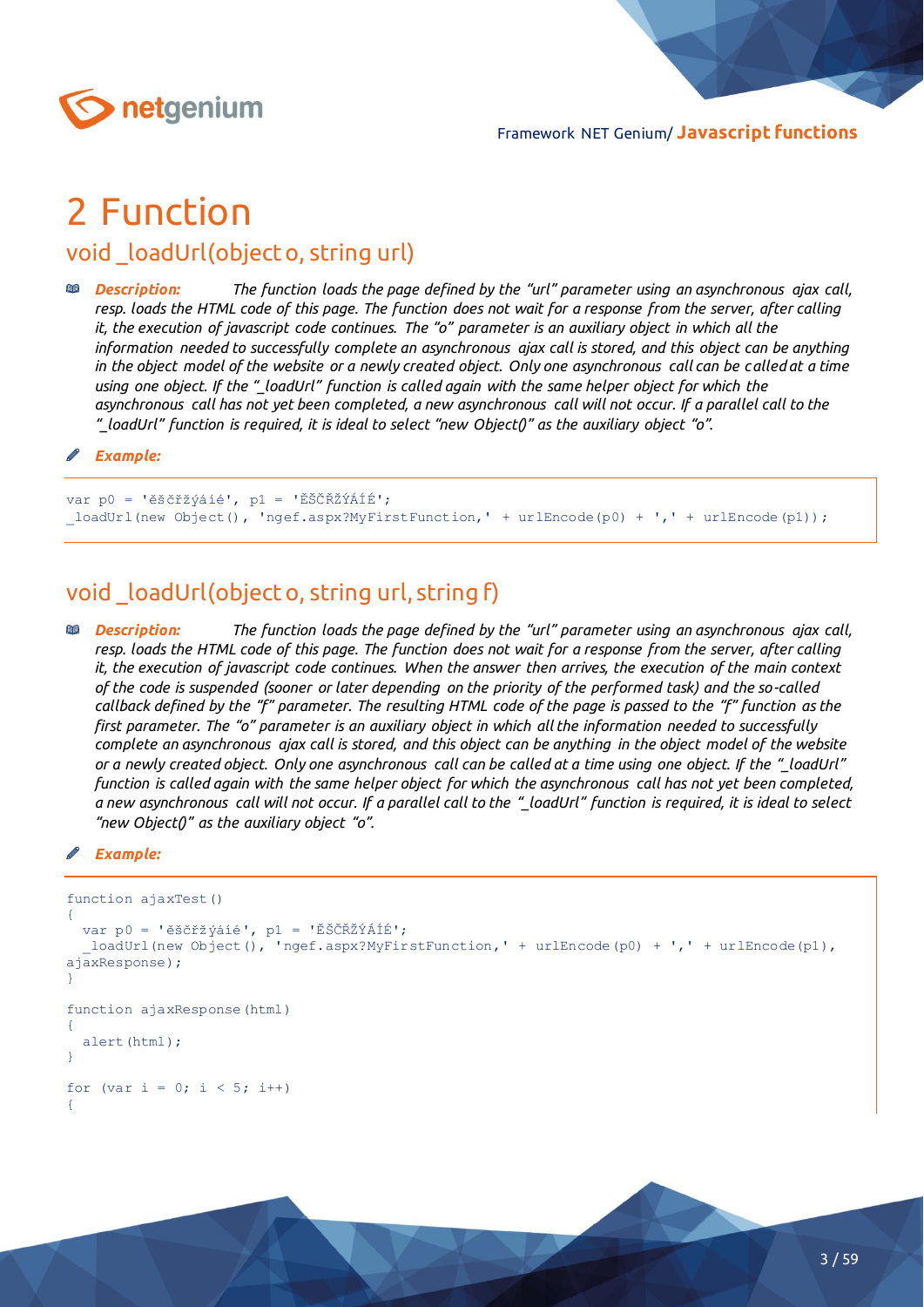

 ajaxTest(); }

## void  $\lceil \text{loadUrl}(\text{object o}, \text{string url}, \text{string f}, \text{string id}) \rceil$

*Description: The function loads the page defined by the "url" parameter using an asynchronous ajax call,*  印 *resp. loads the HTML code of this page. The function does not wait for a response from the server, after calling it, the execution of javascript code continues. When the answer then arrives, the execution of the main context of the code is suspended (sooner or later depending on the priority of the performed task) and the so-called callback defined by the "f" parameter. The resulting HTML code of the page is passed to the "f" function as the first parameter. The optional parameter "id" is passed to the "f" function as the second parameter. The "o" parameter is an auxiliary object in which all the information needed to successfully complete an asynchronous ajax call is stored, and this object can be anything in the object model of the website or a newly created object. Only one asynchronous call can be called at a time using one object. If the "\_loadUrl" function is called again with the same helper object for which the asynchronous call has not yet been completed, a new asynchronous call will not occur. If a parallel call to the "\_loadUrl" function is required, it is ideal to select "new Object()" as the auxiliary object "o".*

#### *Example:*

```
function ajaxTest(id)
{
   var p0 = 'ěščřžýáíé', p1 = 'ĚŠČŘŽÝÁÍÉ';
    _loadUrl(new Object(), 'ngef.aspx?MyFirstFunction,' + urlEncode(p0) + ',' + urlEncode(p1), 
ajaxResponse, id);
}
function ajaxResponse(html, id)
{
  alert(id + \cdot : \cdot + html);
}
for (var i = 0; i < 5; i++){
   ajaxTest(i);
}
```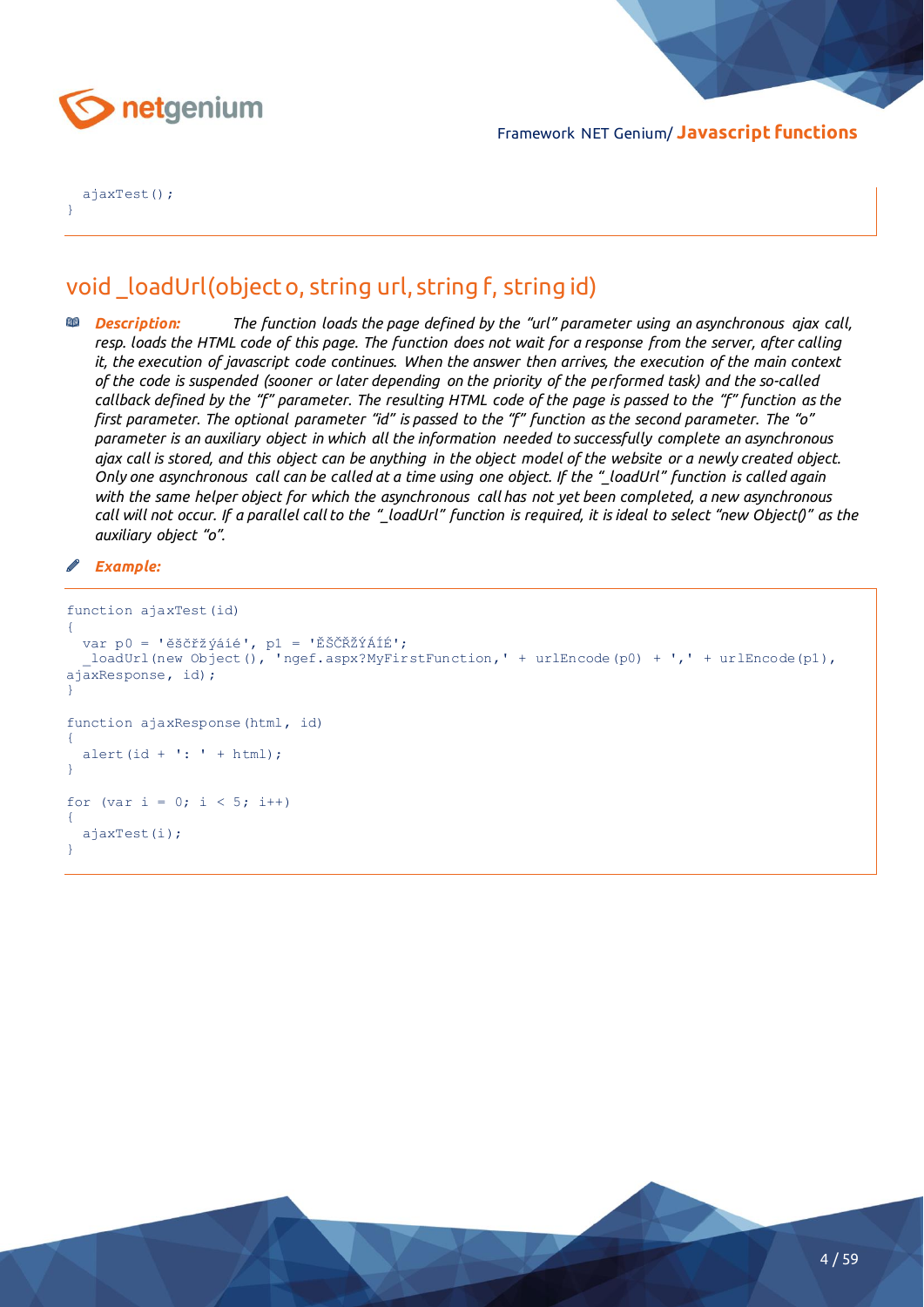

## void \_loadUrl(object o, string url, string f, string id, string params)

*Description: The function loads the page defined by the "url" parameter using an asynchronous ajax call, resp. loads the HTML code of this page. The function does not wait for a response from the server, after calling it, the execution of javascript code continues. When the answer then arrives, the execution of the main context of the code is suspended (sooner or later depending on the priority of the performed task) and the so-called callback defined by the "f" parameter. The resulting HTML code of the page is passed to the "f" function as the first parameter. The optional parameter "id" is passed to the "f" function as the second parameter. The parameter "params" is sent together with the asynchronous call by the POST method, and it is a list of key vs.*  pair pairs. value separated by a "&" character. The "o" parameter is an auxiliary object in which all the *information needed to successfully complete an asynchronous ajax call is stored, and this object can be anything*  in the object model of the website or a newly created object. Only one asynchronous call can be called at a time *using one object. If the "\_loadUrl" function is called again with the same helper object for which the asynchronous call has not yet been completed, a new asynchronous call will not occur. If a parallel call to the "\_loadUrl" function is required, it is ideal to select "new Object()" as the auxiliary object "o".*

*Example:*

```
function ajaxTest(id)
```

```
{
      var p0 = 'ěščřžýáíé', p1 = 'ĚŠČŘŽÝÁÍÉ';
        _loadUrl(new Object(), 'ngef.aspx?MyFirstFunction', ajaxResponse, id, 'p0=' + urlEncode(p0) 
    \overline{\phantom{a}} \overline{\phantom{a}} \overline{\phantom{a}} \overline{\phantom{a}} \overline{\phantom{a}} \overline{\phantom{a}} \overline{\phantom{a}} \overline{\phantom{a}} \overline{\phantom{a}} \overline{\phantom{a}} \overline{\phantom{a}} \overline{\phantom{a}} \overline{\phantom{a}} \overline{\phantom{a}} \overline{\phantom{a}} \overline{\phantom{a}} \overline{\phantom{a}} \overline{\phantom{a}} \overline{\}
function ajaxResponse(html, id)
{
     alert(id + \cdot : \cdot + html);
}
for (var i = 0; i < 5; i++){
      ajaxTest(i);
}
```
#### void attachEvent2(object o, string type, function listener)

*Description: The function appends the "listener" function to the "o" object event. "Type" defines the type of event, eg load, scroll, etc.*

```
Example:
```

```
attachEvent2(window, 'load', function () { alert('onload1'); });
attachEvent2(window, 'load', test);
function test()
{
alert('onload2');
}
```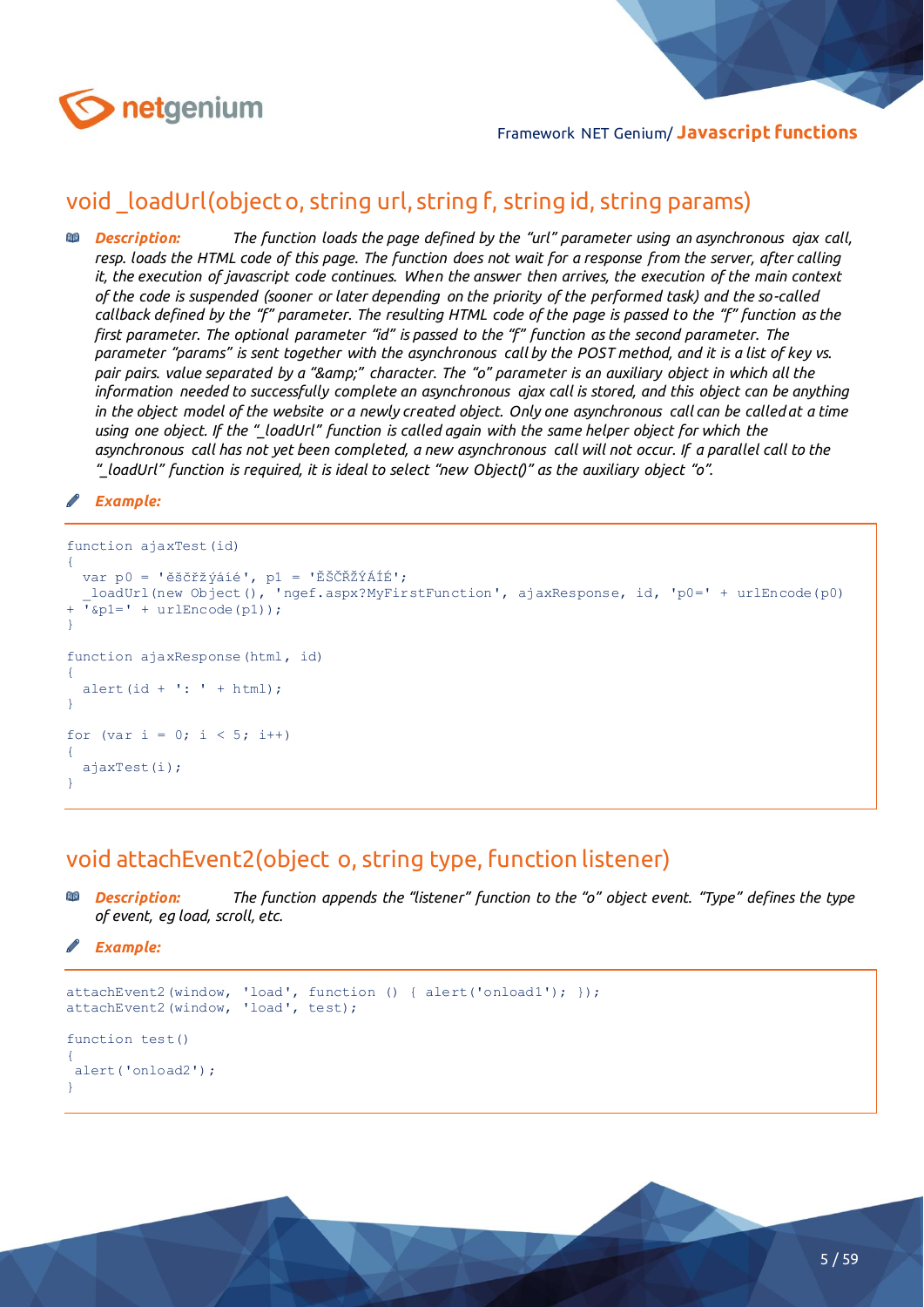

#### void bt\_Click()

- 配 *Description: The function invokes the form reload (postback). During this event, the data of all tables, calendars, graphs, etc. will be reloaded. This function has been replaced by the "form\_Update" function.*
- *Example:* Í

bt Click();

#### void bt\_Click(string id)

- RB. *Description: The function triggers a program click on the button specified by the "id" parameter. The function first tries to find an element with the given ID, and if it can't find it, with the given text.*
- *Example:*

```
bt Click(BT123);
bt_Click('Save');
```
#### bool bt\_Eval(object bt, string url, string f)

- RIP. *Description: When the button is pressed, the function loads the page (typically an external function) defined by the "url" parameter, and uses the validating function defined by the "f" parameter to verify the*  loaded HTML code. The validating function must return a logical value of "true" or "false", which determines *whether to continue processing the "onclick" event. The behavior of the "bt\_Eval" function can be defined when specifying the JavaScript of the button (see figure). And also in the javascript of the relevant view page or edit form.*
- *Example:*

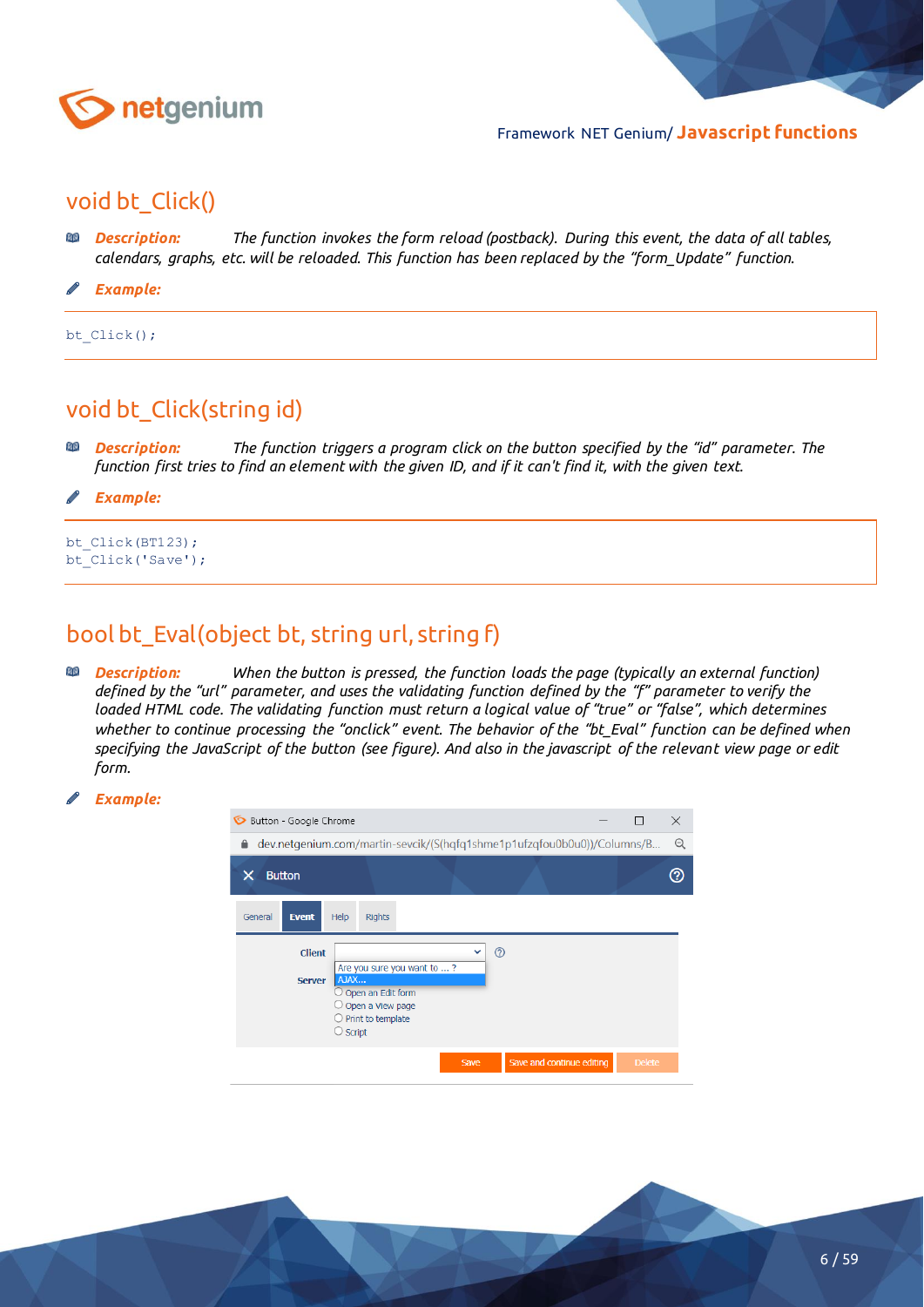

*Example – 1st variant:*

```
return bt_Eval(this, 'ngef.aspx?test', 'evalFunction');
```
*Example – 2nd variant:*

```
return bt Eval(this, 'ngef.aspx?test', ajaxResponse);
function ajaxResponse(html)
-{
   return confirm('Response: ' + html);
}
```
*Example – 3rd variant:*

```
return test(this);
function test(bt)
{
  if (!bt Eval(bt, 'ngef.aspx?test', ajaxResponse)) return false;
 return confirm('Continue?');
}
function ajaxResponse(html)
\left\{ \right. return confirm('Response: ' + html);
}
```
#### object bt\_FindByText(string text, int index)

- *Description: The function returns a button with the title specified by the "text" parameter. The "index" parameter is optional and tells you how many times the button with the title "index" should return the function. This parameter is important in edit forms where multiple buttons with the same title are located. Numbering is from zero, so the first button has an index of 0.*
- *Example:*

var bt = bt FindByText('Today', 2); // Returns a button object that is named "Today" and is third in the form with that name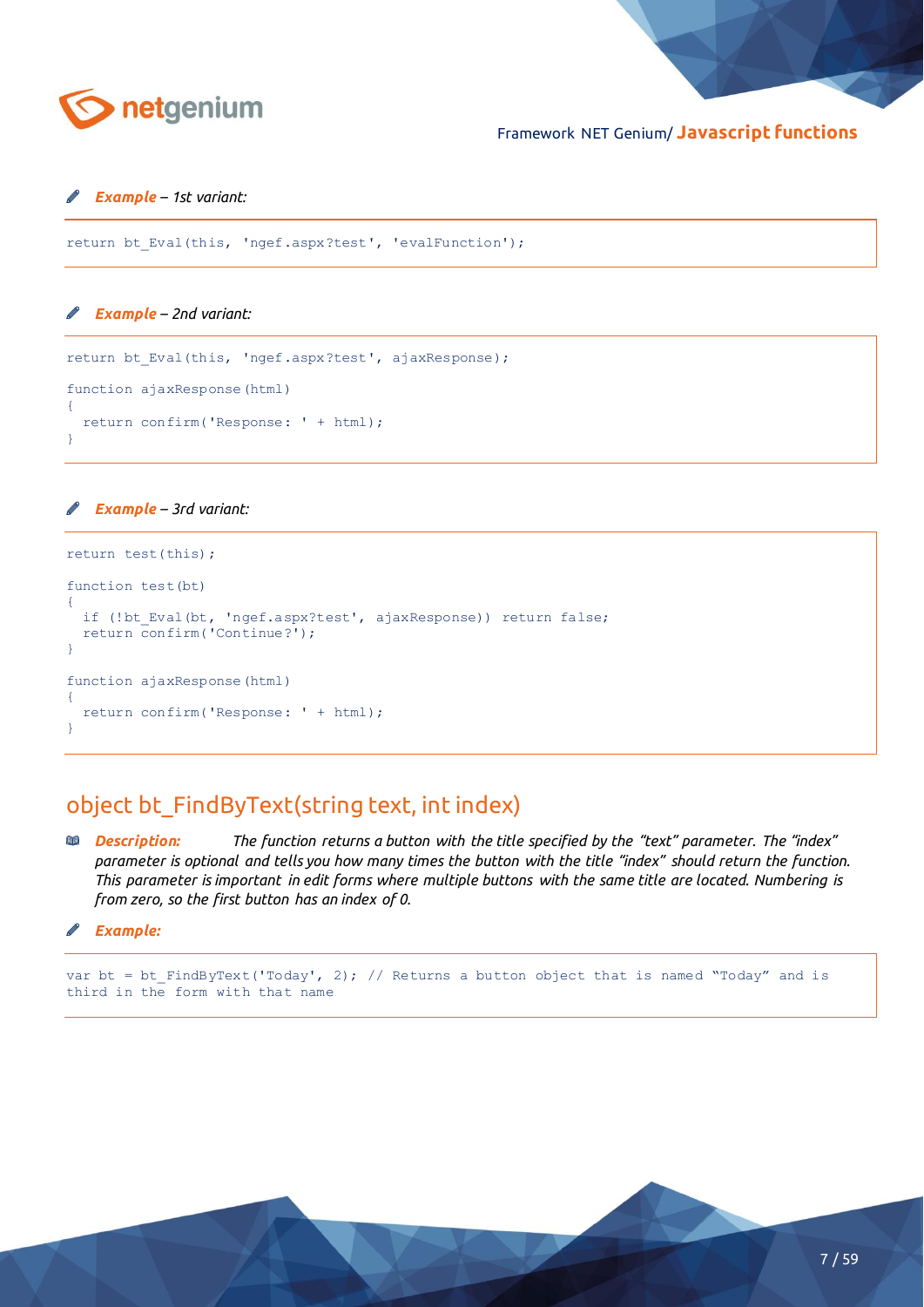

## bool bt\_Icon(object bt, string url)

- RIP. *Description: The function sets the image defined by the "url" parameter in the background of the button.*
- *Example:*

bt Icon(el(BT123), 'Images/MD/Content/ic add white 18dp.png');

#### void button\_Disable(o)

- *Description: The function disables the button specified by the "o" parameter in the edit form.* 印
- *Example:*

button Disable(BT123);

#### void buttons\_Disable()

*Description: The function disables all buttons in the edit form.* RB.

*Example:*

buttons\_Disable();

#### void button\_Enable(o)

- *Description: The function enables the button specified by the "o" parameter in the edit form.* 80
- *Example:*

button\_Enable(BT123);

#### void buttons\_Enable()

RP. *Description: The function enables all buttons in the edit form.*

*Example:*

buttons\_Enable();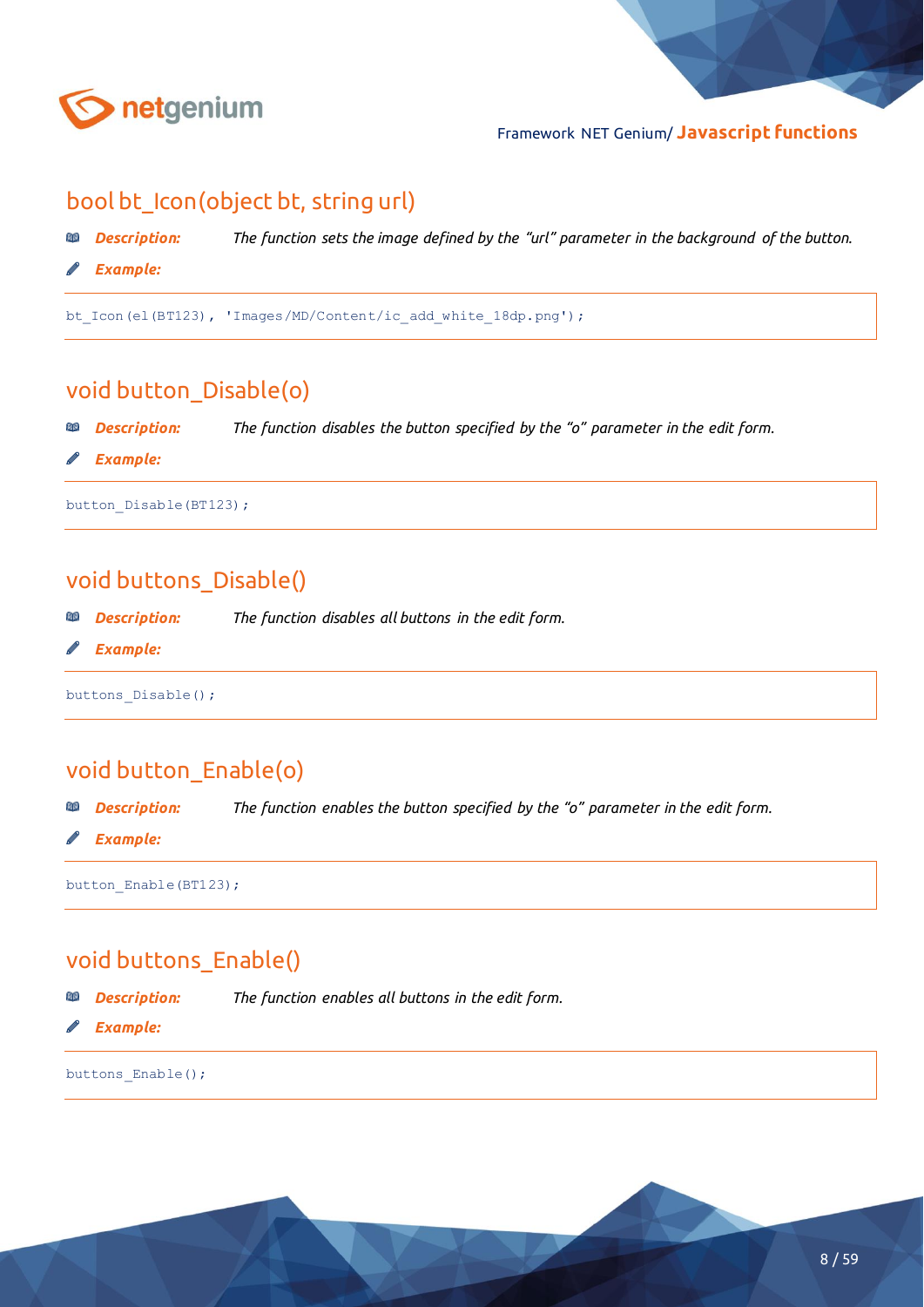

#### void cb Disable(object cb)

- *Description: The function disables the editing of the "ComboBox" control specified by the "cb" parameter. An alternative is the general function "control\_Disable".*
- ◢ *Example:*

cb\_Disable(#ng\_combobox#);

#### void cb\_Enable(object cb)

- *Description: The function enables editing of the "ComboBox" control specified by the "cb" parameter. An*  聊 *alternative is the general function "control\_Enable".*
- *Example:* ∕

cb\_Enable(#ng\_combobox#);

#### string Color2Hex(string value)

- *Description: The function formats the color specified by the "value" parameter into hexadecimal from*  即 *the input format "R,G,B".*
- *Example:* ∥

var s = Color2Hex(control GetValue(#ng color#));

#### void control\_Disable(object o)

- 印 *Description: The function disables editing of the control defined by the "o" parameter.*
- *Example:*

control\_Disable(#ng\_control#);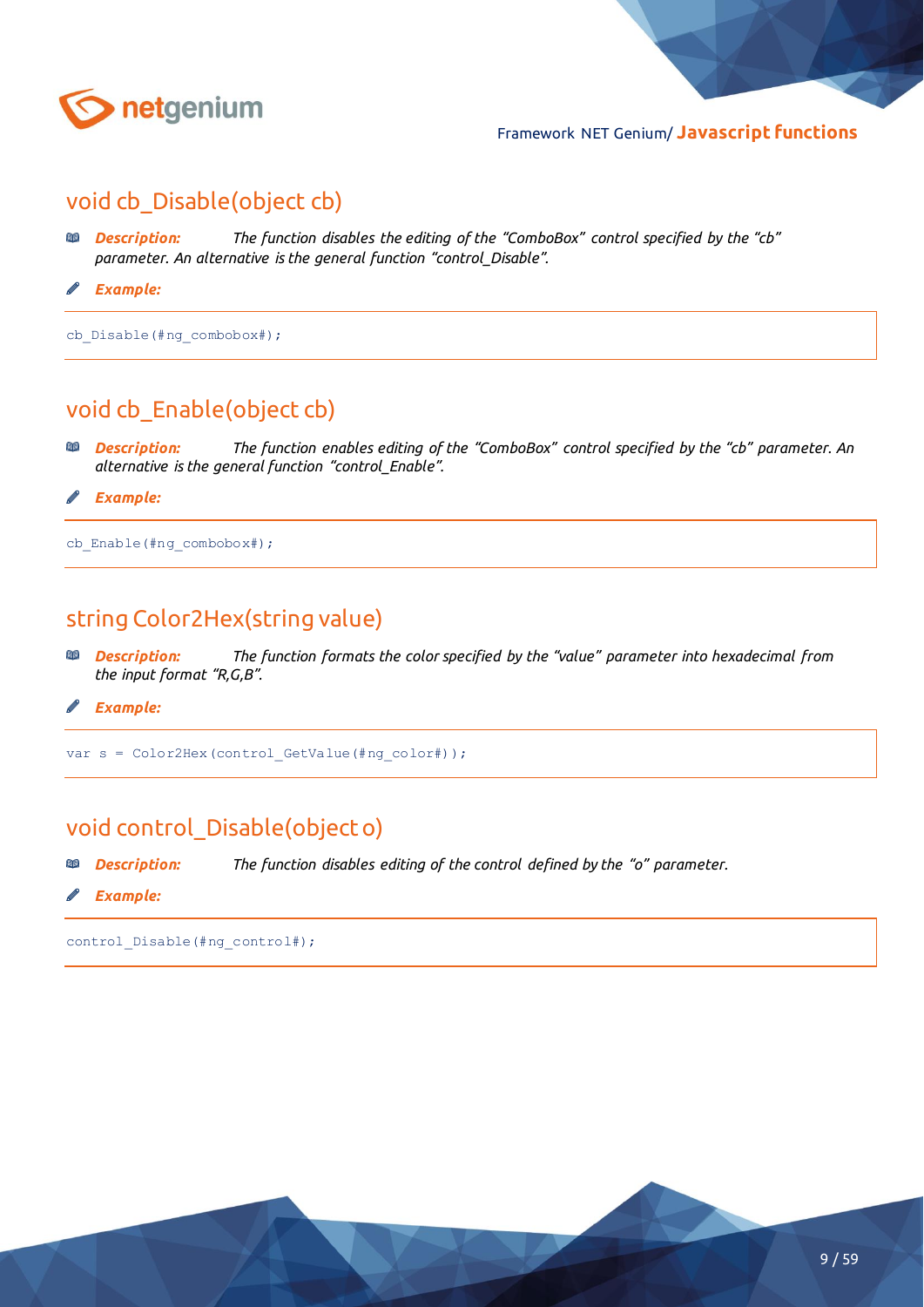

#### void control\_Disable(object o, bool disableLink)

*Description: The function disables editing of the control defined by the "o" parameter. The optional*  印 *"disableLink" parameter (true/false) determines whether the reference to the selected record is to be deactivated for the "ForeignKey" control.*

*Example:*

```
control Disable(#ng control#);
control Disable(#ng control#, false);
```
#### void control\_Enable(object o)

*Description: The function enables editing of the control defined by the "o" parameter.* 印

*Example:*

control Enable(#ng control#);

#### string control GetValue(object o)

- Eß. *Description: The function returns the value of the database control specified by the "o" parameter. The value of the control can also be found simply using the notation "#ng\_control#.value", but this notation cannot be used for the following controls:*
	- $\circ$  TextBox of type Date with time on the time is placed in a different text field than the date itself, so "#ng\_textbox#.value" returns only a date folder without time, the only possible way to return the date and time is "control\_GetValue(#ng\_textbox#)"
	- o MultiListBox the only possible way to return a tab-delimited list of selected values is "control\_GetValue(#ng\_multilistbox#)"
	- $\circ$  Radio the only possible way to return the selected value is "control\_GetValue(#ng\_radio#)"
	- $\circ$  CheckBox next to the function "control\_GetValue(#ng\_checkbox#)", which returns a text value stored in the database if the button is checked, or an empty text string if the button is not checked, it is possible to use the logical value "#ng\_checkbox#.checked", which returns a check/do not check the button
- *Example:*

var s = control GetValue(#ng control#);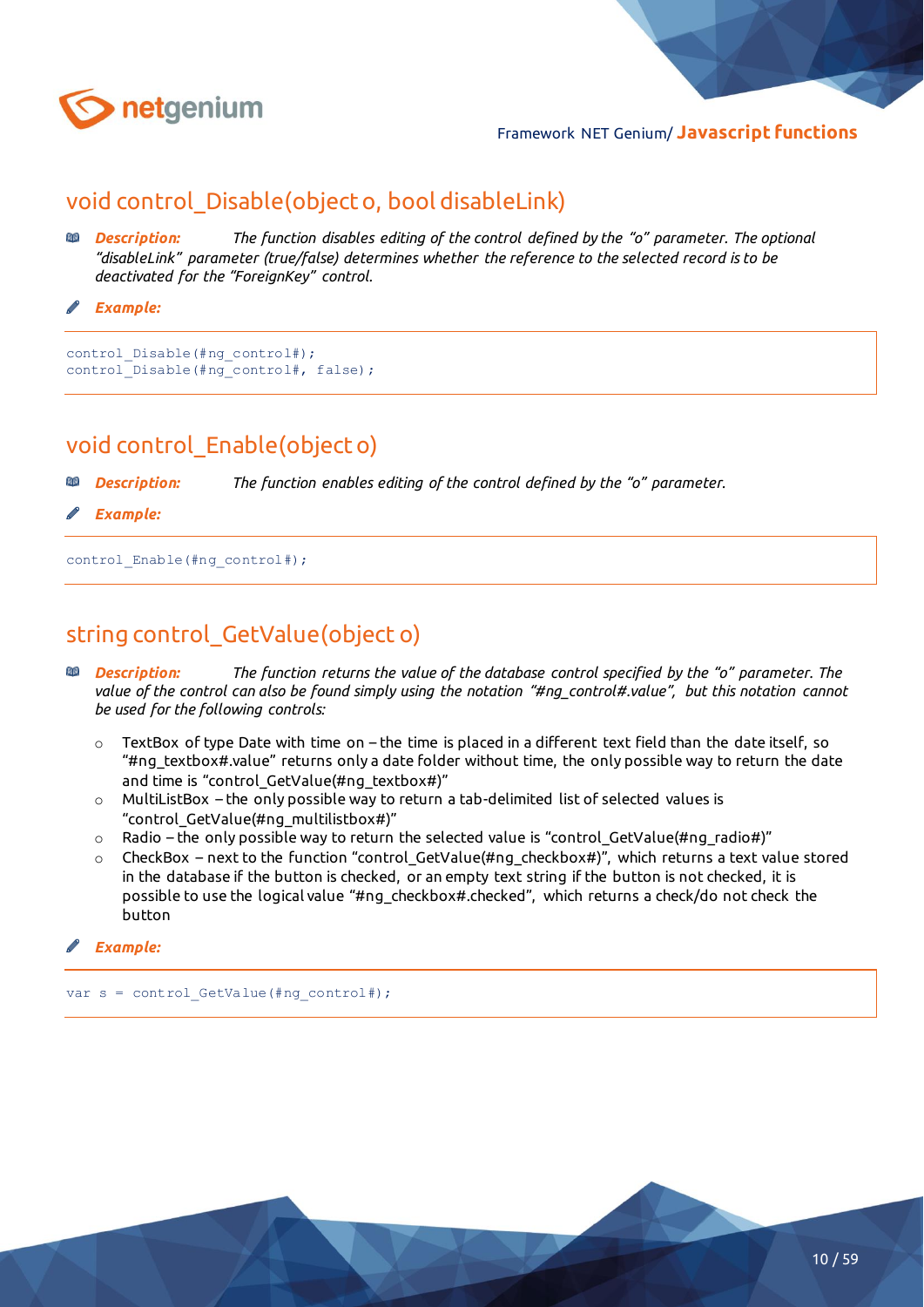

#### void control\_ResizeTable(object o, int width)

- **<sup>88</sup>** *Description: The function sets the width of the table in which the control specified by the "o" parameter is displayed to the new width specified by the "width" parameter.*
- *Example:*

control ResizeTable(#ng control:Table#, 60);

#### void control\_Save(object o)

印 *Description: The function stores the value of the database control in the database using ajax. "OnBeforeSave" and "OnAfterSave" events are not executed when saved. The "o" parameter specifies the database control whose value will be stored in the database.*

*Example:*

control Save(#ng control#);

#### void control\_Save(object o, string f, string errorMessage)

印 *Description: The function stores the value of the database control in the database using ajax. "OnBeforeSave" and "OnAfterSave" events are not executed when saved. The "o" parameter specifies the database control whose value will be stored in the database. The "f" parameter specifies the name of the function to run after the response is retrieved from the server. This response is either "OK" (record saved) or "ERROR" (record failed). The "errorMessage" parameter defines the text of the error message that is displayed if an error occurs during saving.*

#### *Example:*

```
control Save(#ng control#, ajaxResponse, 'An error has occured');
function ajaxResponse(status)
{
   alert(status);
}
```
#### void control\_SetValue(object o, var value [, var value2])

- EIP. *Description: The function inserts the value defined by the "value" parameter into the database control specified by the "o" parameter.*
	- $\circ$  If it is a "TextBox" with "Date" or "DatePicker" validation, it is possible to use the "value" parameter as a text string formatted in the form "dd.MM.yyyy HH:mm", or a javascript object of the "Date" type. The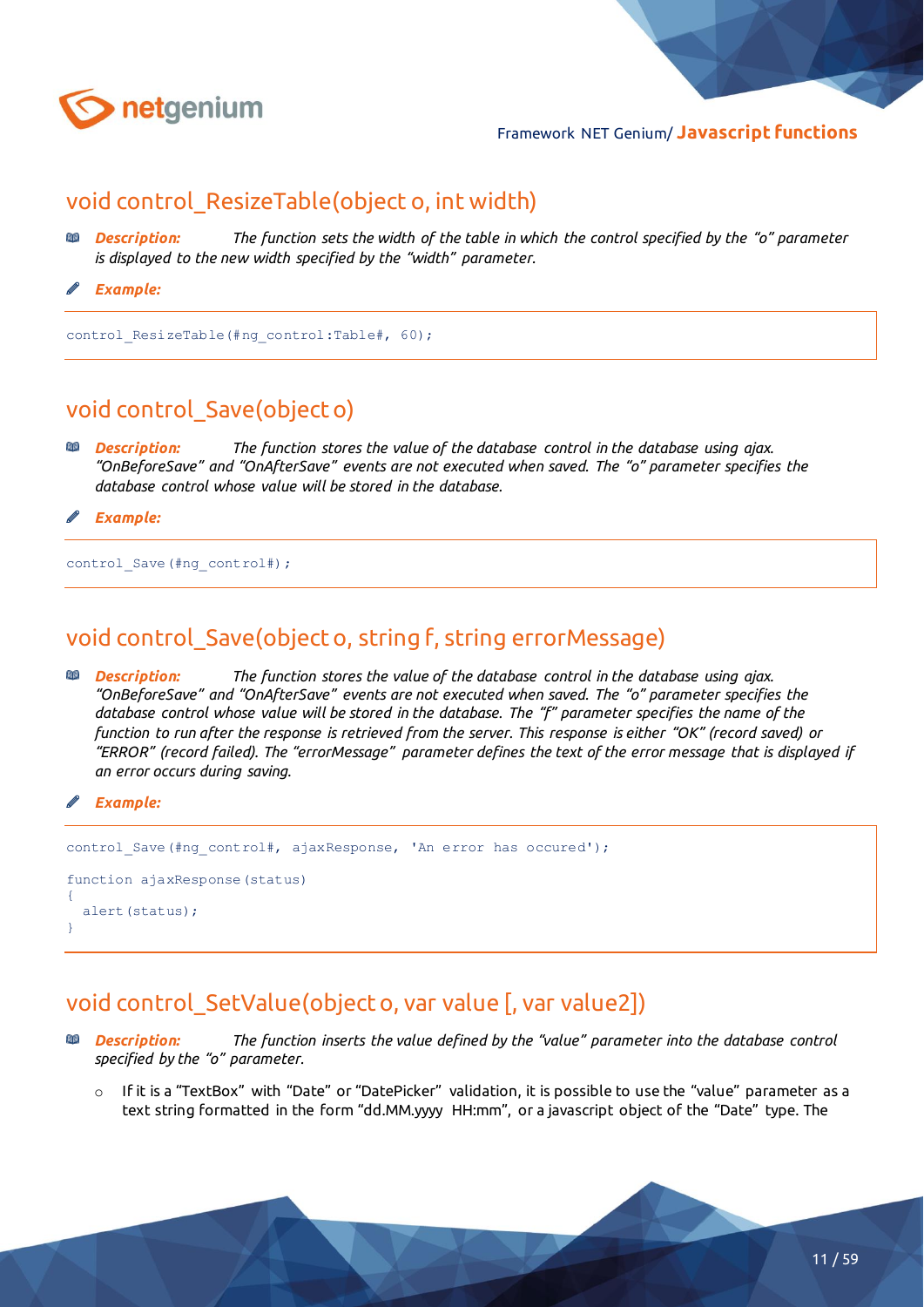

"value2" parameter is optional and specifies the time in the format "HH:mm". The parameter is only relevant for "TextBox" with "Date" validation and selected time entry.

- o If the "value" parameter is a javascript object of the "Date" type, it is not necessary to specify the "value2" parameter, NET Genium will automatically read the time data from the "value" parameter.
- $\circ$  If it is a "CheckBox", it is possible to use two types of "value" parameters:
	- If the "value" parameter is a logical value, it is said whether to check the check box or not.
		- If the "value" parameter is a text string, its value will first be compared with the value set in the control's properties, and depending on the result of this test, the check box will be checked or not.

#### *Example:*

```
control SetValue(#ng control#, 'Text');
control SetValue(#ng_textbox#, 20);
control SetValue(#ng textbox#, '1.1.2000');
control SetValue(#ng textbox#, '1.1.2000', '12:34');
control SetValue(#ng textbox#, new Date());
control SetValue(#ng datepicker#, '1.1.2000');
control SetValue(#ng datepicker#, '1.1.2000 12:34');
control SetValue(#ng datepicker#, new Date());
control<sup>SetValue(#ng_checkbox#, true);</sup>
control SetValue(#ng checkbox#, 'x');
control SetValue(#ng foreignkey#, 20);
```
#### void controls\_Disable()

函

*Description: The function disables editing of all controls (except buttons) in the edit form.*

*Example:*

controls\_Disable();

#### void controls\_Disable(bool disableLinks)

- Eß. *Description: The function disables editing of all controls (except buttons) in the edit form. The optional "disableLinks" parameter (true/false) determines whether the reference to the selected record is to be deactivated for the "ForeignKey" controls.*
- *Example:*

```
controls_Disable();
controls_Disable(false);
```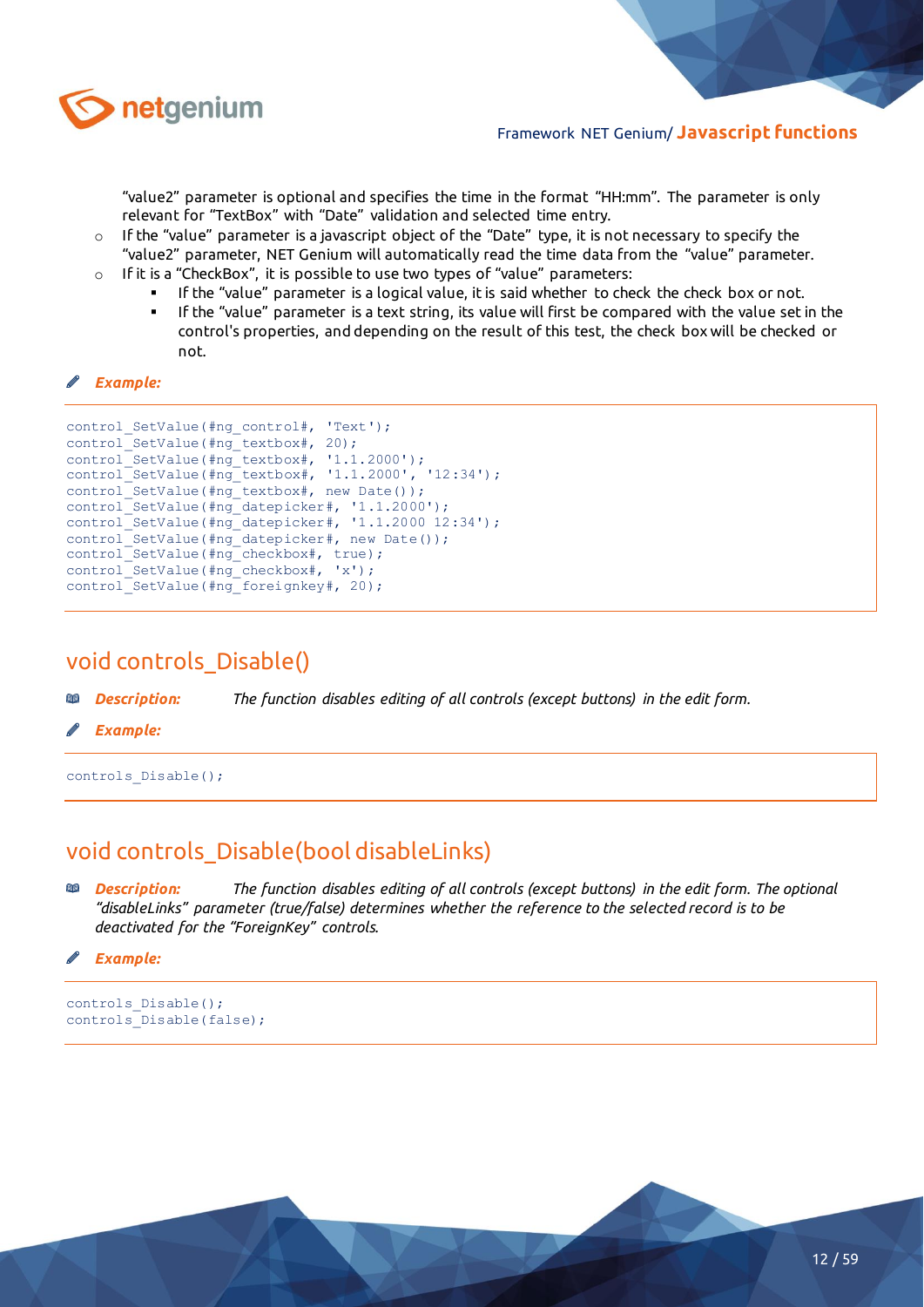

#### void controls\_Enable()

- *Description: The function allows editing of all controls (except buttons) in the edit form.* Eß.
- *Example:*

controls Enable();

## void controls\_Join(object[] array)

*Description: The function combines the controls defined by the "array" parameter into one group, which*  20 *displays only the controls with the filled value, plus one more.*

*Example:*

```
controls Join([#ng_control1#, #ng_control2#, #ng_control3#]);
controls Join(new Array(#ng_control1#, #ng_control2#, #ng_control3#));
```
## void controls\_Save(object[] array)

- **<sup>88</sup>** *Description: The function stores the values of database controls in a database using ajax. "OnBeforeSave" and "OnAfterSave" events are not executed when saved. The "array" parameter specifies a list of database controls whose values will be stored in the database.*
- *Example:*

```
controls_Save([#ng_control1#, #ng_control2#]);
controls_Save(new Array(#ng_control1#, #ng_control2#));
```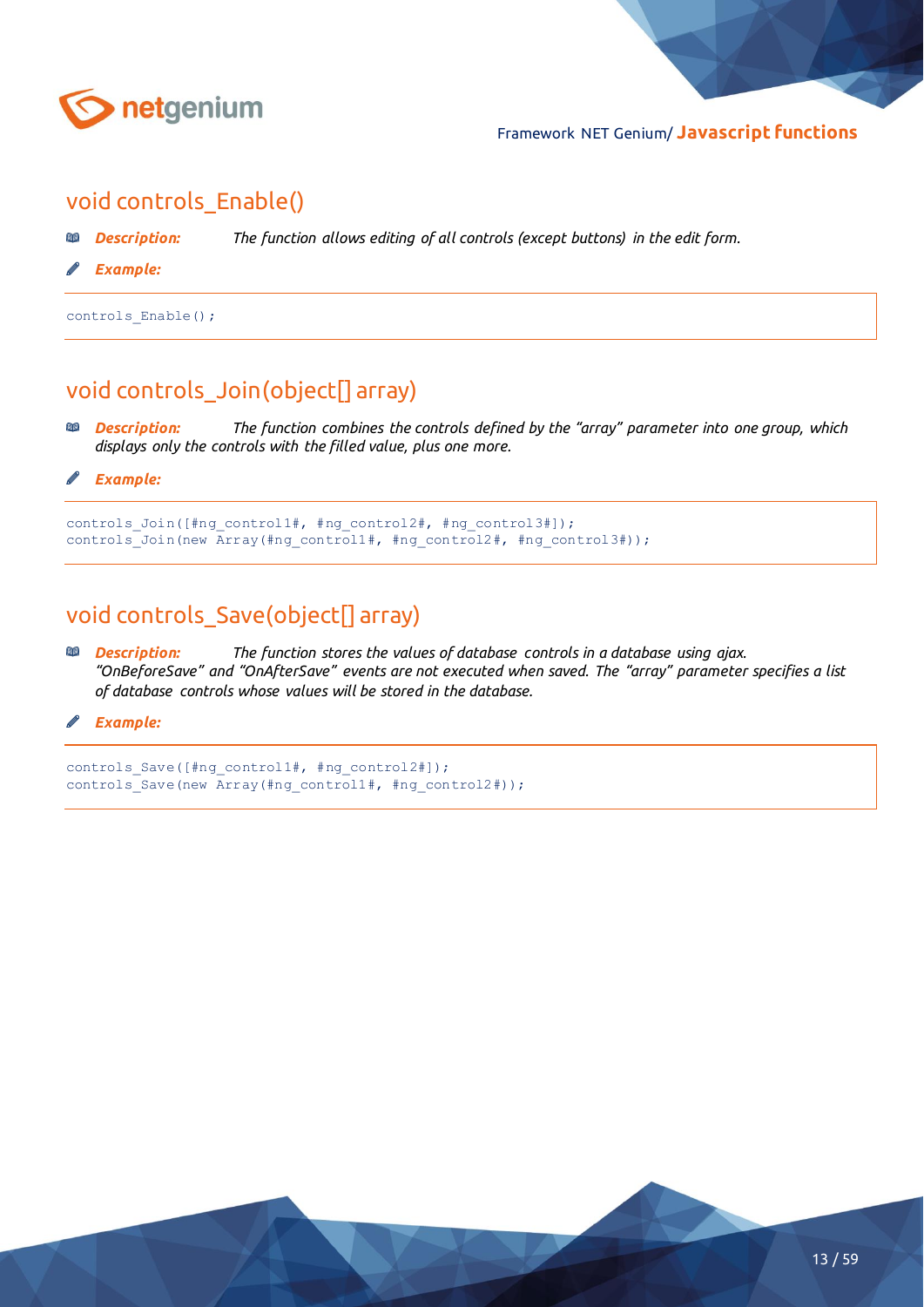

#### void controls Save(object[] array, string f, string errorMessage)

**<sup>88</sup>** *Description: The function stores the values of database controls in a database using ajax. "OnBeforeSave" and "OnAfterSave" events are not executed when saved. The "array" parameter specifies a list of database controls whose values will be stored in the database. The "f" parameter specifies the name of the function to run after the response is retrieved from the server. This response is either "OK" (record saved) or "ERROR" (record failed). The "errorMessage" parameter defines the text of the error message that is displayed if an error occurs during saving.*

*Example:*

```
controls Save([#ng_control1#, #ng_control2#], ajaxResponse, 'An error has occured');
function ajaxResponse(status)
{
   alert(status);
}
```
#### string cookie\_Get(string name)

函 *Description: The function returns the content of the cookie specified by the "name" parameter.*

*Example:*

var s = cookie\_Get('loginname'); // Returns the value of a cookie named "loginname"

#### void cookie\_Set(string name, string value)

- 印 *Description: The function sets the content of the cookie specified by the "name" parameter to the value specified by the "value" parameter.*
- *Example:*

cookie\_Set('TestCookie', 'Test cookie');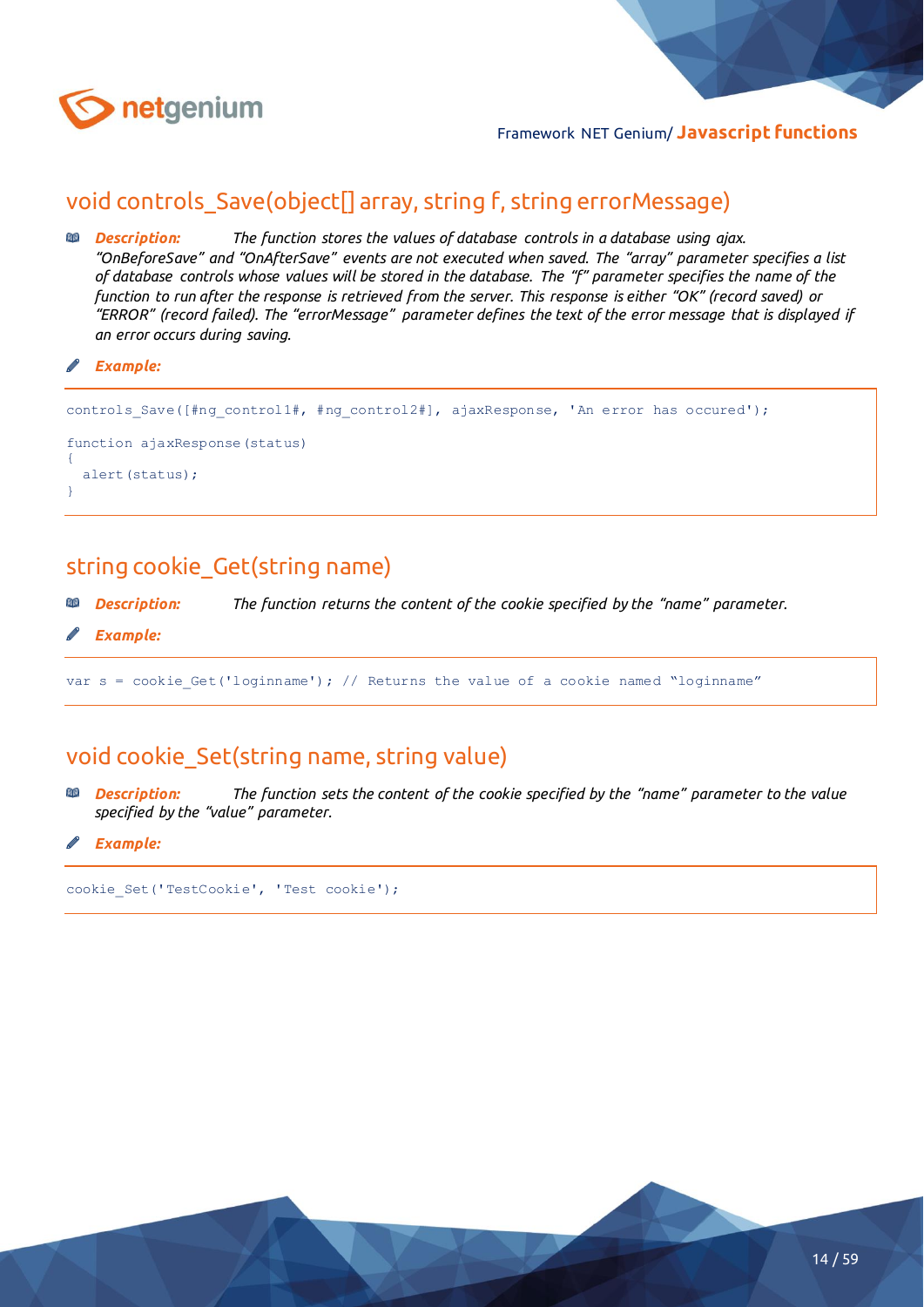

#### bool copyToClipboard(string value, string info)

- 印 *Description: The function copies the value specified by the "value" parameter to the clipboard. The "info" parameter defines the text of the information message, which will be displayed immediately after the successful insertion of the value into the clipboard. If the insert is not successful, the function returns "false".*
- *Example:*

copyToClipboard('Value to be pasted into clipboard', 'Value successfully pasted into clipboard.');

#### string Date2Str(object date)

- *Description: The function returns a text string in the format "dd.MM.yyyy HH:mm" from the date*  RB. *specified by the "date" parameter. If the time is 00:00, the function returns only a string in the format "dd.MM.yyyy".*
- *Example:*

var  $s =$  Date2Str(new Date());

#### void ddl\_ReplaceTexts(object ddl, object array, string separator)

- 印 *Description: The function replaces the texts of the items in the drop-down list specified by the "ddl" parameter with the values defined in the "array" field. The field must contain the value that is stored in the database and the placeholder text that you want to appear in the drop-down list instead of the value. The last parameter "separator" is optional, and acts as a separator between the value and its placeholder text. Replacing texts with this function does not affect the value that is stored in the database.*
- *Example (requires ComboBox control with items 1, 2 and 3):*

```
var array = new Array();
array[0] = new Array('1', 'First item');array[1] = new Array('2', 'Second item');
array[2] = new Array('3', 'Third item');
ddl ReplaceTexts(#ng combobox#, array);
// ddl ReplaceTexts(#ng combobox#, array, ' - ');
```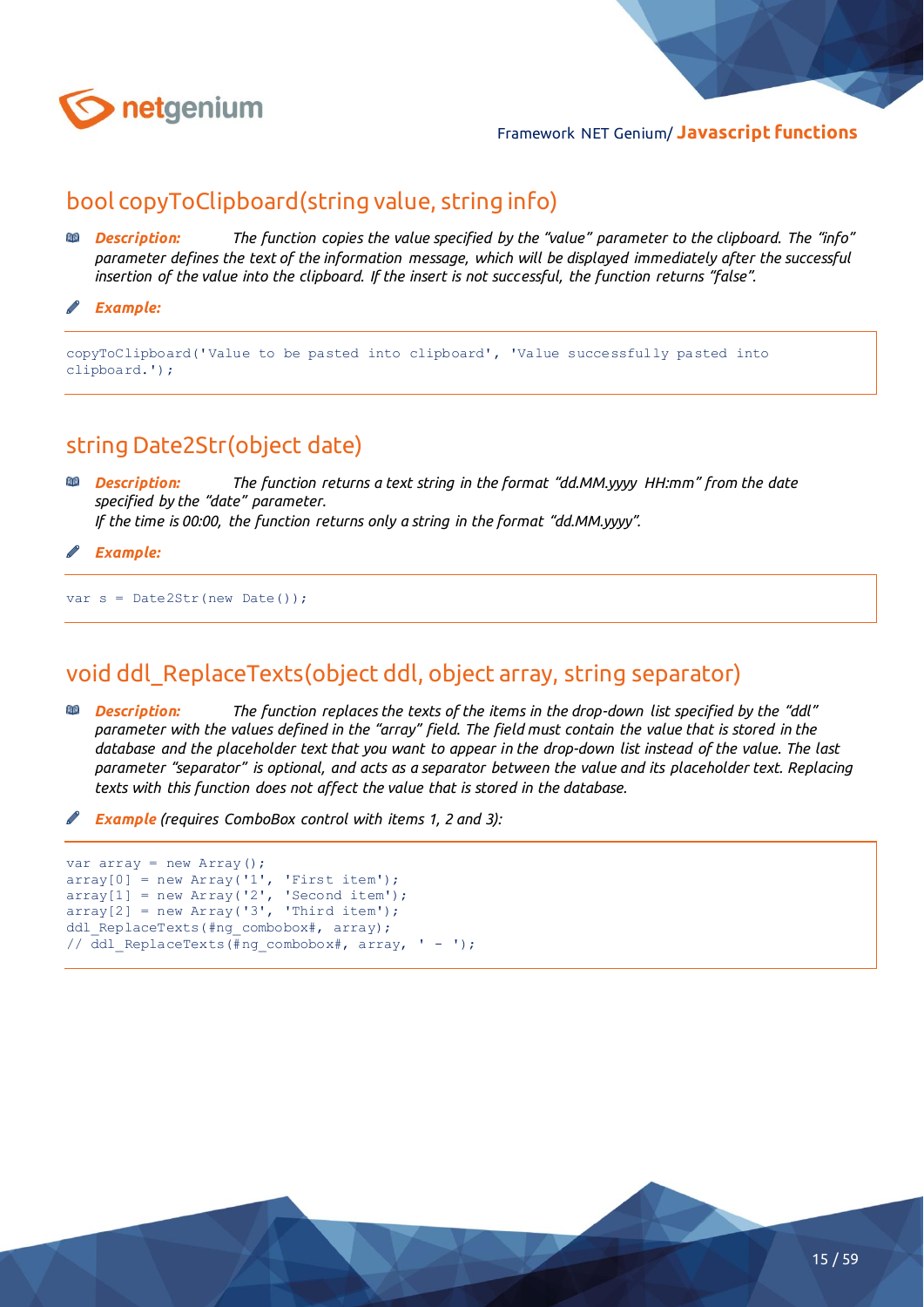

#### void ddl\_SortByText(object ddl)

- *Description: The function sorts the items in the "ddl" drop-down list alphabetically according to the texts of the individual items.*
- **A** *Example:*

ddl SortByText(#ng combobox#);

## void ddl\_SortByText2(object ddl)

- *Description: The function numerically sorts the items in the "ddl" drop-down list according to the texts of*  RB. *the individual items.*
- *Example:* **Contraction**

ddl SortByText2(#ng combobox#);

## void ddl\_SortByValue(object ddl)

- *Description: The function sorts the "ddl" drop-down list items alphabetically according to the values of*  剛 *the individual items.*
- ∥ *Example:*

ddl\_SortByValue(#ng\_combobox#);

## void ddl\_SortByValue2(object ddl)

- 20 *Description: The function numerically sorts the items in the "ddl" drop-down list according to the values of the individual items.*
- *Example:* Í

ddl SortByValue2(#ng combobox#);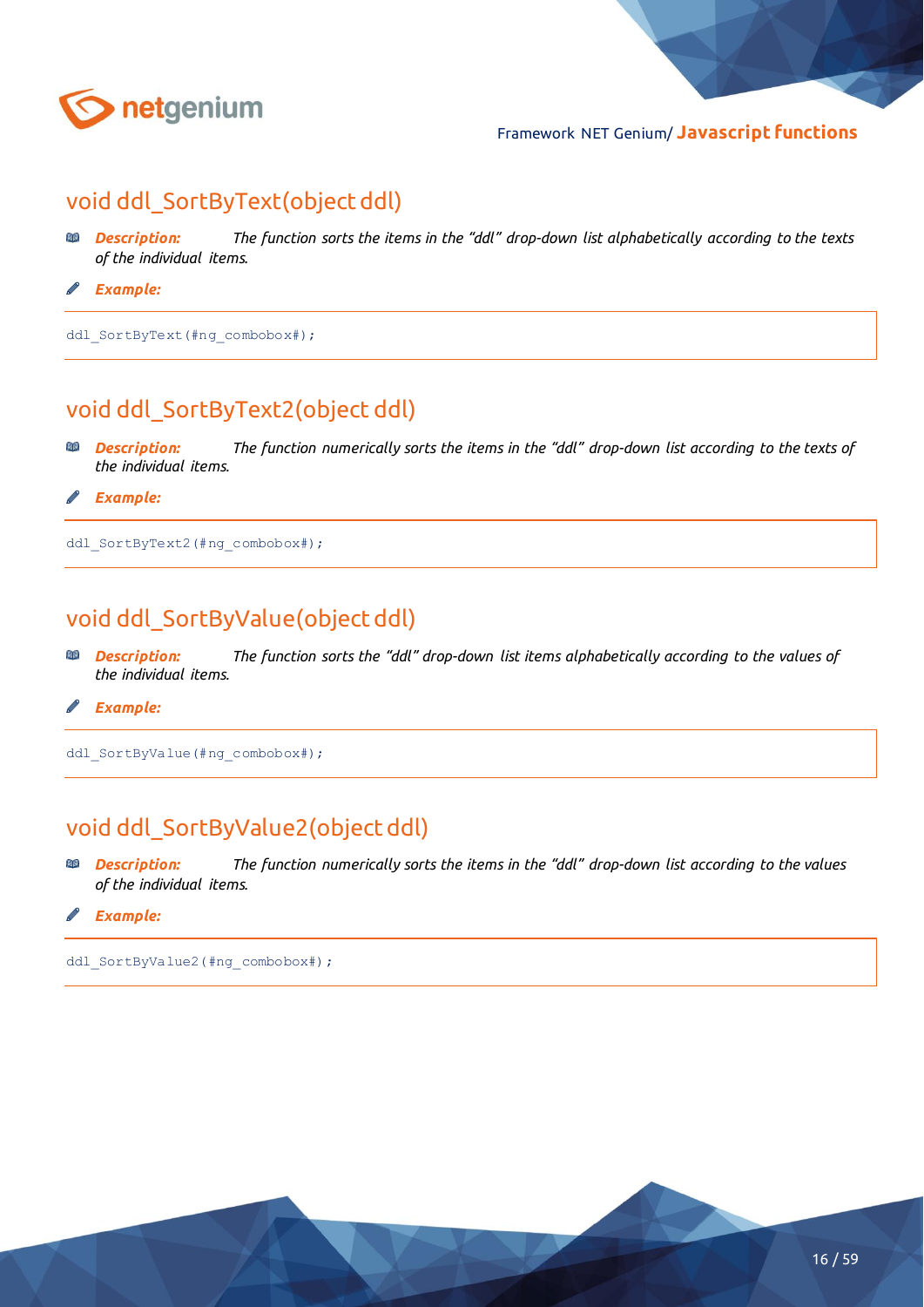

#### string ddl\_SelectedItem\_Text(object ddl)

- *Description: The function returns the text of the selected item in the drop-down list specified by the "ddl"*  硇 *parameter.*
- *Example:* Ø

```
var s = ddl SelectedItem Text(#ng combobox#);
```
## string ddl\_SelectedItem\_Value(object ddl)

- 20 *Description: The function returns the value of the selected item in the drop-down list specified by the "ddl" parameter.*
- *Example:* ◢

var s = ddl SelectedItem Value(#ng combobox#);

#### bool ddl\_SelectText(object ddl, string text)

*Description: The function searches for an item in the drop-down list specified by the "ddl" parameter according to its text (the "text" parameter), and if it finds it, selects it and calls the "onchange" event. If the value is not found in the control's list of values, the function returns "false".*

*Example:*

var ok = ddl\_SelectText(#ng\_combobox#, 'Prague');

#### bool ddl\_SelectText\_NoChange(object ddl, string text)

- *Description: The function searches for an item in the drop-down list specified by the "ddl" parameter*  RP. *according to its text ("text" parameter) and, if it finds it, selects it. Functions from the "onchange" event are not called. If the value is not found in the control's list of values, the function returns "false".*
- *Example:*

var ok = ddl SelectText NoChange(#ng\_combobox#, 'Prague');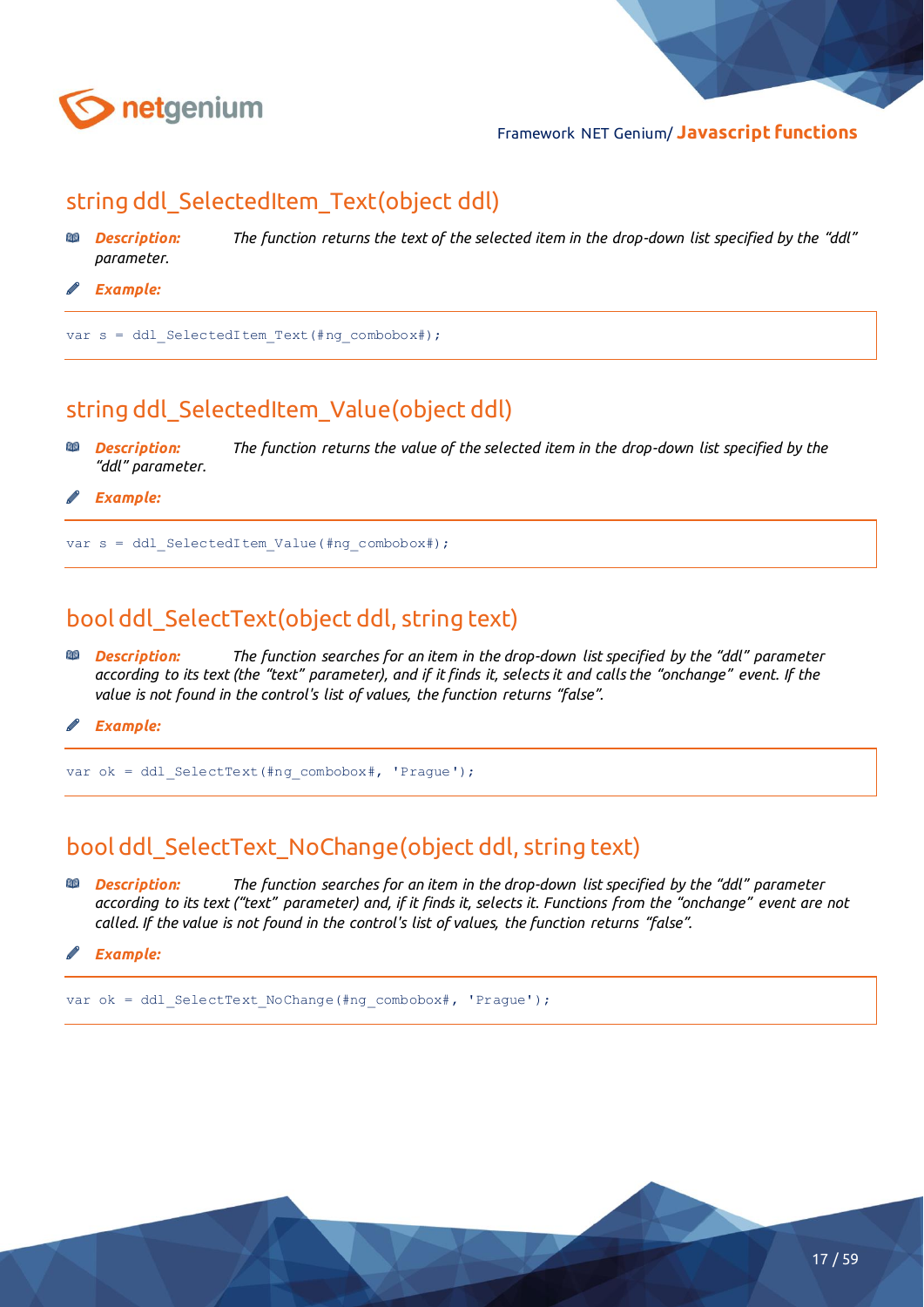

#### bool ddl\_SelectValue(object ddl, string text)

- 印 *Description: The function searches for an item in the drop-down list specified by the "ddl" parameter according to its value (the "text" parameter), and if it finds it, selects it and calls the "onchange" event. If the*  value is not found in the control's list of values, the function returns "false".
- *Example:*

var ok = ddl SelectValue(#ng combobox#, 'Prague');

#### bool ddl\_SelectValue\_NoChange(object ddl, string text)

- 80 *Description: The function searches for an item in the drop-down list specified by the "ddl" parameter according to its value (the "text" parameter) and, if it finds it, selects it. Functions from the "onchange" event are not called. If the value is not found in the control's list of values, the function returns "false".*
- *Example:*

var ok = ddl\_SelectValue\_NoChange(#ng\_combobox#, 'Prague');

#### void detachEvent2(object o, string type, function listener)

- *Description: The function disconnects the "listener" function from the "o" object event. "Type" defines*  Eß. *the type of event, eg load, scroll, etc.*
- *Example:*

```
attachEvent2(window, 'load', test);
detachEvent2(window, 'load', test);
function test()
{
   alert('onload');
}
```
## void dg\_Controls(object dg)

*Description: The function returns an array of all editable controls within the "dg" datagrid.*

*Example:*

var array = dg\_Controls(el(DG123));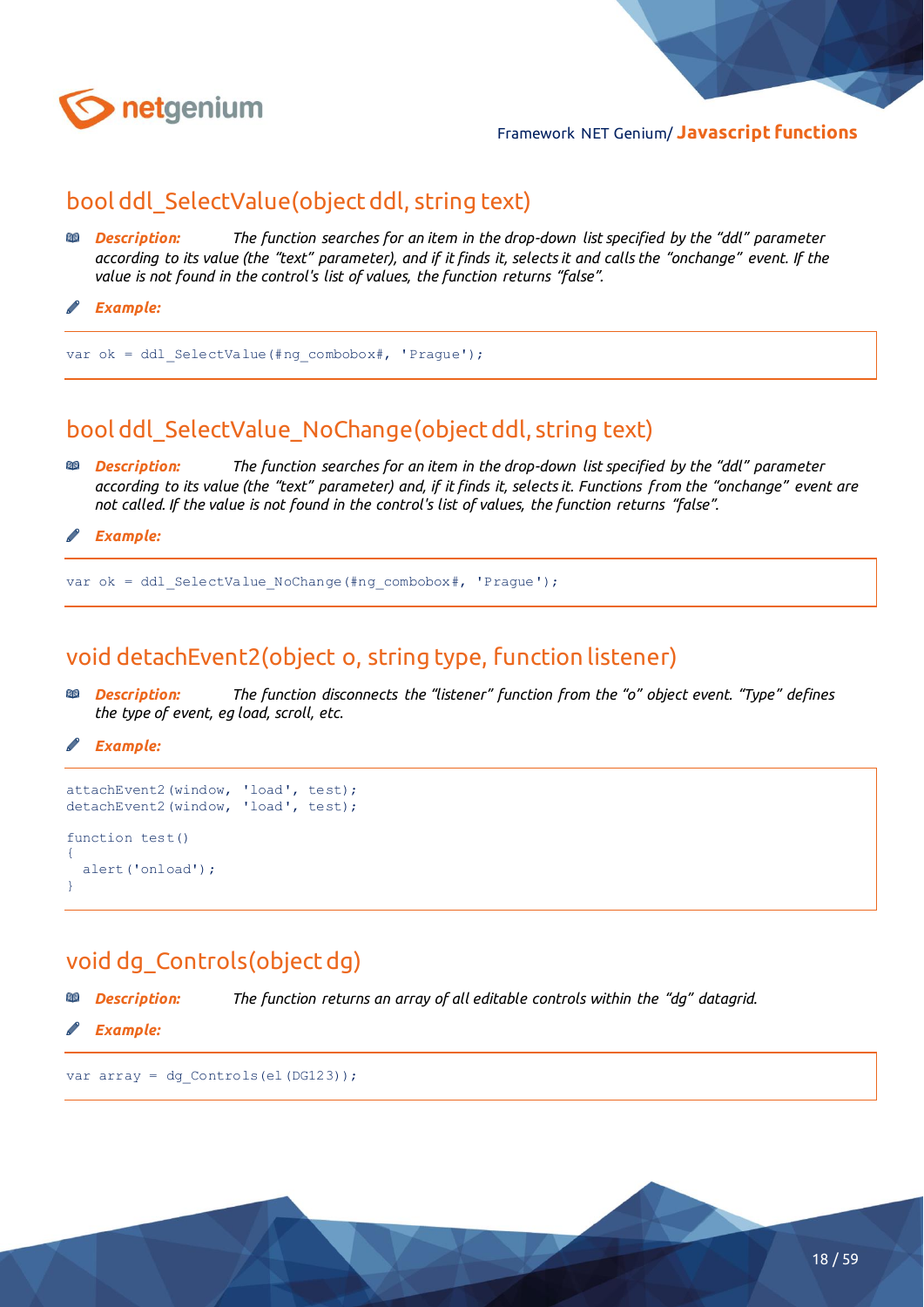

#### void dg\_Disable()

**<sup>88</sup>** *Description: The function disables the editing of all controls intended for mass editing, which are located inside all datagrids.*

**A** *Example:*

dg\_Disable();

## void dg\_Disable(object dg)

- *Description: The function disables the editing of all controls intended for mass editing, which are located*  RB. *within a specific datagrid.*
- *Example:* ◢

dg\_Disable(el(DG123));

#### void dg\_Enable()

*Description: The function allows the editing of all controls intended for mass editing, which are located*  20 *inside all datagrids.*

∥ *Example:*

dg Enable();

## void dg\_Enable(object dg)

- RB. *Description: The function allows the editing of all controls intended for mass editing, which are located within a specific datagrid.*
- Í *Example:*

dg\_Enable(el(DG123));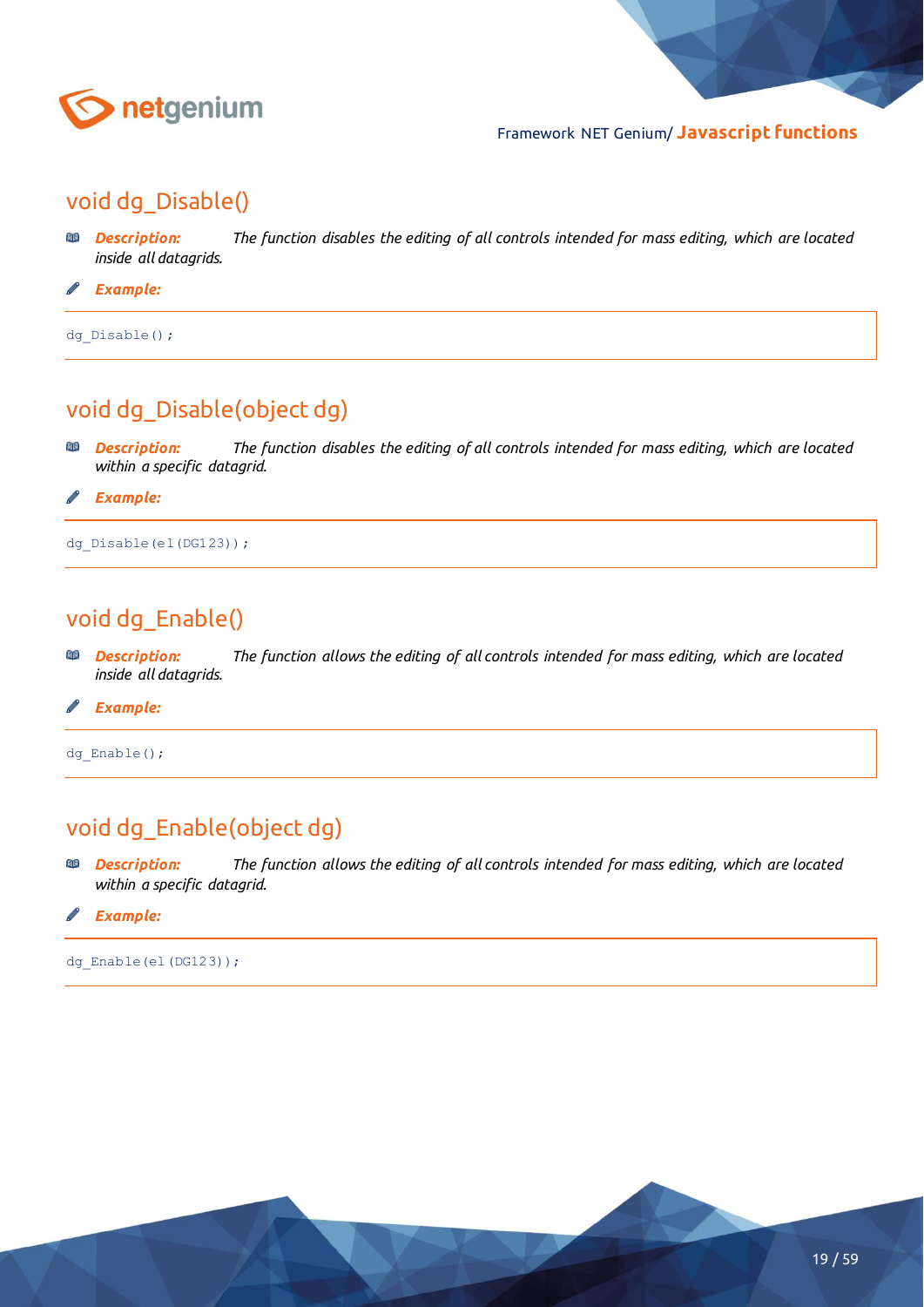

#### bool dg\_HideColumn(object dg, int cid)

- *Description: The function hides the column specified by the "cid" parameter in the datagrid defined by*  印 *the "dg" parameter. The column ID is the same as the control ID by which the column is defined (eg TextBox ID).*
- *Example:* b

```
dg_HideColumn(el(DG123), 123);
dg HideColumn(DG123, 123);
```
#### void dg\_HideHeader(object dg)

- *Description: The function hides the title of the datagrid defined by the "dg" parameter. The "dg"*  印 *parameter can also be the datagrid title itself.*
- *Example:*

```
dg_HideHeader(DG123);
dg HideHeader('Table title');
```
#### void dg\_SearchColumns(object dg, array cids)

RB. *Description: The function checks the search of columns defined by the "cids" parameter in the datagrid defined by the "dg" parameter. The columns to be searched are defined as an identifier field, where the column ID is the same as the control ID by which the column is defined (eg TextBox ID).*

*Example:*

```
dg_SearchColumns(el(DG123), [1, 2, 3]);
dg SearchColumns(DG123, [1, 2, 3]);
```
#### bool dg\_ShowColumn(object dg, int cid)

Eß. *Description: The function displays the column (which was hidden) defined by the "cid" parameter in the datagrid defined by the "dg" parameter. The column ID is the same as the control ID by which the column is defined (eg TextBox ID).*

*Example:*

```
dg_ShowColumn(el(DG123), 123);
dg ShowColumn(DG123, 123);
```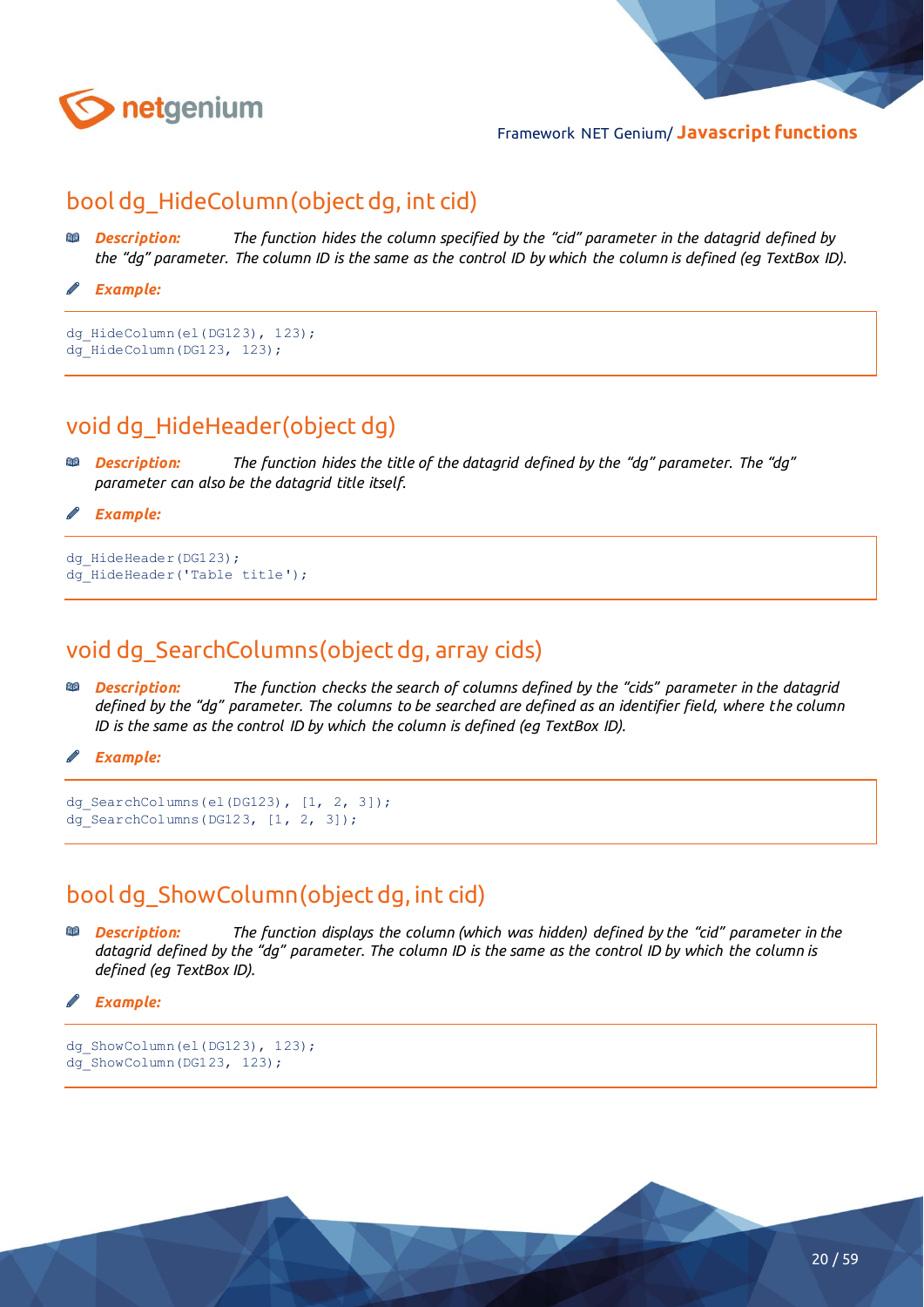

#### void dg\_VisibleColumns (object dg, array cids)

*Description: The function displays the columns defined by the "cids" parameter in the datagrid defined by*  配 *the "dg" parameter. The columns to be displayed are defined as an array of identifiers, where the column ID is the same as the control ID by which the column is defined (eg TextBox ID).*

```
Example:
```

```
dg VisibleColumns(el(DG123), [1, 2, 3]);
dg_VisibleColumns(DG123, [1, 2, 3]);
```
## void dp\_Disable(object dp)

- *Description: The function disables editing of the "DatePicker" control specified by the "dp" parameter. An alternative is the general function "control\_Disable".*
- ∕ *Example:*

```
dp Disable(#ng datepicker#);
```
## void dp\_Enable(object dp)

- RB. *Description: The function enables editing of the "DatePicker" control specified by the "dp" parameter. An alternative is the general function "control\_Enable".*
- *Example:* I

dp\_Enable(#ng\_datepicker#);

#### object el(string id)

- Eß, *Description: The function returns an object on the web page according to its ID.*
- *Example:*

```
var bt = el(BT1665);
// Returns a button object with database ID 1665
```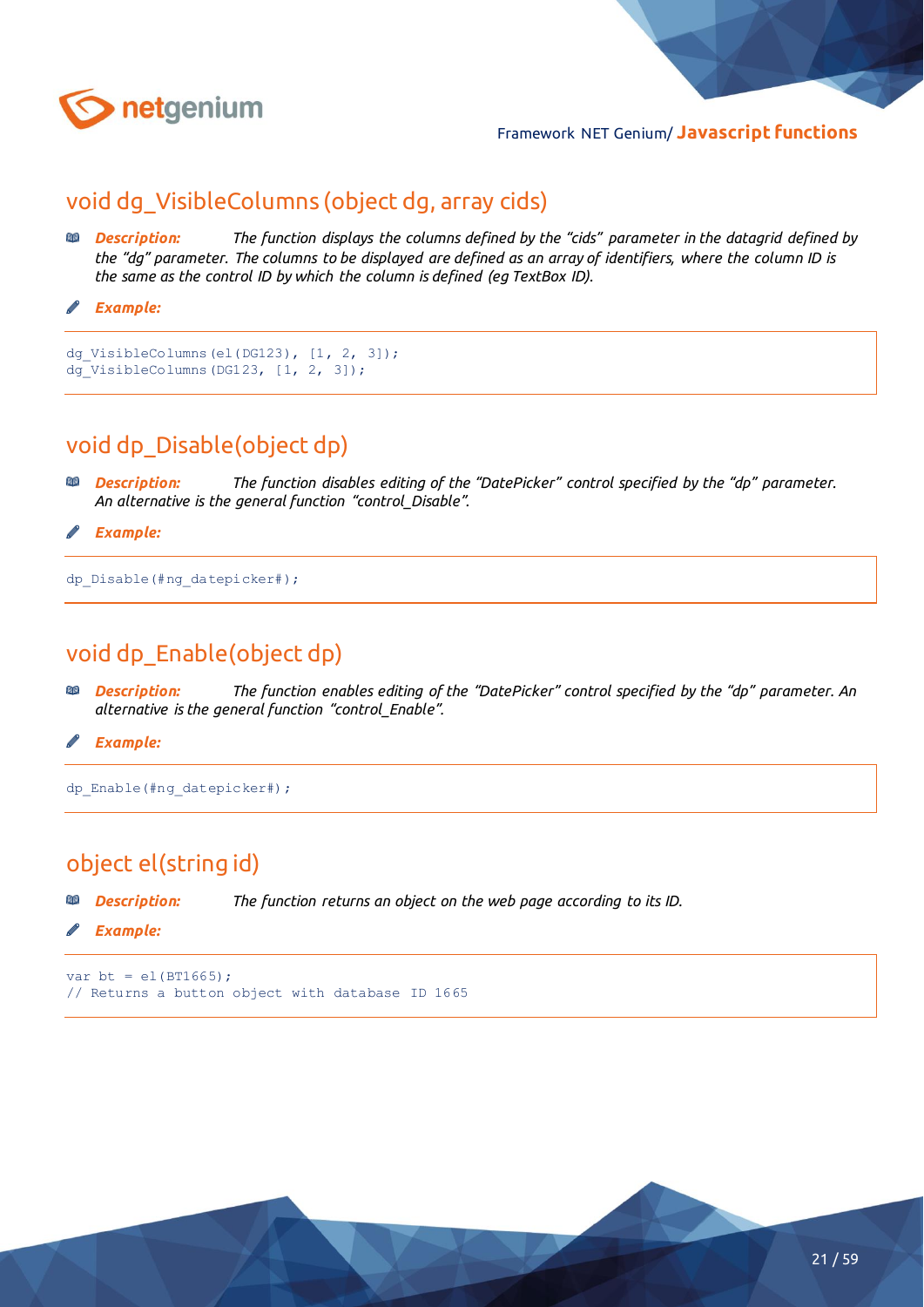

#### void evalGoogleCaptcha()

- *Description: This feature triggers Google reCAPTCHA validation, which recognizes users from robots.* RP.
- *Example:*

evalGoogleCaptcha();

## void file\_Disable(object file)

*Description: The function disables editing of the "File" control specified by the "file" parameter. An*  20 *alternative is the general function "control\_Disable".*

*Example:*

file Disable(#ng\_file#);

#### void file\_Enable(object file)

- 80 *Description: The function allows editing of the "File" control specified by the "file" parameter. An alternative is the general function "control\_Enable".*
- *Example:*

file\_Enable(#ng\_file#);

#### void fireEvent2(object o, string type)

- BB. *Description: The function raises an event on the "o" object. The "type" parameter is the type of event (eg blur, click, onchange, keyup, mouseout, mouseover…).*
- *Example:*

```
fireEvent2(#ng_control#, 'change');
// Raises the "onchange" event on the "ng_control" element
```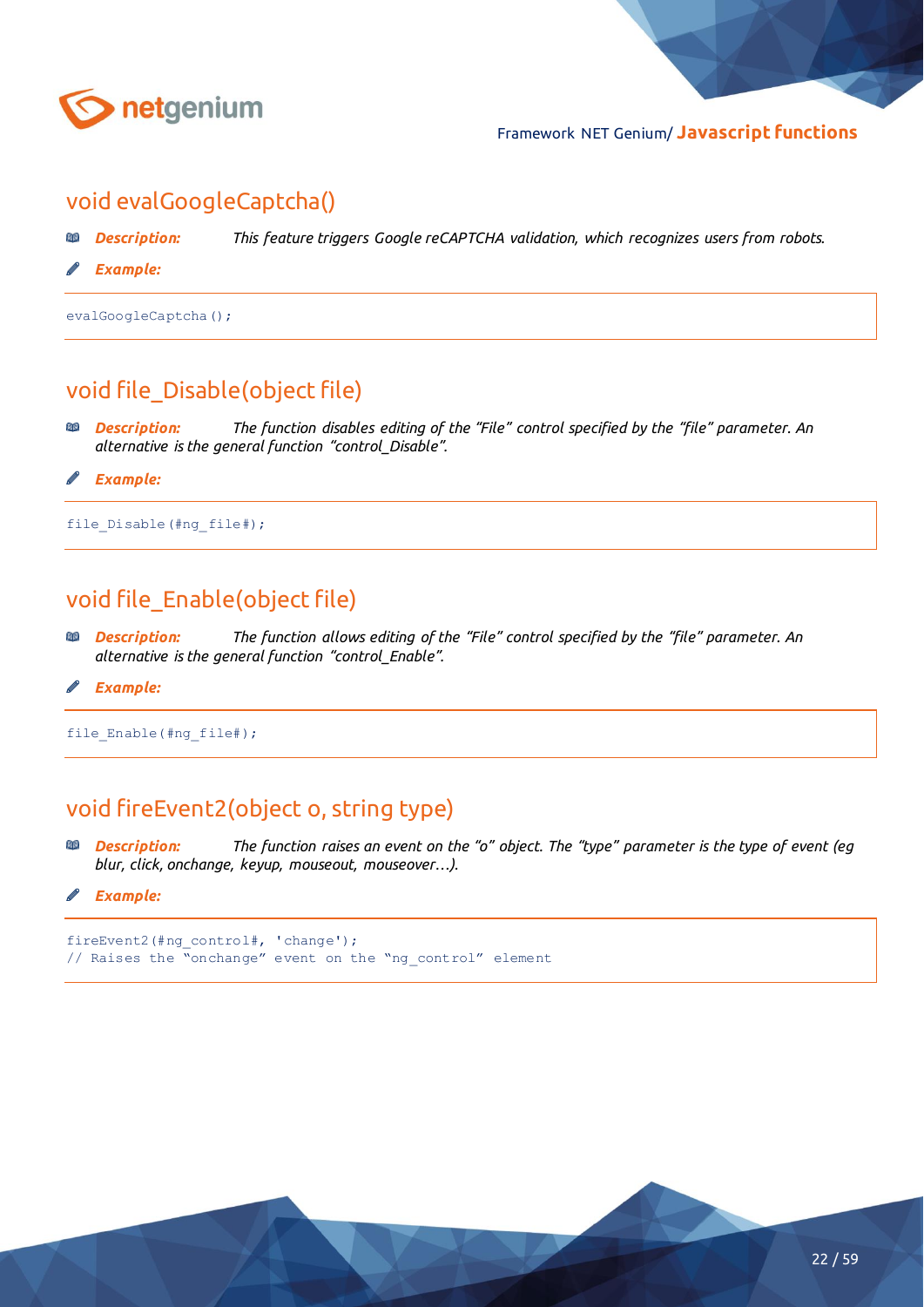

#### void fk\_Disable(object fk, bool disableLink)

*Description: The function disables editing of the "ForeignKey" control specified by the "fk" parameter. The optional "disableLink" parameter (true/false) determines whether the link to the selected record is to be deactivated. An alternative is the general function "control\_Disable".*

*Example:*

```
fk Disable(#ng_foreignkey#);
fk Disable(#ng foreignkey#, false);
```
## void fk\_Enable(object fk)

- *Description: The function allows editing of the "ForeignKey" control specified by the "fk" parameter. An alternative is the general function "control\_Enable".*
- Þ *Example:*

```
fk Enable(#ng foreignkey#);
```
#### void fk\_Update(object fk)

RB. *Description: The function updates the value of the "ForeignKey" control specified by the "fk" parameter with ajax. The function is only relevant if the control width is set to zero and the "control\_SetValue" function has been used to set a new control value.*

*Example:*

fk\_Update(#ng\_foreignkey#);

#### void form\_DisableUpdate()

*Description: The function prevents automatic editing of the edit form after copying file attachments or*  印 *images using a pickup, or after copying values to drop-down lists or radio buttons that do not yet contain the copied value.*

*Example:*

form DisableUpdate();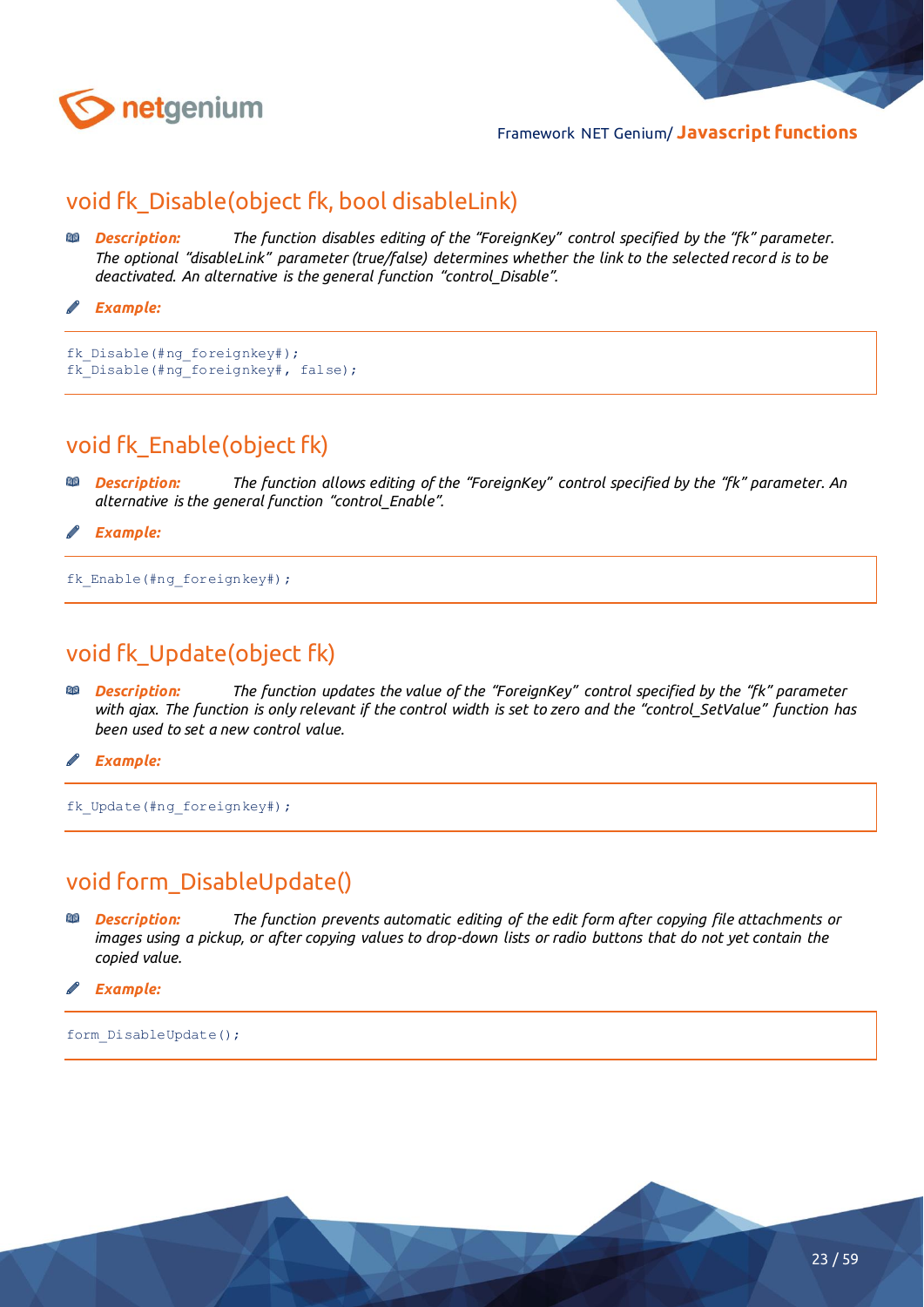

#### void form\_Change()

- *Description: The function is called whenever the value of a control in the edit form changes, and ensures that when the user tries to leave the edit form, a message is displayed indicating whether he really wants to leave the form without first saving the changes.*
- *Example n. 1:* Í

form Change();

∥ *Example n. 2:*

```
var saveObject = new Object();
function form_Change()
{
  setTimeout2(saveObject, function() { form Save(); }, 1000);
}
```
## bool form\_Picker()

- RB. *Description: The function returns a boolean value if the form is in the "onchange" javascript event call state of the controls whose values have just been taken over by the picker.*
- *Example:*

var ok = form\_Picker();

#### void form\_Save()

- RB. *Description: The function saves the currently open record in the edit form using ajax. "OnBeforeSave" and "OnAfterSave" events are not executed when saved.*
- *Example:*

form\_Save();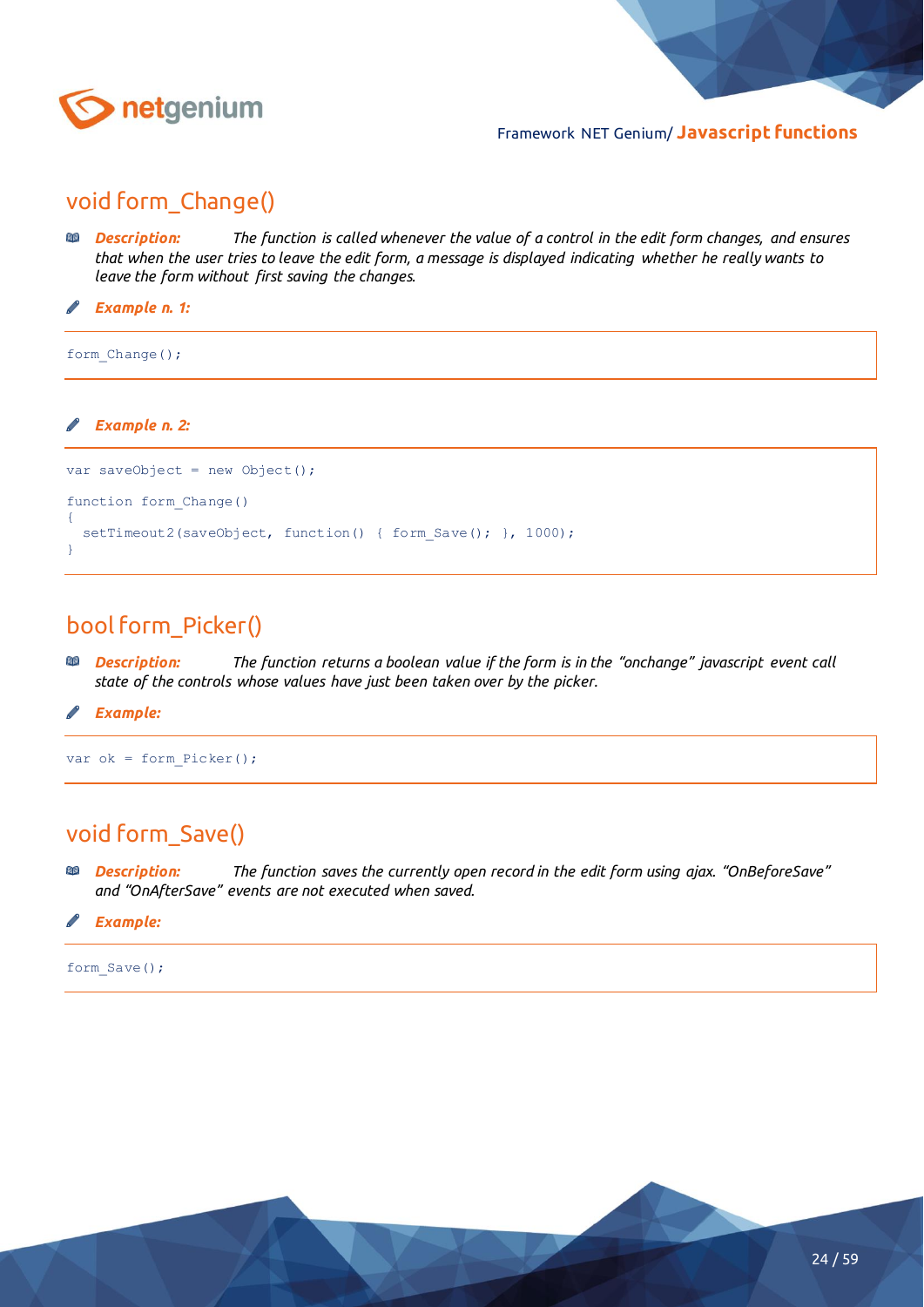

## void form\_Save(string f)

*Description: The function saves the currently open record in the edit form using ajax. "OnBeforeSave" and "OnAfterSave" events are not executed when saved. The "f" parameter specifies the name of the function to run after the response is retrieved from the server. This response is either "OK" (record saved) or "ERROR" (record failed).*

*Example:*

```
form Save(ajaxResponse);
function ajaxResponse(status)
{
  alert(status);
}
```
## void form\_SetMargins(int topMargin, int rightMargin, int bottomMargin, int leftMargin)

- *Description: The function sets the margins of the web page.* 20
- *Example:*

form SetMargins(0, 0, 0, 0);

## void form\_Update()

*Description: The function updates the currently open edit form, mainly due to updating data in datagrids or data sources of individual controls in the edit form.*

*Example:*

```
form Update();
```
## string Hex(int n)

- *Description: The function converts the decimal form of the number "n" to hexadecimal.* Rß.
- *Example:*

var  $s =$  Hex(123); // Returns "7B"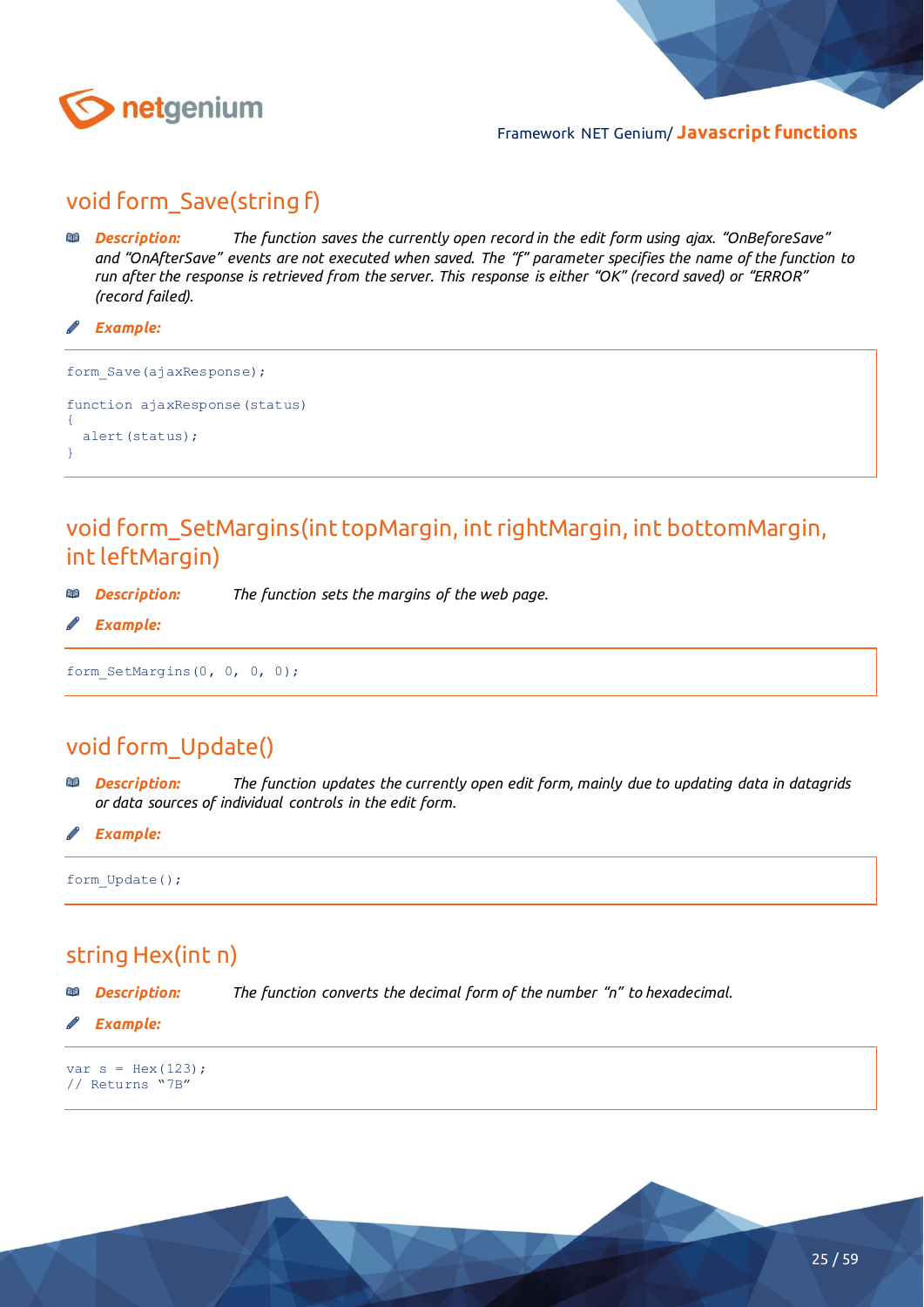

#### string htmlEncode(string value)

- *Description: The function replaces all HTML characters contained in the "value" parameter with the*  20 *corresponding character sequence.*
- *Example:* Ø

var  $s = \text{htmlEncode}('<>')$ ;

#### void chb\_Disable(object chb)

- *Description: The function disables the editing of the "CheckBox" control specified by the "chb"*  聊 *parameter. An alternative is the general function "control\_Disable".*
- *Example:*

chb\_Disable(#ng\_checkbox#);

#### void chb\_Display(object chb, object o, bool reverse)

**<sup>88</sup>** *Description: The function hides/shows the element specified by the "o" parameter depending on whether the checkbox defined by the "chb" parameter is checked or not. The "reverse" parameter specifies "true" or "false" depending on whether the function should behave inversely. The function is mainly used in the "OnClick" event at the checkbox.*

#### *Example:*

```
chb Display(this, 'D1');
chb_Display(this, 'D1', true);
chb_Display(this, #ng_textbox#);
chb_Display(this, #ng_textbox#, true);
chb_Display(#ng_checkbox#, 'D1');
chb_Display(#ng_checkbox#, #ng_textbox#);
```
#### void chb\_Enable(object chb)

印 *Description: The function enables editing of the "CheckBox" control specified by the "chb" parameter. An alternative is the general function "control\_Enable".*

*Example:*

chb\_Enable(#ng\_checkbox#);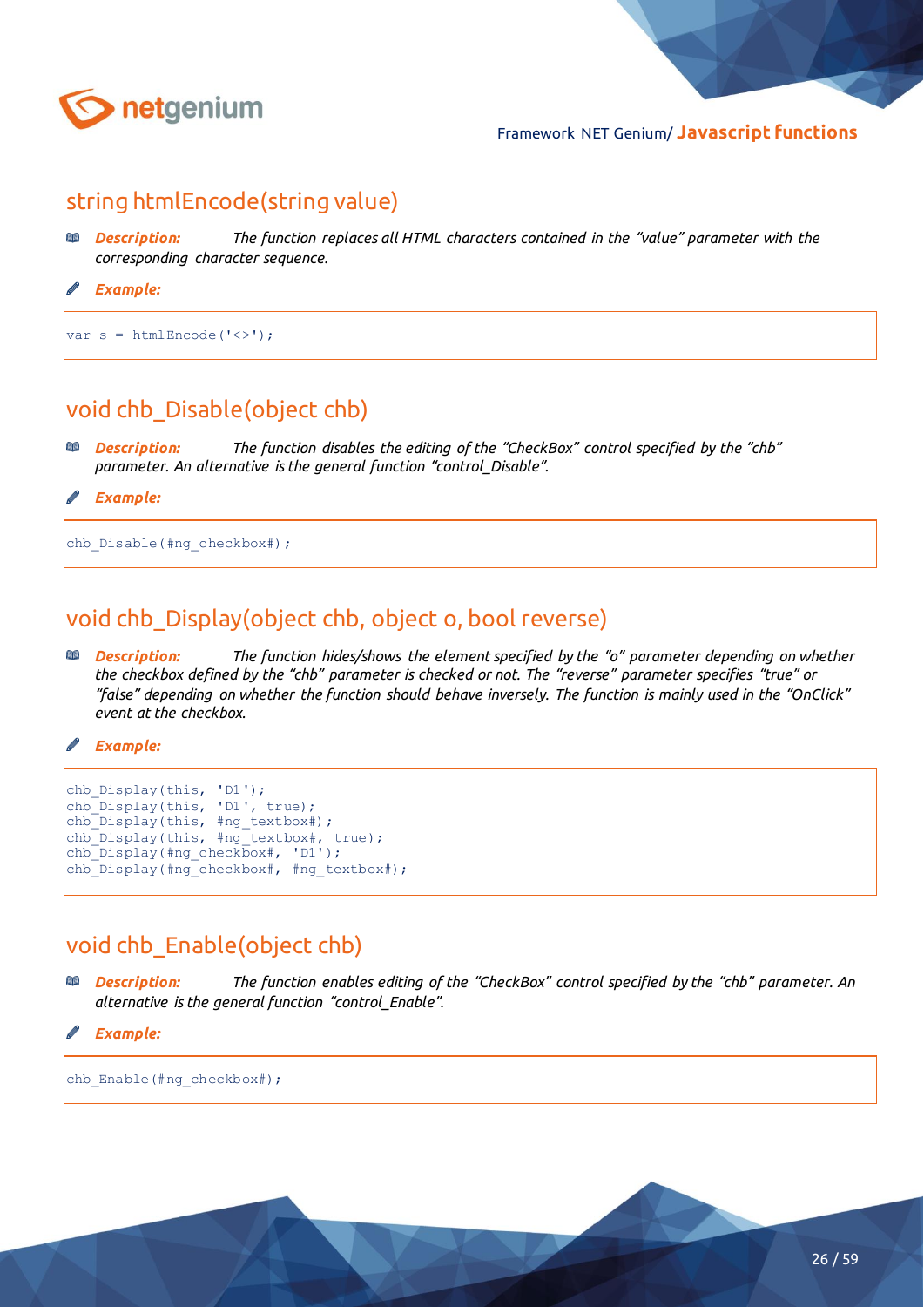

#### void image\_Disable(object image)

- *Description: The function disables editing of the "Image" control specified by the "image" parameter. An alternative is the general function "control\_Disable".*
- ∕ *Example:*

image Disable(#ng\_image#);

#### void image\_Enable(object image)

- *Description: The function allows editing of the "Image" control specified by the "image" parameter. An*  RB. *alternative is the general function "control\_Enable".*
- *Example:* ∕

image Enable(#ng image#);

#### int innerHeight2()

- *Description: The function returns the inner height of the window of the window object.* RIP.
- ∕ *Example:*

var n = innerHeight2();

#### int innerWidth2()

BB. *Description: The function returns the inner width of the window of the window object.*

Í *Example:*

var n = innerWidth2();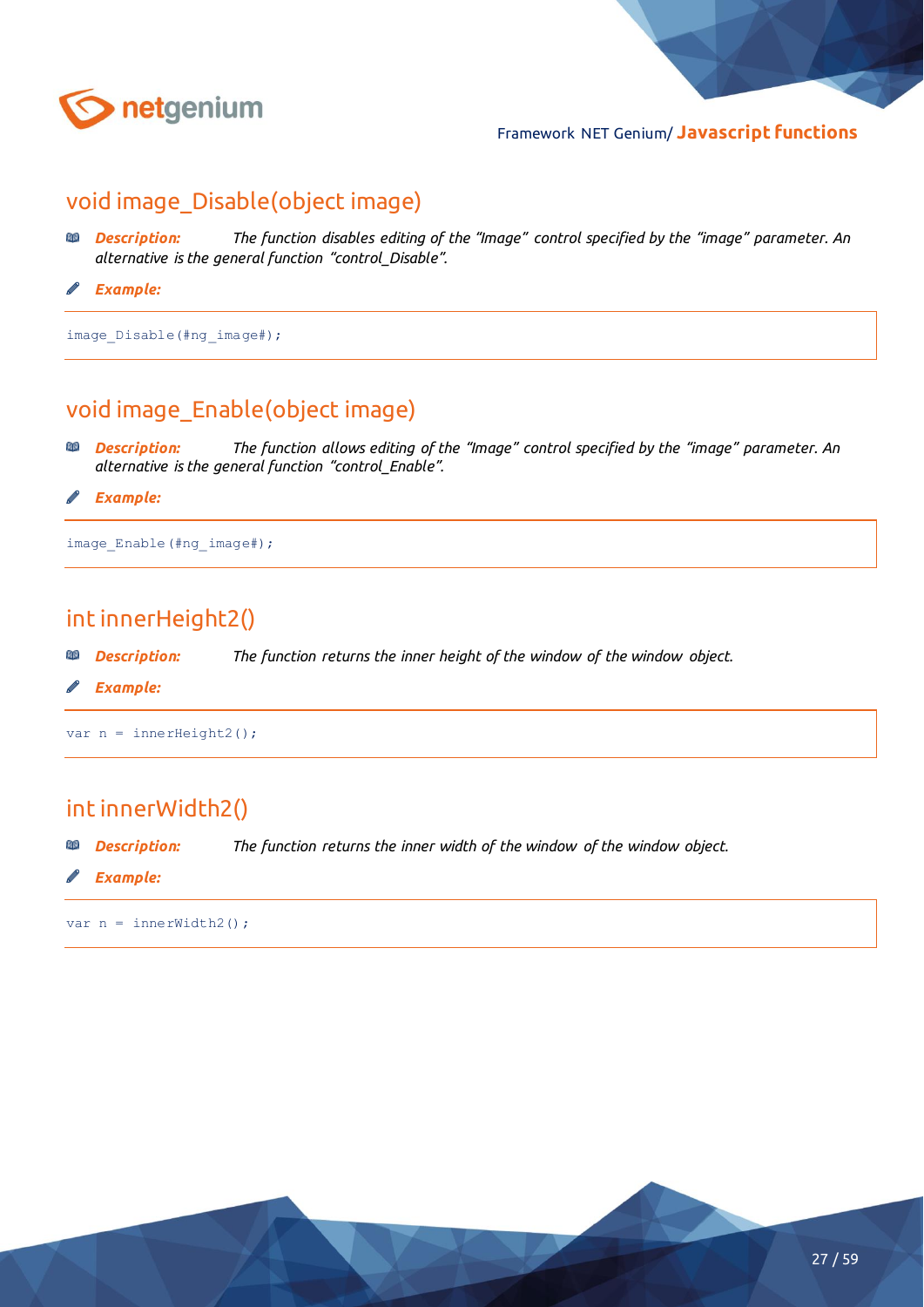

#### void InsertTime(object tb)

*Description: The function inserts the current time in the format "HH:mm" in the text field defined by the*  RB. *"tb" parameter.*

◢ *Example:*

InsertTime(#ng\_textbox#);

#### string Int2Time(int minutes)

*Description: The function returns a text string in the format "HH:mm" expressed from the number of*  聊 *minutes specified by the "minutes" parameter.*

*Example:* ◢

```
var s = Int2Time(123);
// Returns "02:03"
var s = Int2Time(-123);
// Returns "-02:03"
```
## bool isImage(string filename)

聊 *Description: The function returns "true" or "false" depending on the file extension that identifies the image.*

*Example:*

var ok = isImage('filename.txt'); // Returns "false"

#### string jsCompanyWithoutSro(string company)

- 聊 *Description: The function removes the suffix of the company type (eg s.r.o., a.s., k.s., v.o.s., spol., etc.) from the company name specified by the "company" parameter.*
- *Example:*

var s = jsCompanyWithoutSro('Company, v.o.s.');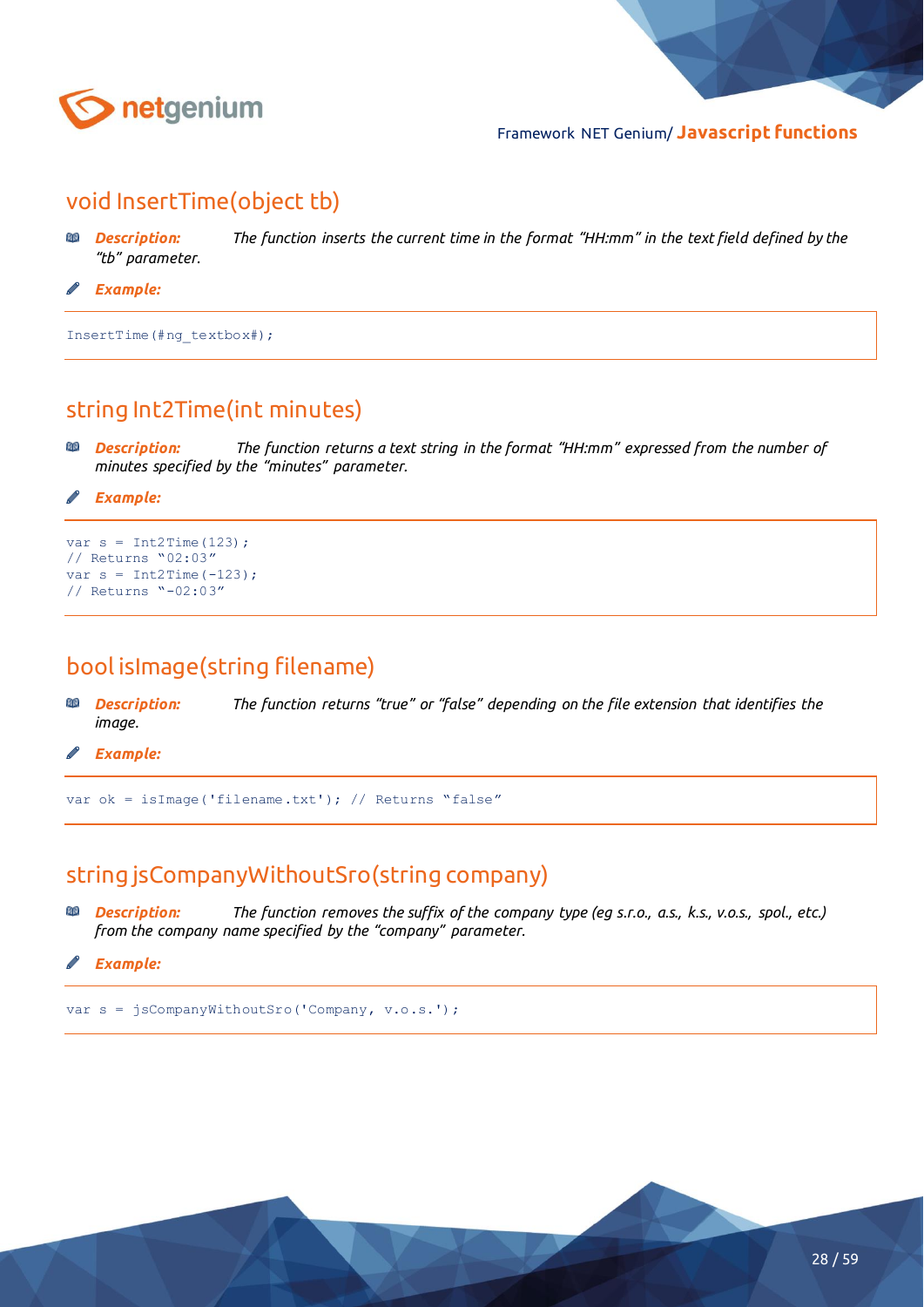

#### string jsDisplay(bool value)

- *Description: The function returns '' (element will be visible) or 'none' (element will not be visible)*  印 *according to the content of the "value" parameter. The function is used to set the "style.display" attribute of individual controls of the edit form.*
- *Example:*

```
#ng textbox:Table#.style.display = jsDisplay(#ng checkbox#.checked);
D1.style.display = jsDisplay(#ng checkbox#.checked);
```
## string jsFN(double n) string jsFormatNumber(double number)

- *Description: The function formats the number specified by the "number" parameter into the text form, which is required for the correct storage of the numeric value of the control in the database – the function ensures the use of the correct decimal separator.*
- *Example:*

```
control SetValue(#ng textbox#, jsFN(1.23));
#ng textbox#.value = jsFN(1.23);
```
#### string jsFormatCurrency(double number, string symbol)

- 20 *Description: The function formats the number specified by the "number" parameter into text – with a measure as a thousands separator, with a decimal point or a dot, depending on the language setting of the currently logged in user, rounded to two decimal places, and with a symbol specified by the "symbol" parameter.*
- *Example:*

```
var s = jsFormatCurrency(1100, 'CZK');
// Returns "1 100,00 CZK"
var s = jsFormatCurrency(1100.5, 'CZK');
// Returns "1 100,50 CZK"
var s = jsFormatCurrency(1100.5412, 'CZK');
// Returns "1 100,54 CZK"
```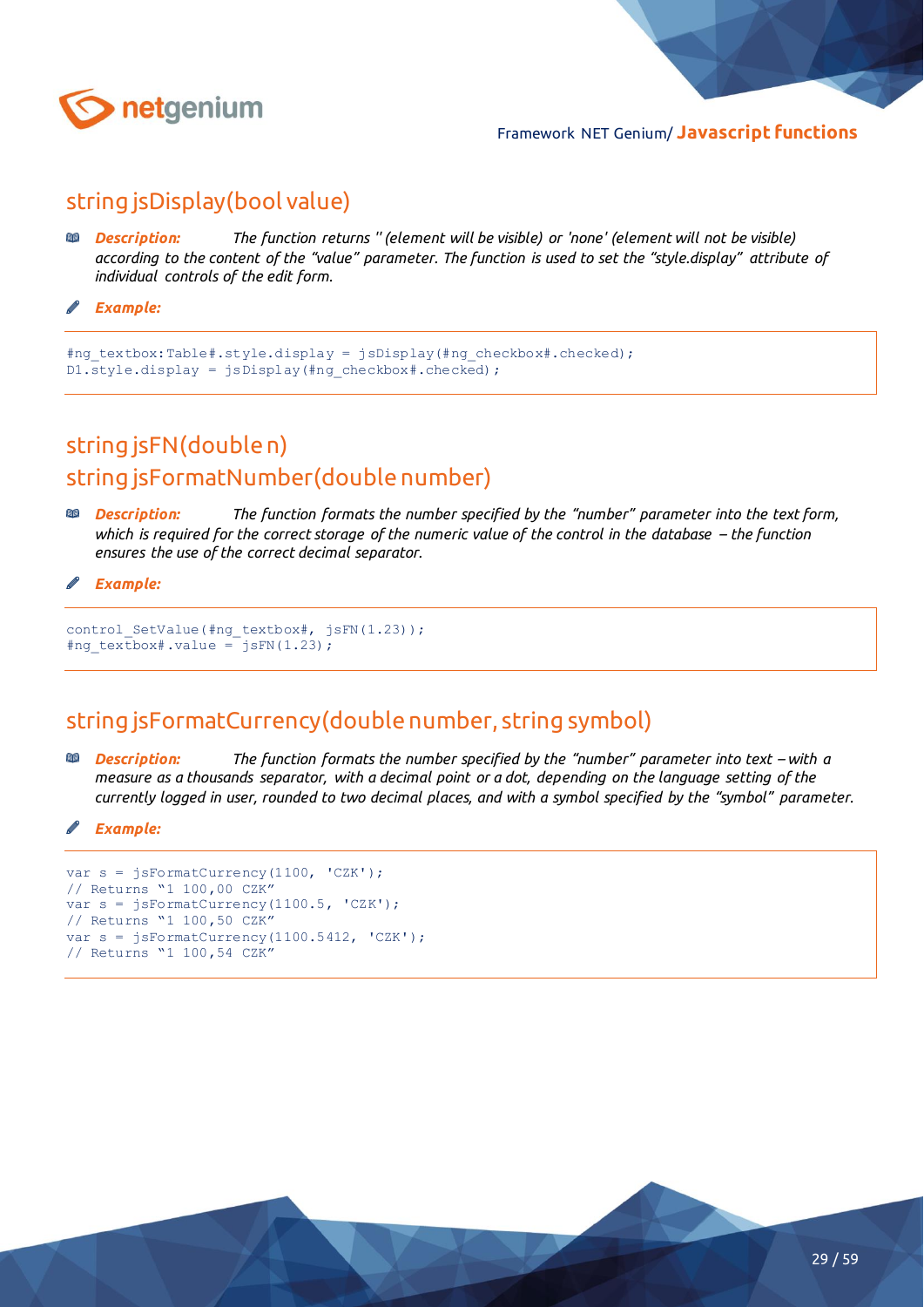

#### string jsFormatDate(object date)

*Description: The function formats the date specified by the "date" parameter into text based on the date format from the NET Genium settings and the language settings of the currently logged in user:*

- o "dd/mm/yyyy" or
- o "mm/dd/yyyy".

*If the user's language is English:*

- o "dd/mm/yyyy" or
- o "mm/dd/yyyy".

*If the user's language is a language other than English:*

- o "dd.mm.yyyy" or
- o "mm.dd.yyyy".

```
Example:
```

```
var s = jsFormatDate(new Date()));
// Returns the current date in the format "dd.mm.yyyy" (the user´s language is English)
var s = jsFormatDate(new Date()));
// Returns the current date in the format "dd/mm/yyyy" (the user´s language is English)
var s = jsFormatDate(Str2Date('01.01.2016 13:00')));
// Returns "01.01.2016" (the user´s language is other than English)
var s = jsFormatDate(Str2Date('01/01/2016 13:00'));
// Returns "01/01/2016" (the user´s language is English)
```
#### string jsFormatDouble(double number, string symbol)

印 *Description: The function formats the number specified by the "number" parameter into text – with a scale as a thousands separator, with a decimal point or a dot, depending on the language setting of the currently logged in user, and with a symbol specified by the "symbol" parameter.*

*Example:*

```
var s = jsFormatDouble(1100, 'kg'));
// Returns "1 100 kg"
var s = jsFormatDouble(1100.5, 'kg'));
// Returns "1 100,5 kg"
var s = jsFormatDouble(1100.5412, 'kg'));
// Returns "1 100,5412 kg"
```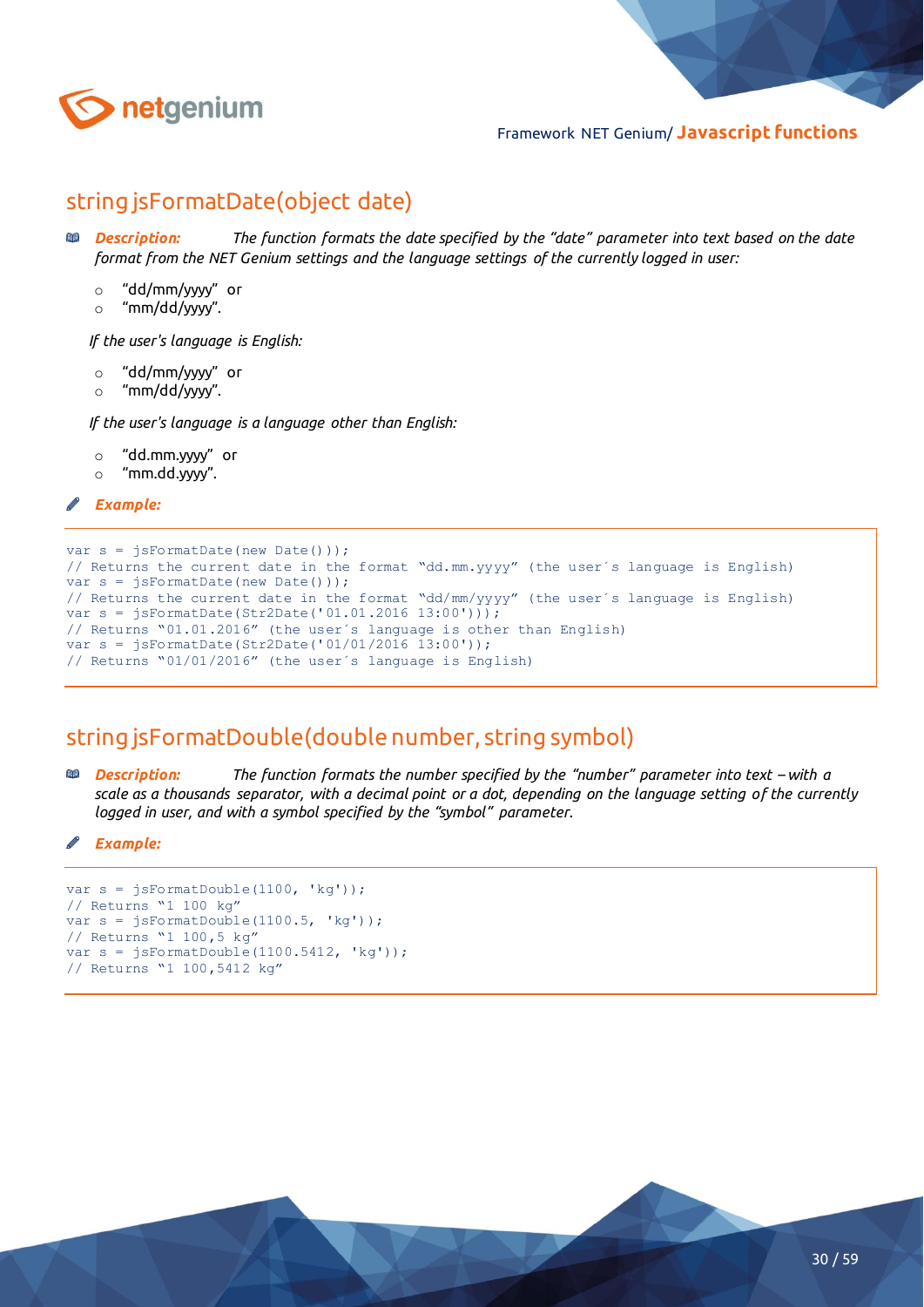

#### string jsFormatSize(int size)

函 *Description: The function formats the file size specified by the "size" parameter into text.*

*Example:*

```
var s = jsFormatSize(1);
// Returns "1 b"
var s = jsFormatSize(1024);
// Returns "1 kB"
var s = jsFormatSize(102456407);
// Returns "97.71 MB"
```
string jsFormatTable(array value, string title, int width, bool showGrid, string noEntries) string jsFormatTable(array value, string title, int width, bool showGrid, string noEntries, int pageSize, object tb\_pageIndex)

*Description: The function returns the HTML code of the table formatted in the appearance of the*  印 *datagrid. The "value" parameter defines the field of table values, the "title" parameter defines the table title, the "width" parameter defines the width of the displayed datagrid. The "showGrid" parameter, which can be "true" or "false", determines whether to display a grid in the table. The "noEntries" parameter defines what text should be displayed if the table does not contain any records. The "pageSize" parameter defines how many records should be contained on one table page, and the "tb\_pageIndex" parameter defines the control in which the current page number is stored.*

*Example:*

```
<div id="items"></div>
<script type="text/javascript">
var array = [];
array[0] = ['Name', 'Surname'];array[1] = ['A', 'B'];
array[2] = ['C', 'D'];
el('items').innerHTML = jsFormatTable(array, 'Users', 400, true, 'No records found');
// el('items').innerHTML = jsFormatTable(array, 'Users', 400, true, 'No records found', 1, 
#ng_textbox#);
```
</script>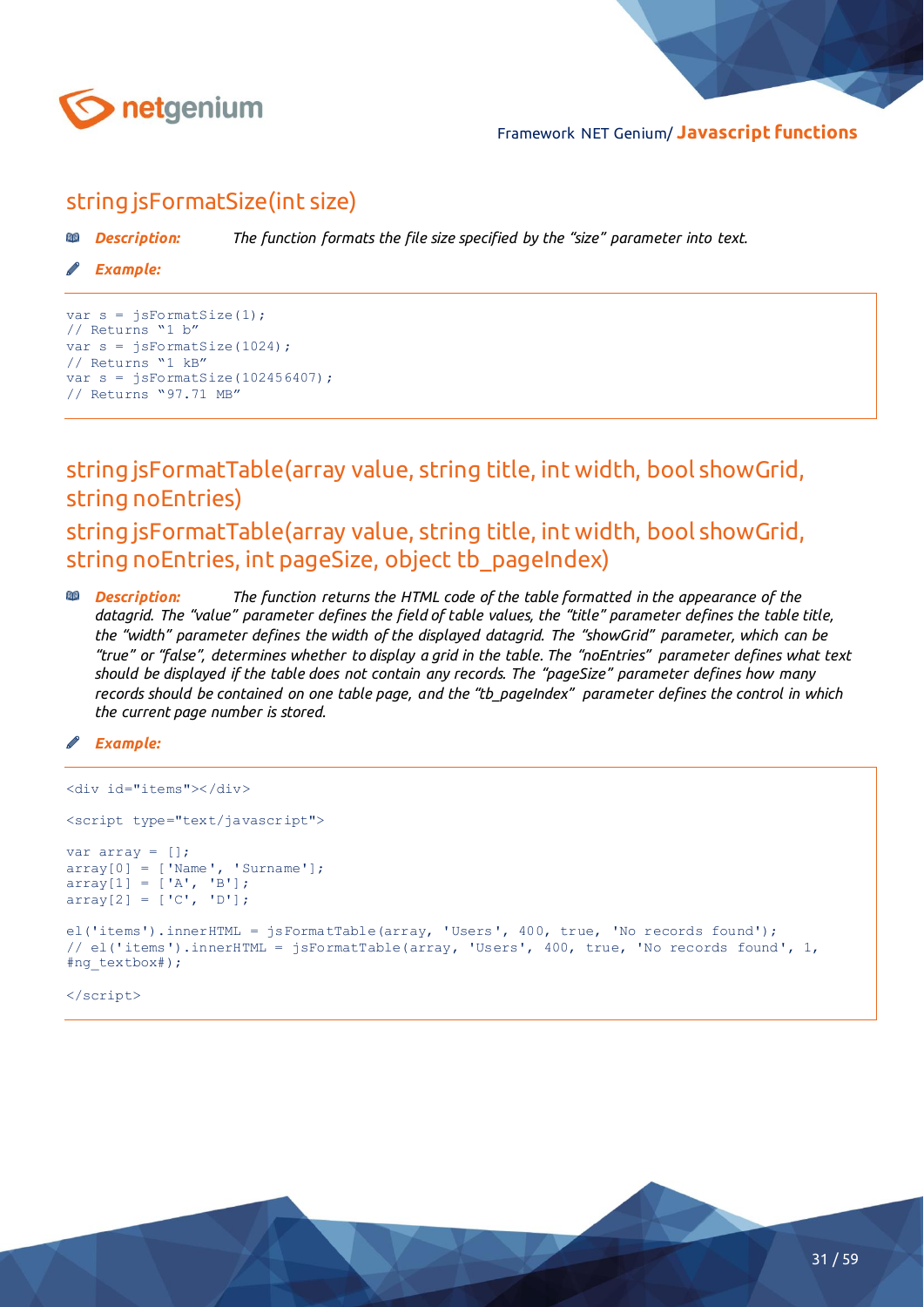

#### string jsFormatTime(object date)

*Description: The function formats the time specified by the "date" parameter into text in the format*  20 *"HH:mm".*

**Contract Contract** *Example:*

```
var s = jsFormatTime(new Date());
// Returns the current time in the format "HH:mm"
var s = jsFormatTime(Str2Date('1.1.2016 13:00'));
// Returns "13:00"
var s = jsFormatTime(Str2Date('01/01/2016 13:00'));
// Returns "13:00"
```
## string jsFormatTime2(object date)

*Description: The function formats the time specified by the "date" parameter into text in the format*  図 *"HH:mm:ss".*

*Example:*

```
var s = jsFormatTime(new Date());
// Returns the current time in the format "HH:mm:ss"
var s = jsFormatTime(Str2Date('1.1.2016 13:00'));
// Returns "13:00:00"
var s = jsFormatTime(Str2Date('01/01/2016 13:00'));
// Returns "13:00:00"
```
## string jsFormatTime3(object date)

*Description: The function formats the time specified by the "date" parameter into a text format in the*  図 *format "HH:mm:ss.SSS".*

#### ₽ *Example:*

```
var s = jsFormatTime(new Date());
// Returns the current time in the format "HH:mm:ss:SSS"
var s = jsFormatTime(Str2Date('1.1.2016 13:00'));
// Returns "13:00:00.000"
var s = jsFormatTime(Str2Date('01/01/2016 13:00'));
// Returns "13:00:00.000"
```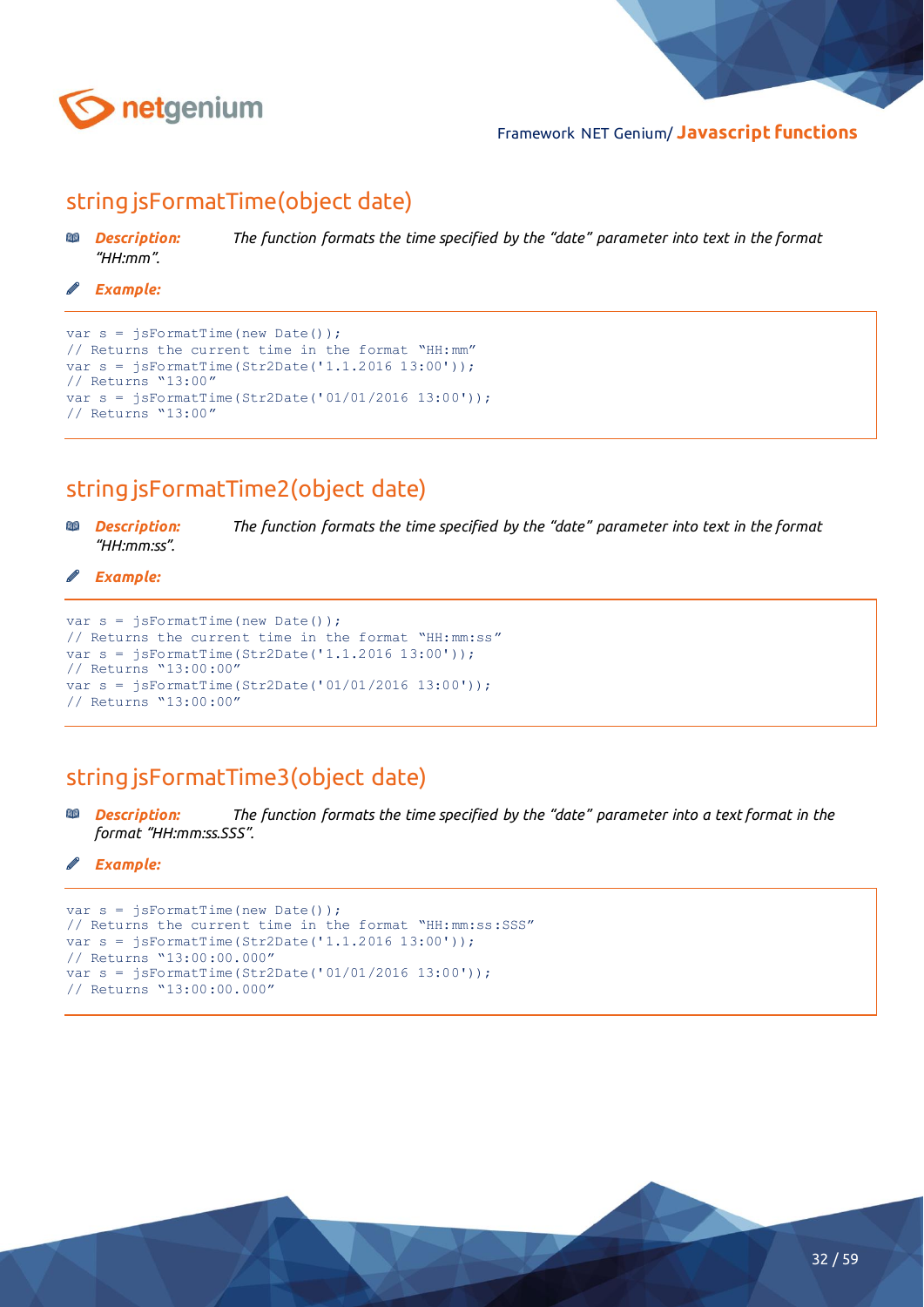

#### bool jsIsNumber(object o)

- *Description: The function returns a logical value if the value specified by the "o" parameter is a number*  印 *or not.*
- *Example:* Ø

var ok = jsIsNumber(#ng textbox#.value);

#### double jsMeasureHours(object startdate, object enddate)

- 20 *Description: The function returns the unrounded number of hours from the time period specified by the "startdate" and "enddate" parameters. Both parameters must be javascript objects of type "Date".*
- *Example:*

var n = jsMeasureHours(Str2Date('1.1.2000'), Str2Date('1.2.2000'));

#### double jsMeasureMinutes(object startdate, object enddate)

- Eß. *Description: The function returns the unrounded number of minutes from the time period specified by the "startdate" and "enddate" parameters. Both parameters must be javascript objects of type "Date".*
- *Example:*

var n = jsMeasureMinutes(Str2Date('1.1.2000'), Str2Date('1.2.2000'));

#### double jsMeasureWorkDays(object startdate, object enddate)

印 *Description: The function returns the number of whole working days from the time period specified by the "startdate" and "enddate" parameters. Both parameters must be javascript objects of type "Date". The function takes into account public holidays registered in the basic application "Settings".*

*Example:*

var n = jsMeasureWorkDays(Str2Date('1.1.2000'), Str2Date('1.2.2000'));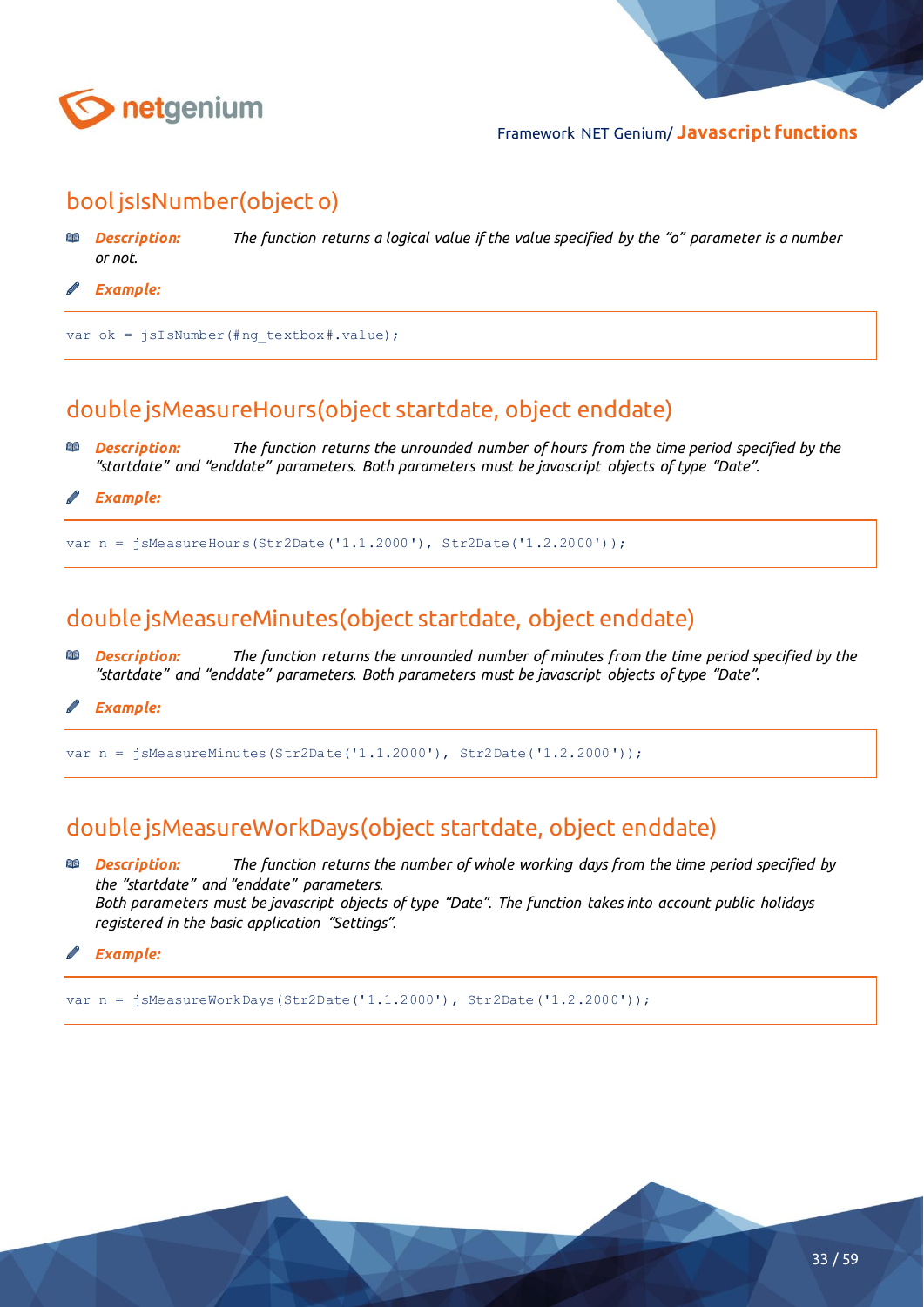

#### double jsMeasureWorkDays(object startdate, object enddate, double workinghours)

*Description: The function returns the number of whole working days from the time period specified by the "startdate" and "enddate" parameters. The "workinghours" parameter specifies the number of hours of a normal working day. The function returns a decimal number – a proportional part of the working day – if "startdate" and "enddate" are on the same day, and if the length of the time period in hours is shorter than the number of hours of a normal working day.*

*Example:*

var n = jsMeasureWorkDays(Str2Date('1.1.2000'), Str2Date('1.2.2000'), 7.5);

## double jsN(object o) double jsNumber(object o)

- 80 *Description: The function converts the "o" object to a number.*
- *Example:*

var n = jsN(114.12); // Returns "114.12" var  $n = jsN(114,12)$ ; // Returns "114.12"

#### string jsNetGeniumStart(string date)

80 *Description: The function returns the time of the first start of NET Genium by the currently logged in user on the day specified by the text parameter "date" in the format "dd.MM.yyyy". NET Genium stores information about the start time in cookies.*

*Example:*

var  $s = j$ sNetGeniumStart('#today#');

## string jsngdph()

EP. *Description: The function returns the current VAT rates separated by a semicolon.*

*Example:*

var s = jsngdph();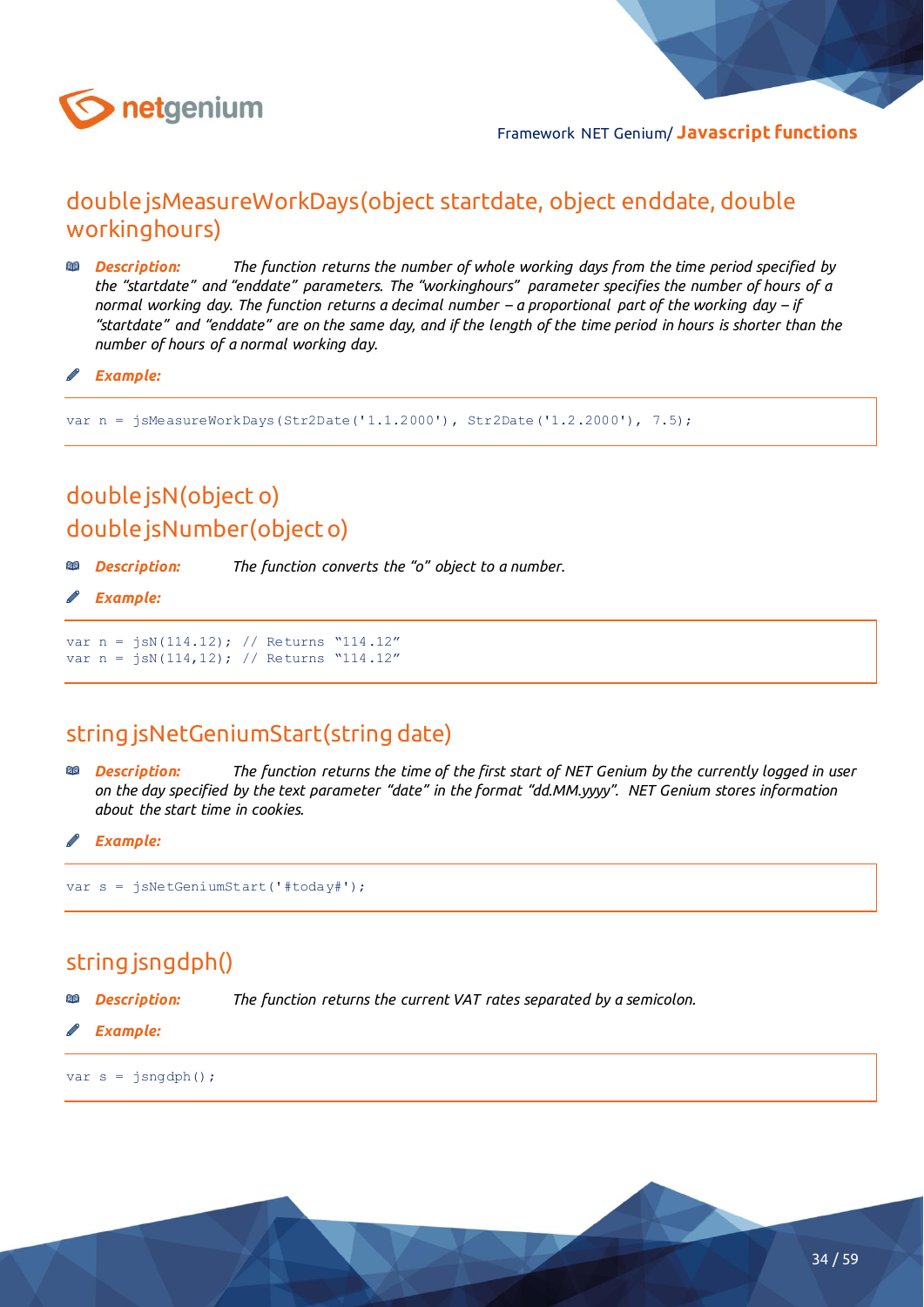

#### double jsngdph(int rate)

- 配 *Description: The function returns the VAT rate defined by the "rate" parameter. The parameter is defined by number 2 for the increased VAT rate, number 1 for the reduced VAT rate and number 0 for the zero VAT rate.*
- *Example:*

```
var n = jsngdph(1);
// Returns the current reduced VAT rate, e.g. "15"
```
## string jsngdph(object date)

印 **Description:** The function returns VAT rates separated by a semicolon on the day specified in the "date" *parameter.*

*Example:*

```
var s = jsngdph(Str2Date('1.1.2000'));
// Returns VAT rates separated by a semicolon valid on the given day, e.g. "22;5;0".
```
#### double jsngdph(int rate, object date)

*Description: Returns the VAT rate defined by the "rate" parameter. The parameter is defined by number 2 for the increased VAT rate, number 1 for the reduced VAT rate and number 0 for the zero VAT rate. The rate is determined on the day specified in the "date" parameter.*

*Example:*

```
var n = jsngdph(2, Str2Date('1.1.2000'));
// Returns the increased VAT rate on a given day, e.g. "22"
```
#### double jsngdph(double base, string type1, double rate, string type2)

印 *Description: The function calculates either the amount or the VAT value, depending on the "type2" parameter. The basic amount defined by the "base" parameter and the VAT rate defined by the "rate" parameter are used for the calculation. The "type1" parameter specifies the value of the "base" parameter.*

*Possible values for the "type1" parameter:*

- o bezdph parameter 1 is the sum without VAT
- $\circ$  sdph parameter 1 is the amount with VAT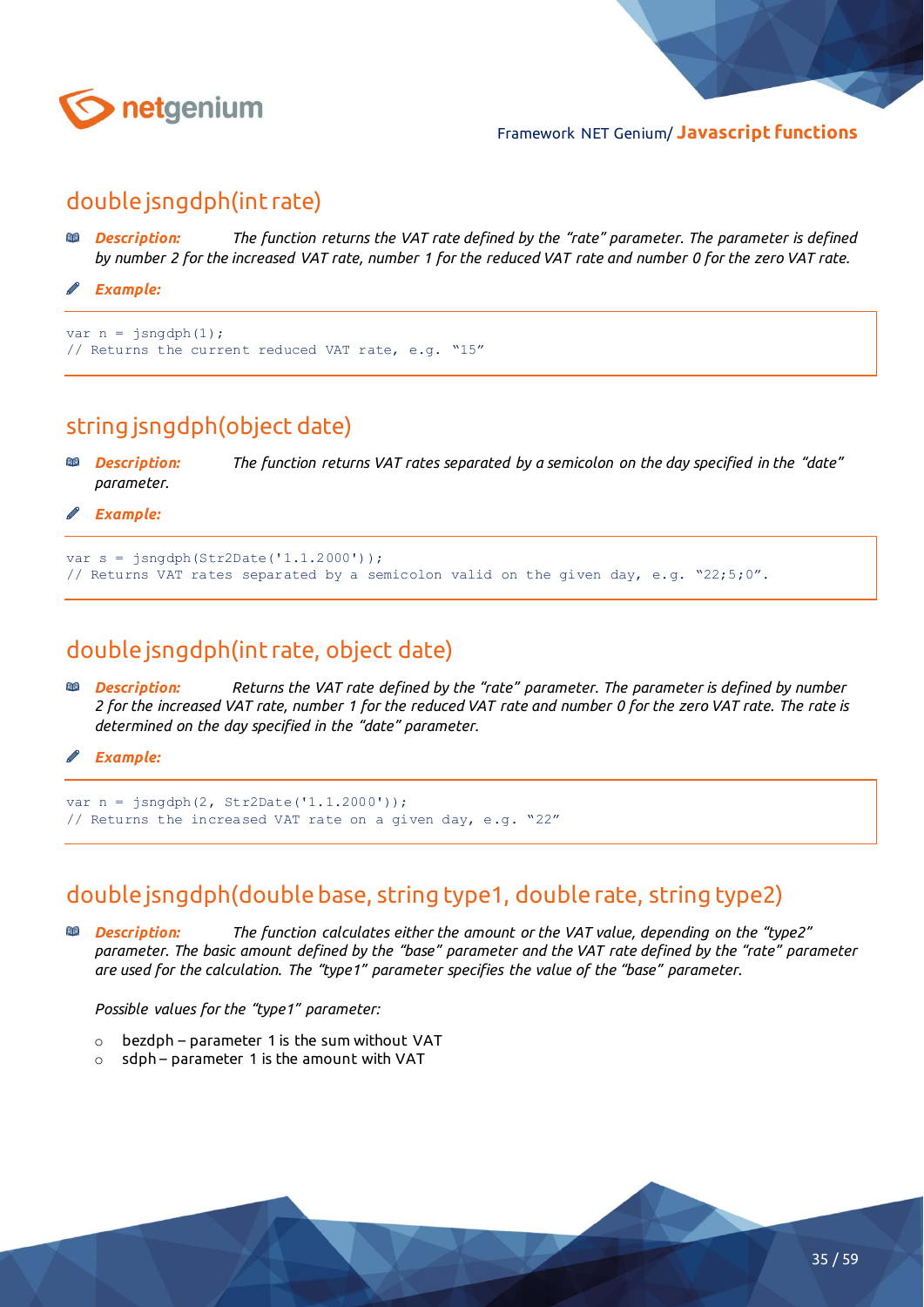

*Possible values for the "type2" parameter:*

- $\circ$  bezdph calculates the tax base
- o VAT calculates the value of VAT
- o zdph calculates the VAT value rounded to the nearest whole number
- o dph1 calculates the VAT value of the reduced rate
- $\circ$  zdph1 calculates the value of the reduced rate VAT rounded to the nearest whole number
- o dph2 calculates the VAT value of the increased rate
- o zdph2 calculates the VAT value of the increased rate rounded to an integer
- o sdph calculates the amount with VAT
- $\circ$  zsdph calculates the amount with VAT rounded up to a whole number
- $\circ$  zsdph-1 calculates the amount with VAT rounded mathematically to an integer
- o zsdph-2 calculates the amount with VAT rounded to 50 pennies

#### *Example:*

var n = jsngdph(-0.55, 'sdph', 19, 'dph'); // Returns "-0,99"

#### int jsngvatindex(double rate)

**<sup>28</sup>** *Description: The function returns the index of the current VAT rate specified by the "rate" parameter. The function returns the value "0" in the case of a zero VAT rate, the value "1" in the case of a lower VAT rate, the value "2" in the case of a higher VAT rate and the value "3" in the case of a second reduced VAT rate.*

#### *Example:*

```
var n = jsngvatindex(0);
// Returns "0"
var n = jsngvatindex(15);
// Returns "1"
var n = jsngvatindex(21);
// Returns "2"
var n = jsngvatindex(10);
// Returns "3"
```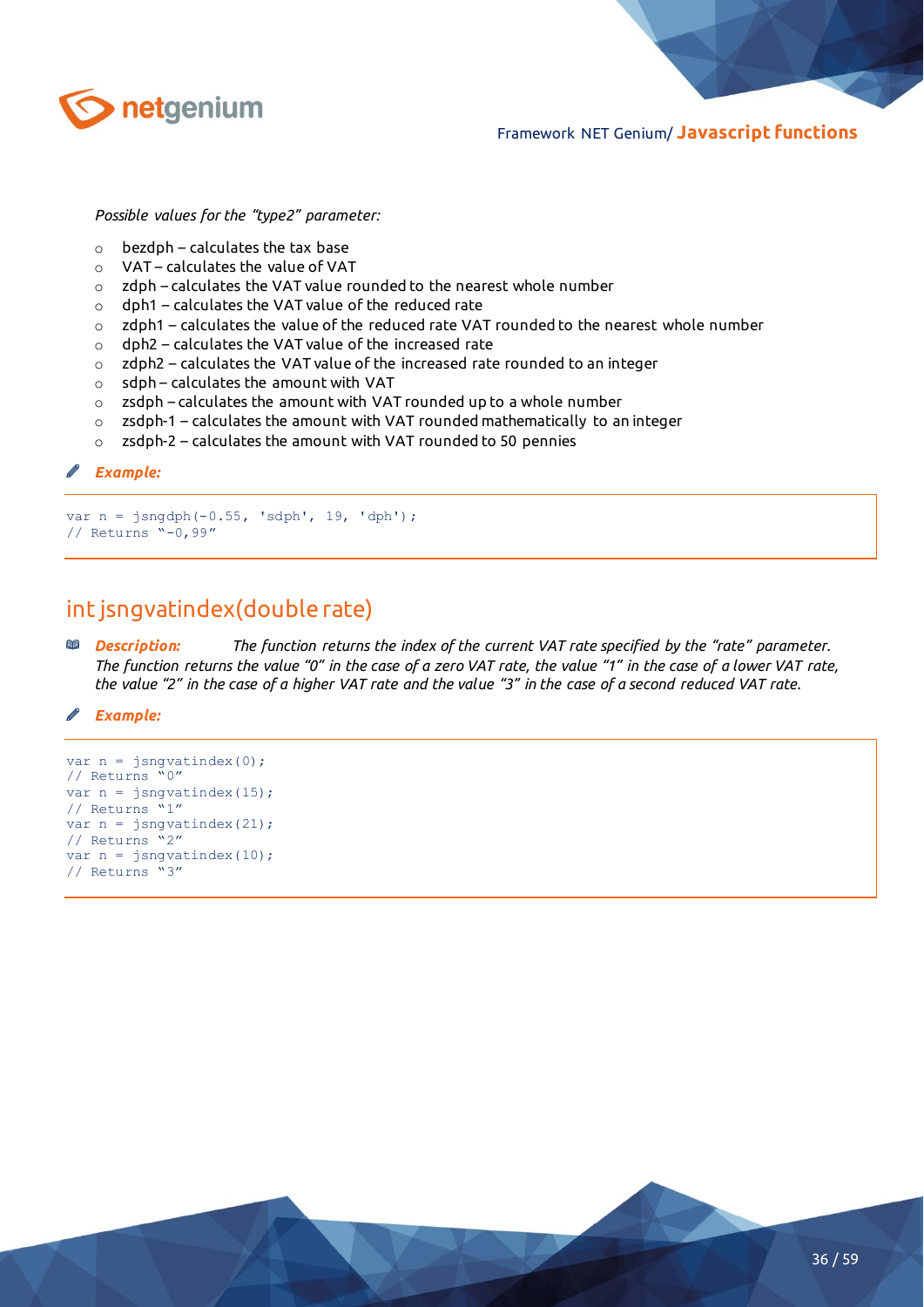

#### int jsngvatindex(double rate, string country, object date)

*Description: The function returns the VAT rate index specified by the "rate" parameter in the country specified by the "country" parameter (CZ, DE, HU, SK, …) and on the day specified by the "date" parameter. The function returns the value "0" in the case of a zero VAT rate, the value "1" in the case of a lower VAT rate, the value "2" in the case of a higher VAT rate and the value "3" in the case of a second reduced VAT rate.*

*Example:*

```
var n = jsngvatindex(0, 'EN', Str2Date('1.1.2020'));
// Returns "0"
var n = jsngvatindex(15, 'EN', Str2Date('1.1.2020'));
// Returns "1"
var n = jsnqvatindex(21, 'EN', Str2Date('1.1.2020'));
// Returns "2"
var n = jsnqvatindex(10, 'EN', Str2Date('1.1.2020'));
// Returns "3"
```
#### string jsngvatrates(string country, object date)

- 函 *Description: The function returns VAT rates separated by a semicolon in the given country (CZ, DE, HU, SK, …) specified by the "country" parameter on the given date specified by the "date" parameter.*
- *Example:*

var s = jsngvatrates('DE', Str2Date('1.1.2013'));

#### string jsNumberInWords(double number, string language)

Eß. *Description: The function returns a verbal expression of the numeric value specified by the "number" parameter. The "language" parameter can contain one of the values "cs", "de", "en", "fr" or "sk". The function rounds to integers.*

#### *Example:*

```
var s = jsNumberInWords(12345.678, 'cs');
// Returns "twelvethousandfourhundredfortysix"
```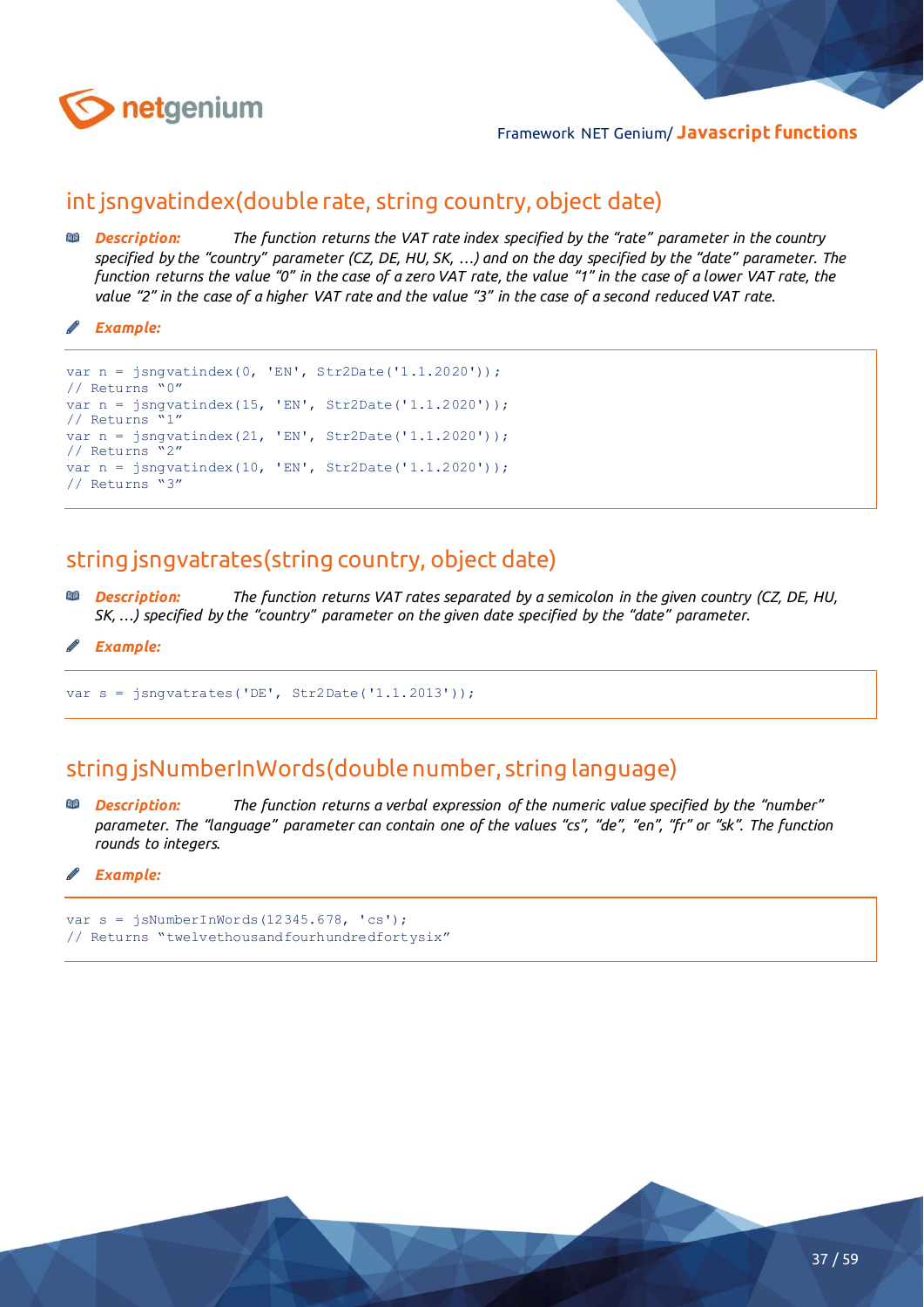

#### object jsO(object o)

- *Description: The function converts the "o" object to an object data type. The function is used to test the user's rights to the relevant control.*
- *Example of correct use:*  $\mathscr{O}$

```
var o = jso(\text{mod }tbt);
// If the user does not have the rights to the control "#ng tb#", it will be replaced
"#ng tb#" by the value stored in this element in the database
if (0 \mid = null){
}
```
#### *Example of misuse:*

```
var o = #ng tb#;
// If the user does not have the rights to the control "#ng tb#", it may be replaced "#ng tb#"
with an empty value. The result will be a synthetic error "var o = j''
```
#### void jsOpen(string url)

- 図 *Description: The function opens the web page specified by the "url" parameter in a new web browser window.*
- *Example:*

jsOpen('https://www.netgenium.com');

## int jsR(double number) int jsRound(double number)

- 蛔 *Description: The function returns the rounded value of the number specified by the "number" parameter.*
- *Example:*

var  $n = j sR(21.232)$ ; // Returns "21"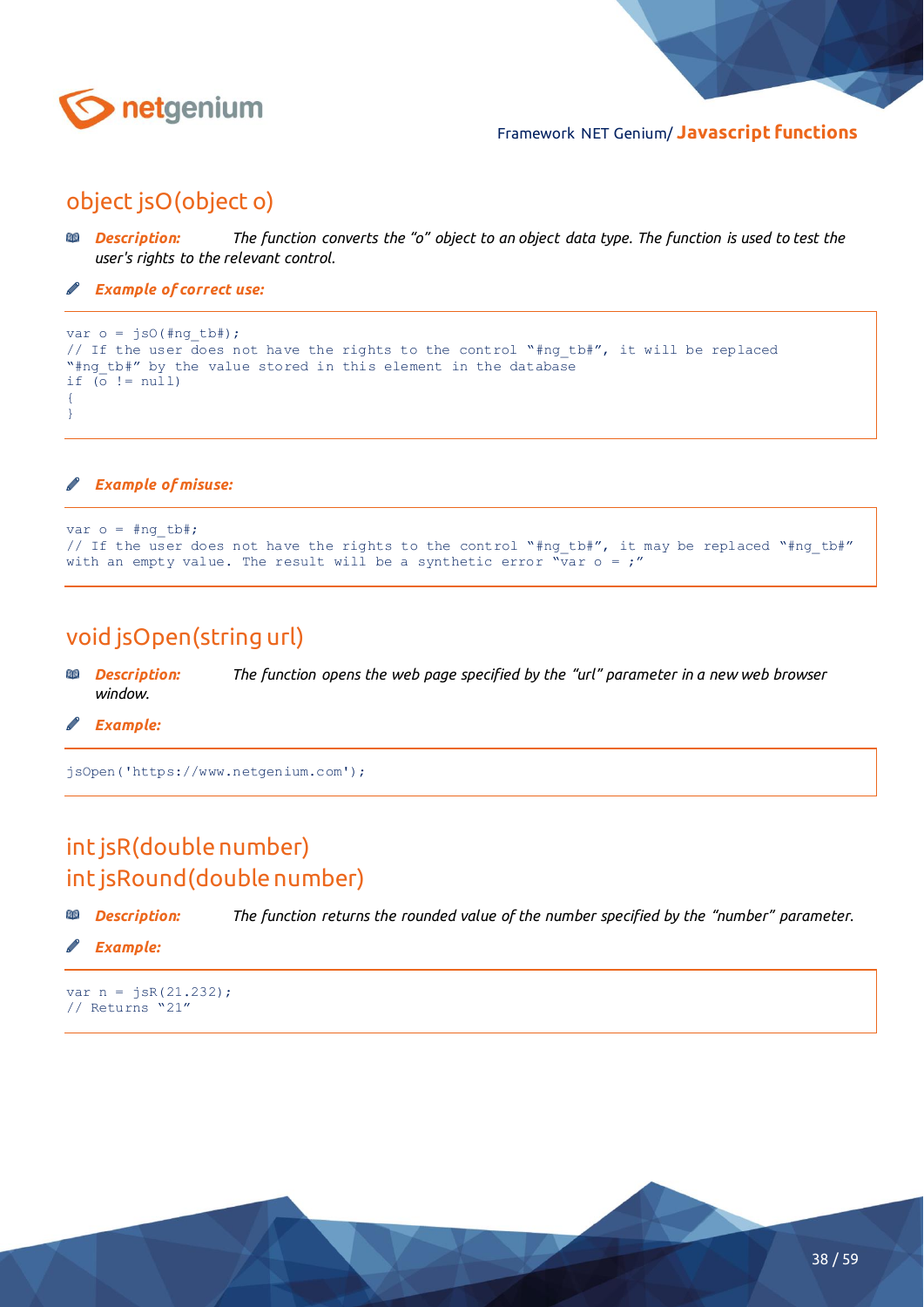

## double jsR(double number, int decimals) double jsRound(double number, int decimals)

*Description: The function returns the number specified by the "number" parameter, rounded to the number of decimal places specified by the "decimals" parameter.*

```
Example:
```
var  $n = j sR(2.354, 2)$ ; // Returns "2.35"

## double jsR\_50(double number) double jsRound\_50(double number)

- *Description: The function returns the number specified by the "number" parameter, rounded to fifty*  印 *pennies.*
- *Example:*

```
var n = j sR 50(123.456);
// Returns "123,5"
```
#### bool jsUserInGroup(string name)

- Eß. *Description: The function returns a logical value if the currently logged in user is a member of the user group specified by the "name" parameter or not. "Name" can be the id of the user group or its name.*
- *Example:*

```
alert('User ' + (jsUserInGroup(2) ? 'is' : 'is not') + ' group member <b>Vsers</b>');
alert('User ' + (jsUserInGroup('Users') ? 'is' : 'is not') + ' group member <b>Users</b>');
```
#### bool jsValidateEmail(string value)

- 80 *Description: The function receives an e-mail address via the "value" parameter and verifies that the address is valid (in the correct format for e-mail). It then returns "true" or "false".*
- *Example:*

var ok = jsValidateEmail('info@netgenium.com');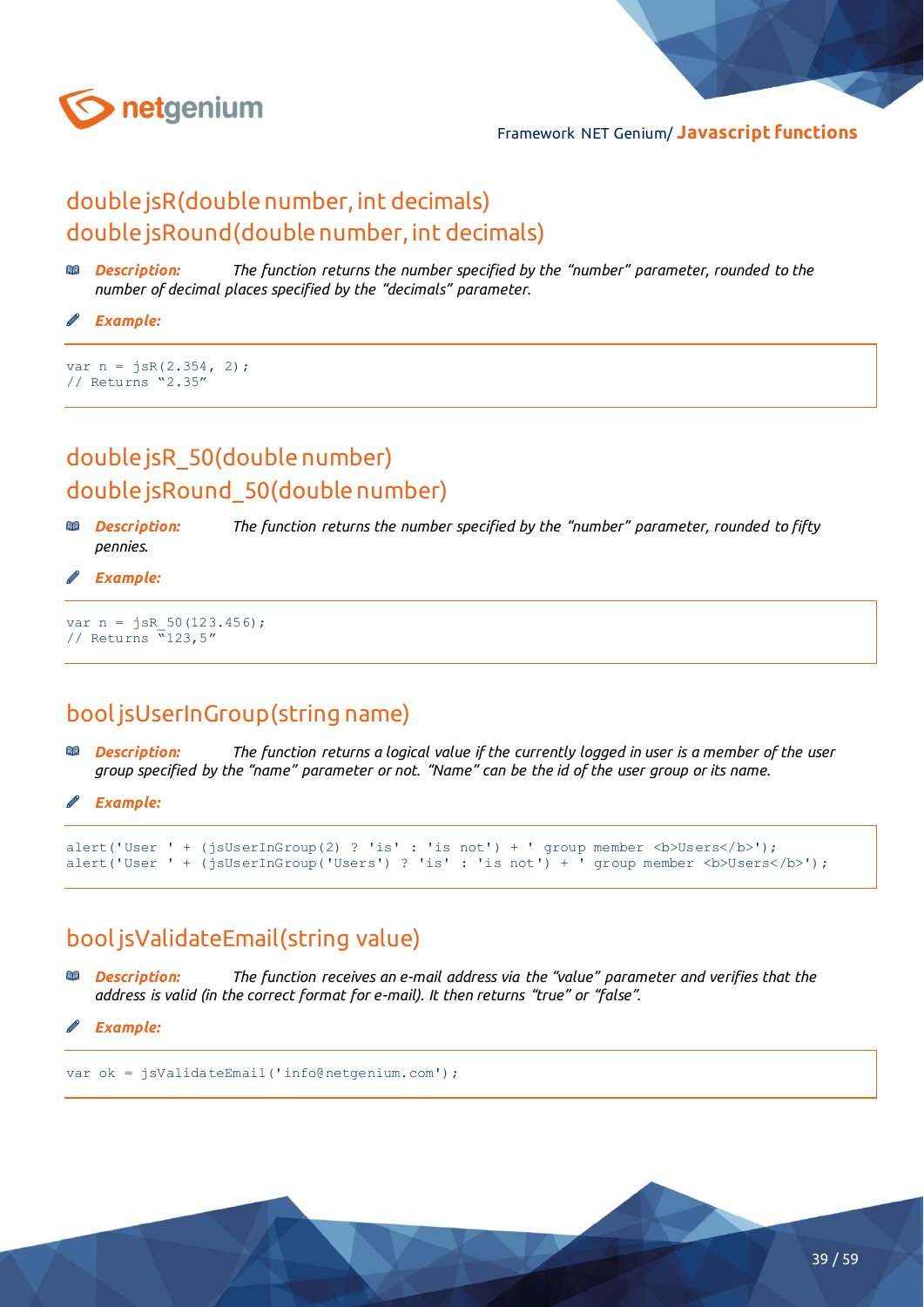

## bool jsValidateEmails(string value)

**<sup>88</sup> Description:** The function accepts e-mail addresses separated by a comma or a semicolon via the "value" *parameter and verifies that the addresses entered are valid (in the correct format for e-mail). Then it returns "true" or "false". The "value" can contain spaces between individual e-mails.*

*Example:*

```
var ok = jsValidateEmails('info@netgenium.com');
var ok = jsValidateEmails('i@netgenium.com, n@netgenium.com; f@netgenium.com');
```
## string jsVisibility(bool value)

RIP. *Description: The function returns "visible" (element will be visible) or "hidden" (element will not be visible) according to the content of the "value" parameter. The function is used to set the "style.visibility" attribute of individual controls of the edit form.*

*Example:*

```
#ng textbox:Table#.style.visibility = jsVisibility(#ng checkbox#.checked);
D1.style.visibility = jsVisibility(#ng_checkbox#.checked);
```
#### bool jsWait(string url, string pleaseWait)

Eß. *Description: The function hides the content of the web page, displays the message defined by the "pleaseWait" parameter, and redirects the user to a new web page with the address specified by the "url" parameter. The function returns "false".*

*Example:*

jsWait('https://www.netgenium.com', 'Please wait…');

## void lb\_Disable(object lb)

- 80 *Description: The function disables the editing of the "ListBox" control specified by the "lb" parameter. An alternative is the general function "control\_Disable".*
- *Example:*

lb\_Disable(#ng\_listbox#);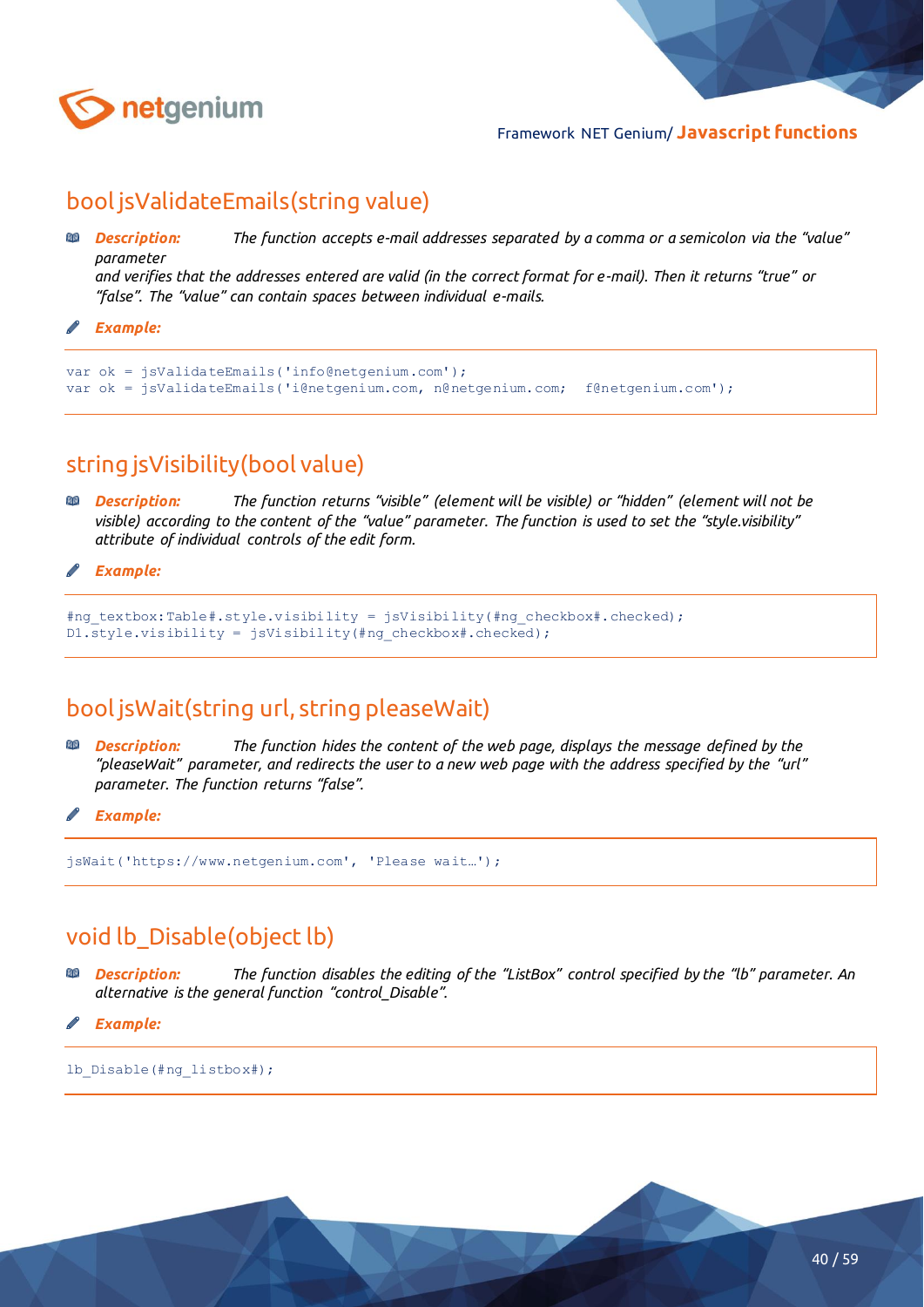

#### void lb\_Enable(object lb)

- *Description: The function enables editing of the "ListBox" control specified by the "lb" parameter. An alternative is the general function "control\_Enable".*
- *Example:* Ø

lb Enable(#ng listbox#);

#### bool letterOrDigit(string value)

*Description: The function returns "true" if the text specified by the "value" parameter begins with a letter or number. The function returns "false" if the text specified by the "value" parameter begins with a character other than a letter or number.*

*Example:*

```
letterOrDigit('NET Genium'); // Returns "true"
letterOrDigit('-a**'); // Returns "false"
```
#### void loadUrl(string url)

**RIB** *Description: The function loads the page defined by the "url" parameter using an asynchronous ajax call, resp. loads the HTML code of this page. The function does not wait for a response from the server, after calling it, the execution of javascript code continues. Only one asynchronous call can be called at a time using the "loadUrl" function. If the "loadUrl" function is called again if the previous asynchronous call has not yet been completed, the new asynchronous call will not take place. The "\_loadUrl" function is intended for parallel calling.*

*Example:*

```
var p0 = 'ěščřžýáíé', p1 = 'ĚŠČŘŽÝÁÍÉ';
loadUrl('ngef.aspx?MyFirstFunction,' + urlEncode(p0) + ',' + urlEncode(p1));
```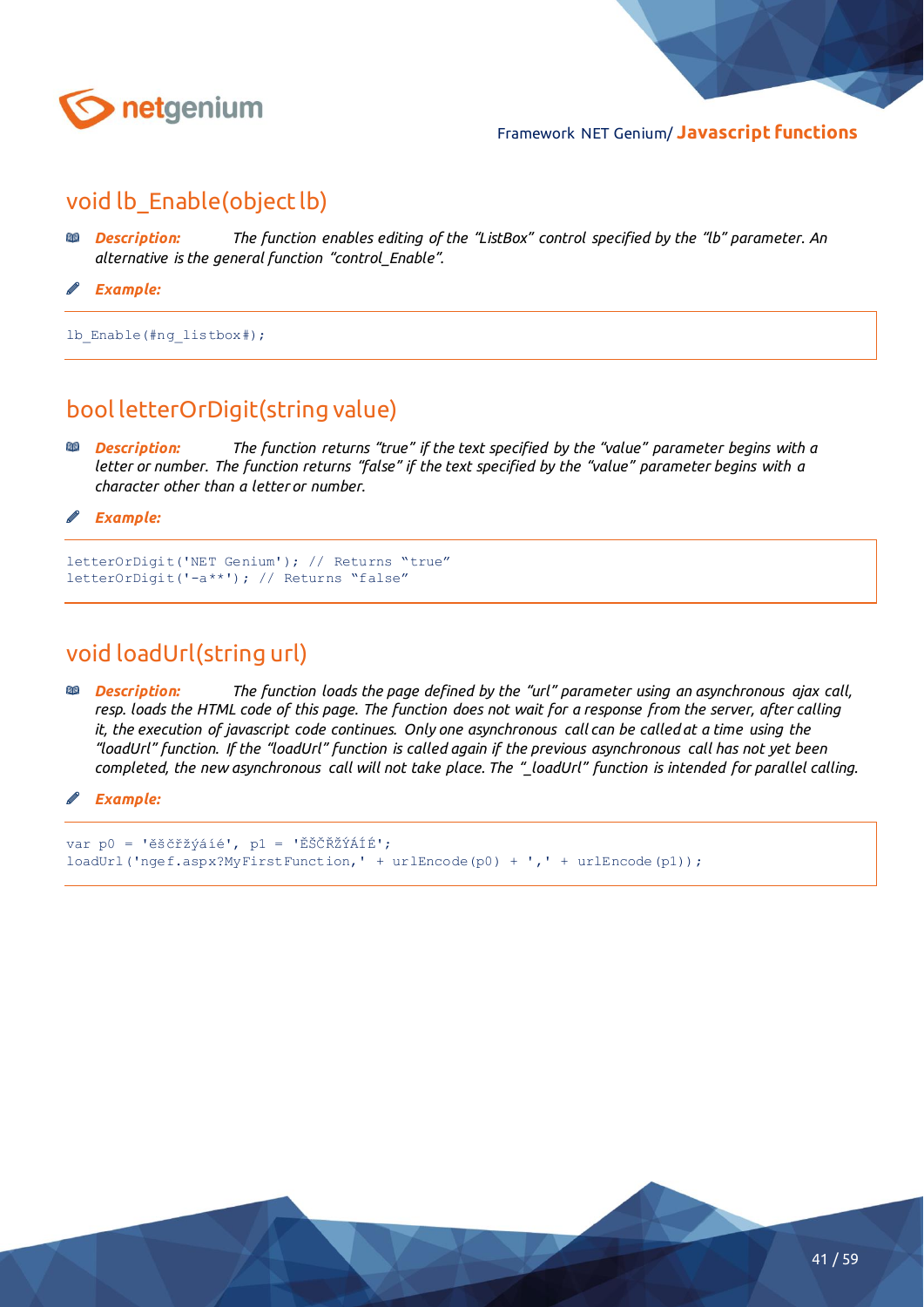

#### void loadUrl(string url, string f)

*Description: The function loads the page defined by the "url" parameter using an asynchronous ajax call, resp. loads the HTML code of this page. The function does not wait for a response from the server, after calling it, the execution of javascript code continues. When the answer then arrives, the execution of the main context of the code is suspended (sooner or later depending on the priority of the performed task) and the so-called callback defined by the "f" parameter. The resulting HTML code of the page is passed to the "f" function as the first parameter. Only one asynchronous call can be called at a time using the "loadUrl" function. If the "loadUrl" function is called again if the previous asynchronous call has not yet been completed, the new asynchronous call will not take place. The "\_loadUrl" function is intended for parallel calling.*

*Example:*

```
var p0 = 'ěščřžýáíé', p1 = 'ĚŠČŘŽÝÁÍÉ';
loadUrl('ngef.aspx?MyFirstFunction,' + urlEncode(p0) + ',' + urlEncode(p1), ajaxResponse);
function ajaxResponse(html)
{
  alert(html);
}
```
#### void loadUrl(string url, string f, string id)

*Description: The function loads the page defined by the "url" parameter using an asynchronous ajax call, resp. loads the HTML code of this page. The function does not wait for a response from the server, after calling it, the execution of javascript code continues. When the answer then arrives, the execution of the main context of the code is suspended (sooner or later depending on the priority of the performed task) and the so-called callback defined by the "f" parameter. The resulting HTML code of the page is passed to the "f" function as the first parameter. The optional parameter "id" is passed to the "f" function as the second parameter. Only one asynchronous call can be called at a time using the "loadUrl" function. If the "loadUrl" function is called again if the previous asynchronous call has not yet been completed, the new asynchronous call will not take place. The "\_loadUrl" function is intended for parallel calling.*

#### *Example:*

```
var p0 = 'ěščřžýáíé', p1 = 'ĚŠČŘŽÝÁÍÉ';
loadUrl('ngef.aspx?MyFirstFunction,' + urlEncode(p0) + ',' + urlEncode(p1), ajaxResponse, 
'test');
function ajaxResponse(html, id)
{
  alert(id + ' : ' + html);
}
```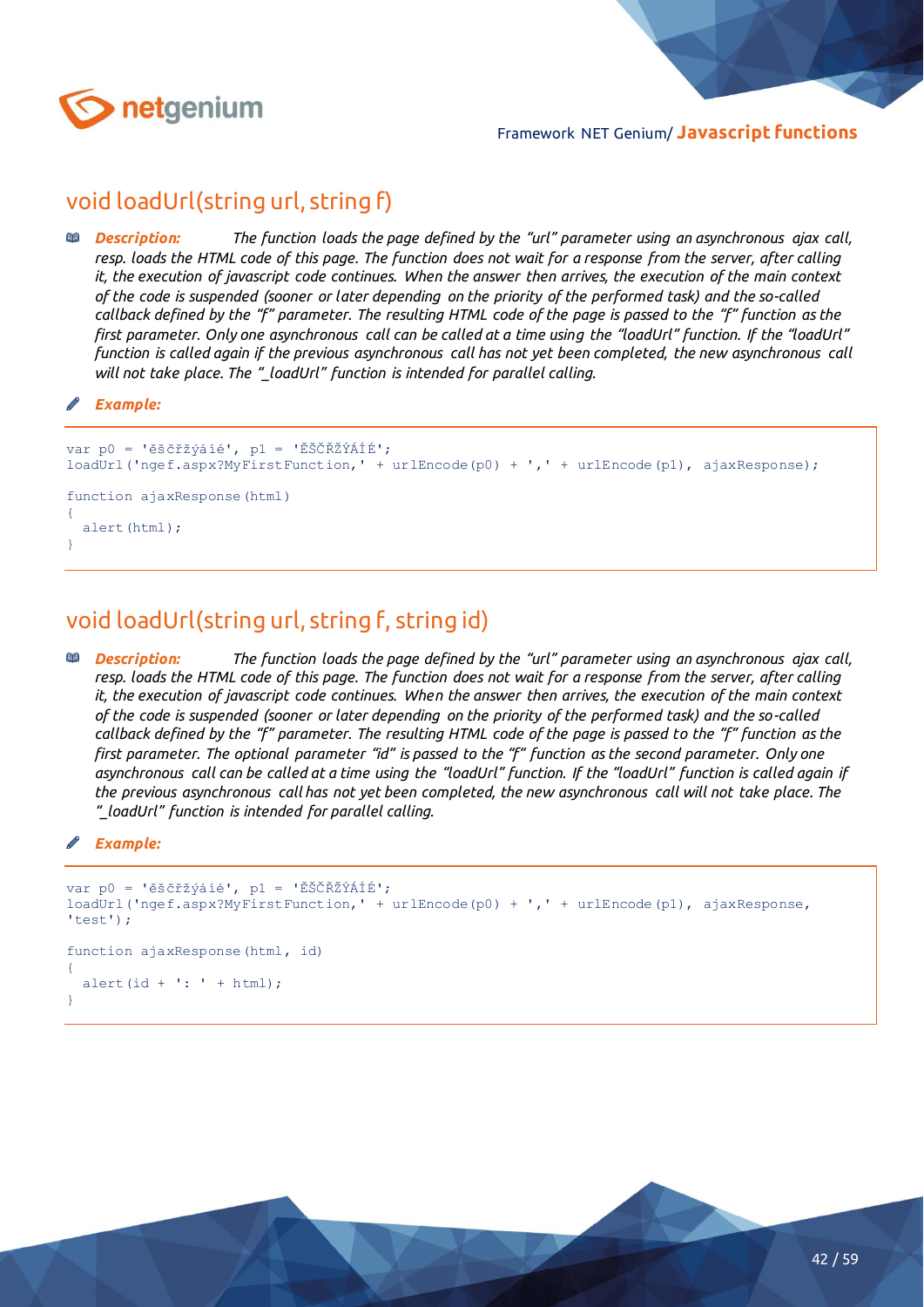

#### void loadUrl(string url, string f, string id, string params)

*Description: The function loads the page defined by the "url" parameter using an asynchronous ajax call, resp. loads the HTML code of this page. The function does not wait for a response from the server, after calling it, the execution of javascript code continues. When the answer then arrives, the execution of the main context of the code is suspended (sooner or later depending on the priority of the performed task) and the so-called callback defined by the "f" parameter. The resulting HTML code of the page is passed to the "f" function as the first parameter. The optional parameter "id" is passed to the "f" function as the second parameter. The parameter "params" is sent together with the asynchronous call by the POST method, and it is a list of key vs.*  pair pairs. value separated by a "&" character. Only one asynchronous call can be called at a time using the *"loadUrl" function. If the "loadUrl" function is called again if the previous asynchronous call has not yet been completed, the new asynchronous call will not take place. The "\_loadUrl" function is intended for parallel calling.*

*Example:*

```
var p0 = 'ěščřžýáíé', p1 = 'ĚŠČŘŽÝÁÍÉ';
loadUrl('ngef.aspx?MyFirstFunction', ajaxResponse, 'test', 'p0=' + urlEncode(p0) + '&p1=' + 
urlEncode(p1));
function ajaxResponse(html, id)
{
  alert(id + \cdot : \cdot + html);
}
```
#### bool loginByFacebook()

- 印 *Description: The function triggers a login to the Facebook account on a new web browser tab. Successful login to Facebook sets the value of the variable "#facebook\_access\_token#". The function returns "false" if the user is already logged in to Facebook.*
- *Example:*

var ok = loginByFacebook();

#### bool loginByGoogle(string scope, bool offline)

印 *Description: The function invokes a login to the Google Account on a new web browser tab, and passes the value of the "scope" parameter, which defines the scope of access rights. Successful login to Google will set the value of the variable "#google\_access\_token#". The "offline" parameter determines whether a successful login should also set the value of the "#google\_refresh\_token#" variable. The function returns "false" if the user is already logged in to Google.*

#### *Example:*

var ok = loginByGoogle('https://www.googleapis.com/auth/youtube', false);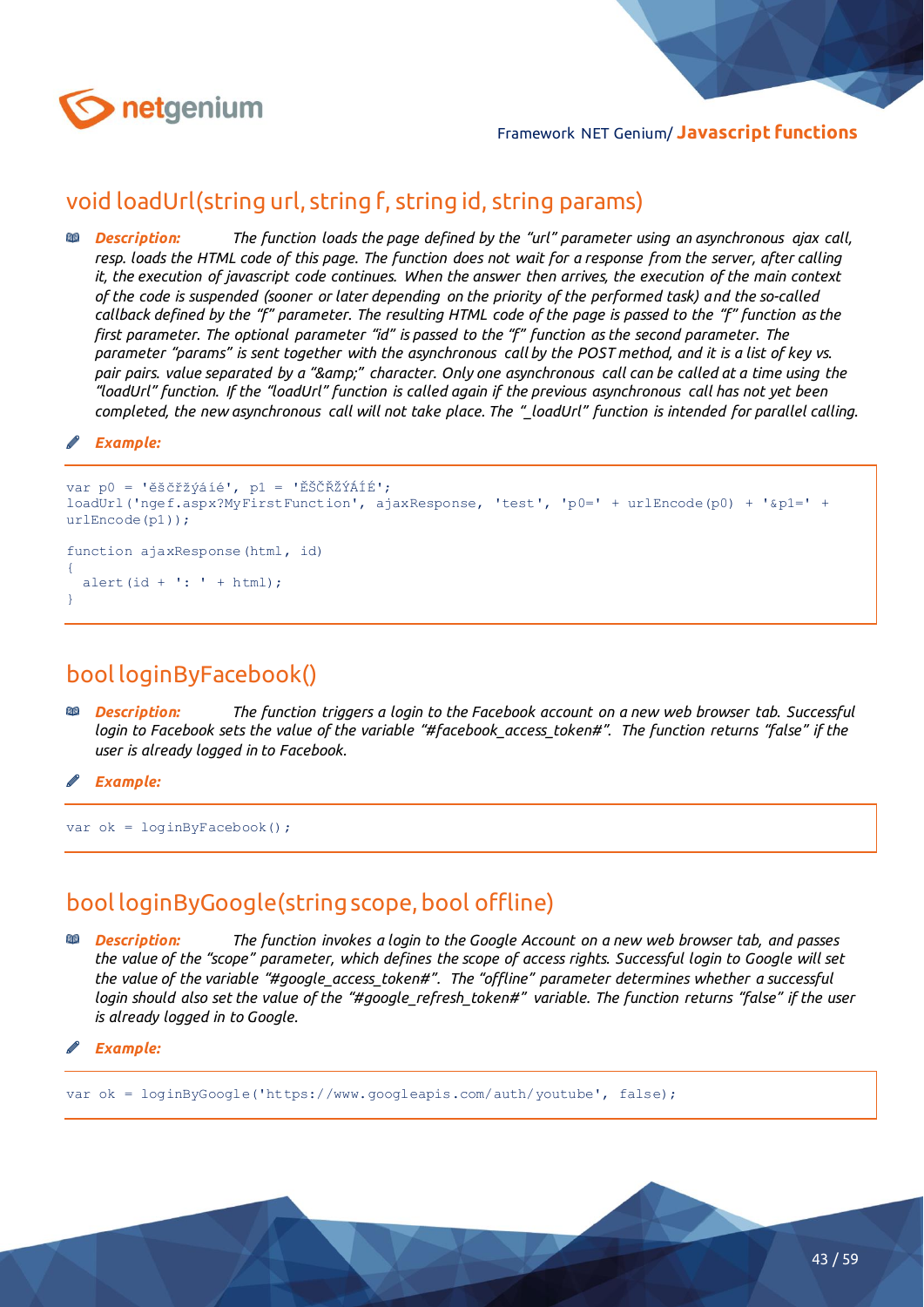

#### bool loginByMicrosoft(string scope, bool offline)

- *Description: The function invokes a login to the Microsoft account on a new web browser tab, and passes the value of the "scope" parameter, which defines the scope of access rights. Successful login to Microsoft sets the value of the variable "#microsoft\_access\_token#". The "offline" parameter determines whether the successful login should also set the value of the "#microsoft\_refresh\_token#" variable. The function returns "false" if the user is already logged in to Microsoft.*
- *Example:*

var ok = loginByMicrosoft('openid email', false);

## void mlb\_Disable(object mlb)

- **<sup>88</sup>** *Description: The function disables editing of the "MultiListBox" control specified by the "mlb" parameter. An alternative is the general function "control\_Disable".*
- *Example:*

mlb\_Disable(#ng\_multilistbox#);

#### void mlb\_Enable(object mlb)

- RB. *Description: The function enables editing of the "MultiListBox" control specified by the "mlb" parameter. An alternative is the general function "control\_Enable".*
- *Example:*

mlb\_Enable(#ng\_multilistbox#);

#### string Now()

- 印 *Description: The function returns the current date and time in the format "dd.mm.yyyy hh:mm".*
- *Example:*

var  $s = Now()$ ;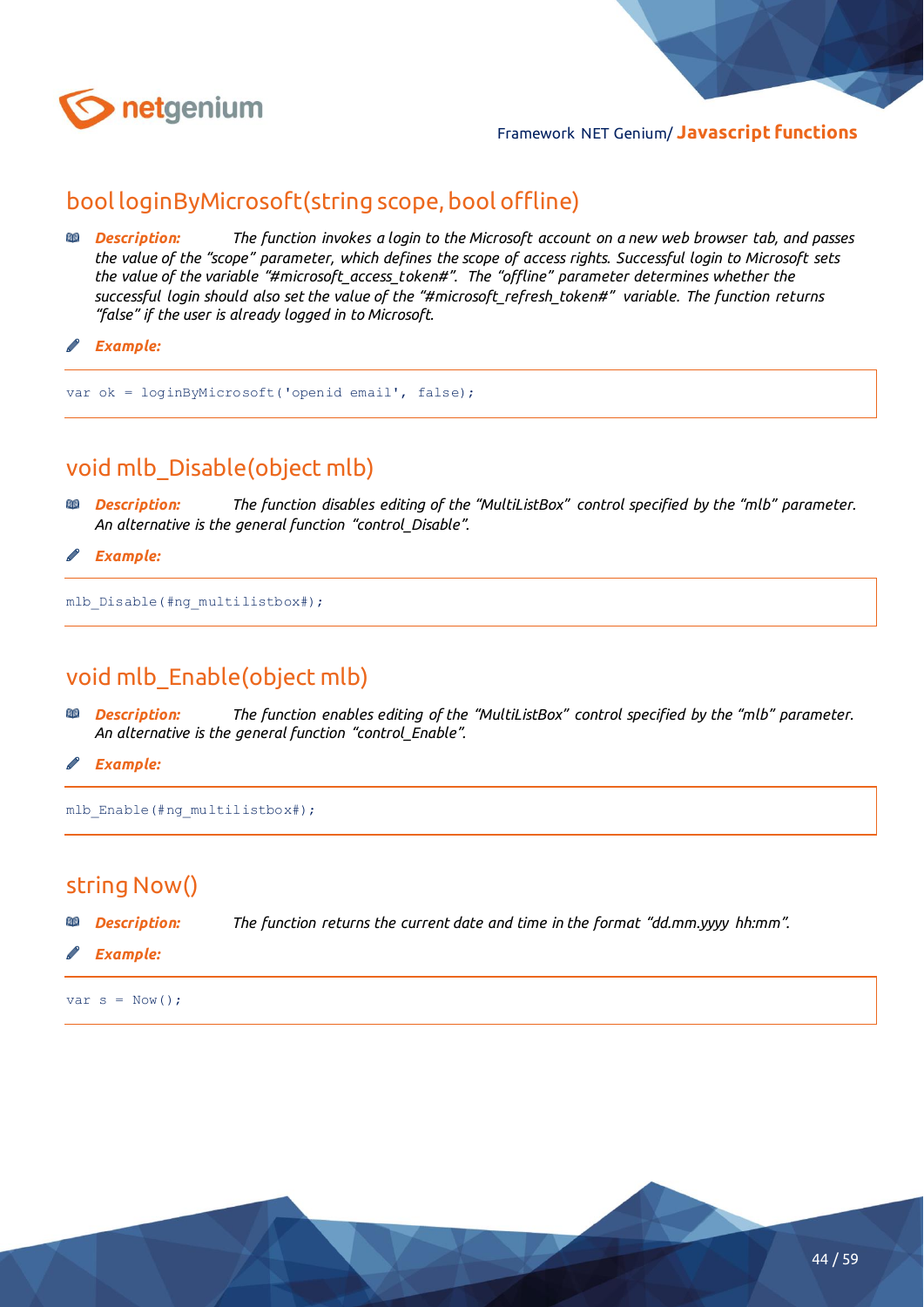

#### string Now2()

- *Description: The function returns the current date and time in the format "dd.mm.yyyy hh:mm:ss".* Eß.
- *Example:*

var  $s = Now2()$ ;

## int offsetLeft2(object o)

80 *Description: The function returns the x-coordinate of the "o" element from the upper left corner of the web page.*

*Example:*

var n = offsetLeft2(#ng textbox#);

## int offsetTop2(object o)

80 *Description: The function returns the y-coordinate of the "o" element from the upper left corner of the web page.*

*Example:*

var n = offsetTop2(#ng\_textbox#);

## void picker\_Open(object o)

函 *Description: The function opens the picker of the control specified by the "o" parameter.*

*Example:*

picker\_Open(#ng\_textbox#);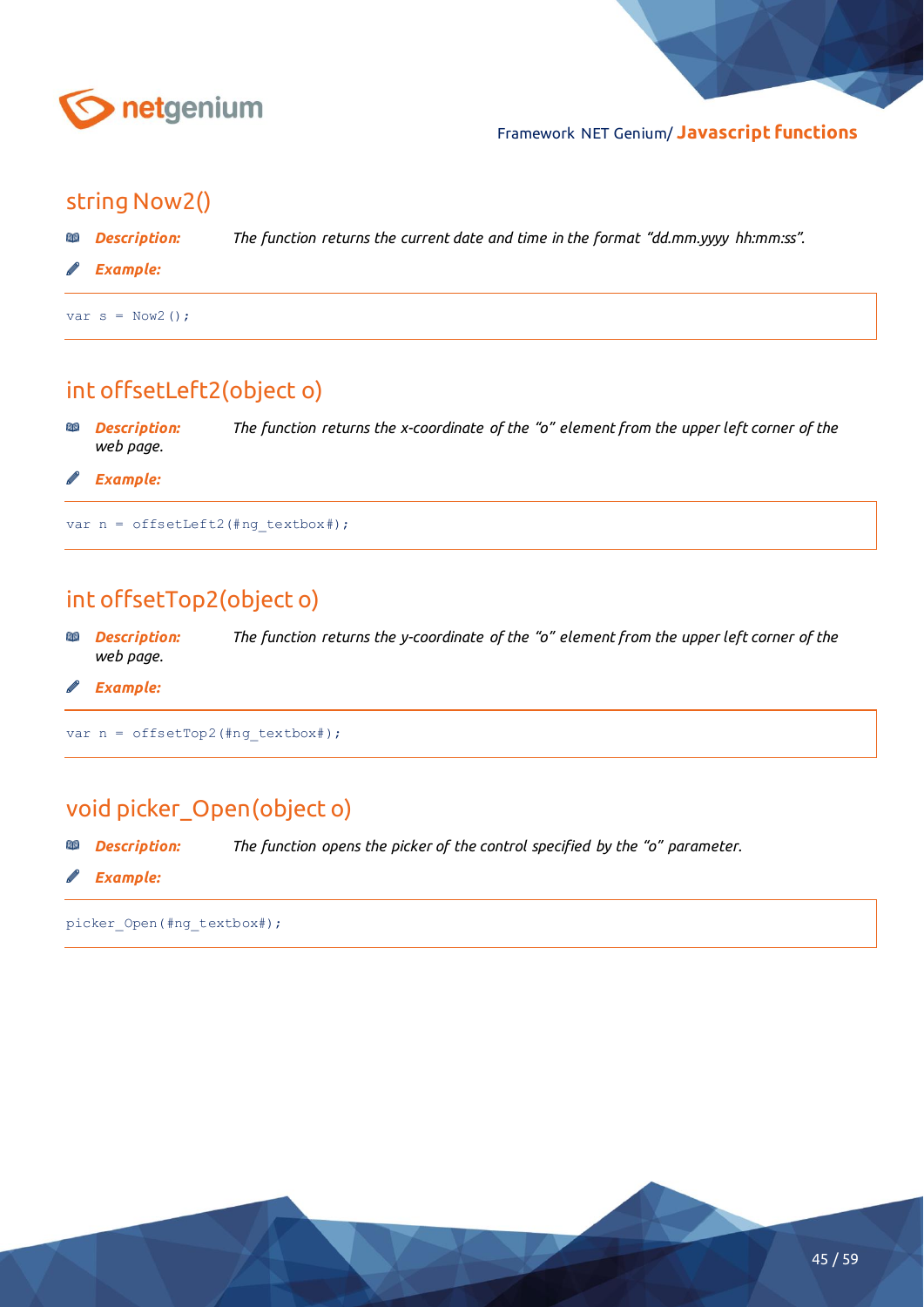

#### string queryString(string value)

- *Description: The function returns the parameter "value" from the address "window.location".* 印
- *Example:*

var s = queryString('id');

#### string queryString(string value, string url)

*Description: The function returns the "value" parameter from the address specified by the "url"*  RB. *parameter.*

*Example:*

```
var s = queryString('id', 'https://www.netgenium.com?id=123');
// Returns "123"
var s = queryString('id', window.location.tostring());
```
#### void rbl\_Disable(object rbl)

- 80 *Description: The function disables the editing of the "Radio" control specified by the "rbl" parameter. An alternative is the general function "control\_Disable".*
- *Example:*

```
rbl_Disable(#ng_radio#);
```
#### void rbl\_Enable(object rbl)

80 *Description: The function enables editing of the "Radio" control specified by the "rbl" parameter. An alternative is the general function "control\_Enable".*

```
Example:
```

```
rbl_Enable(#ng_radio#);
```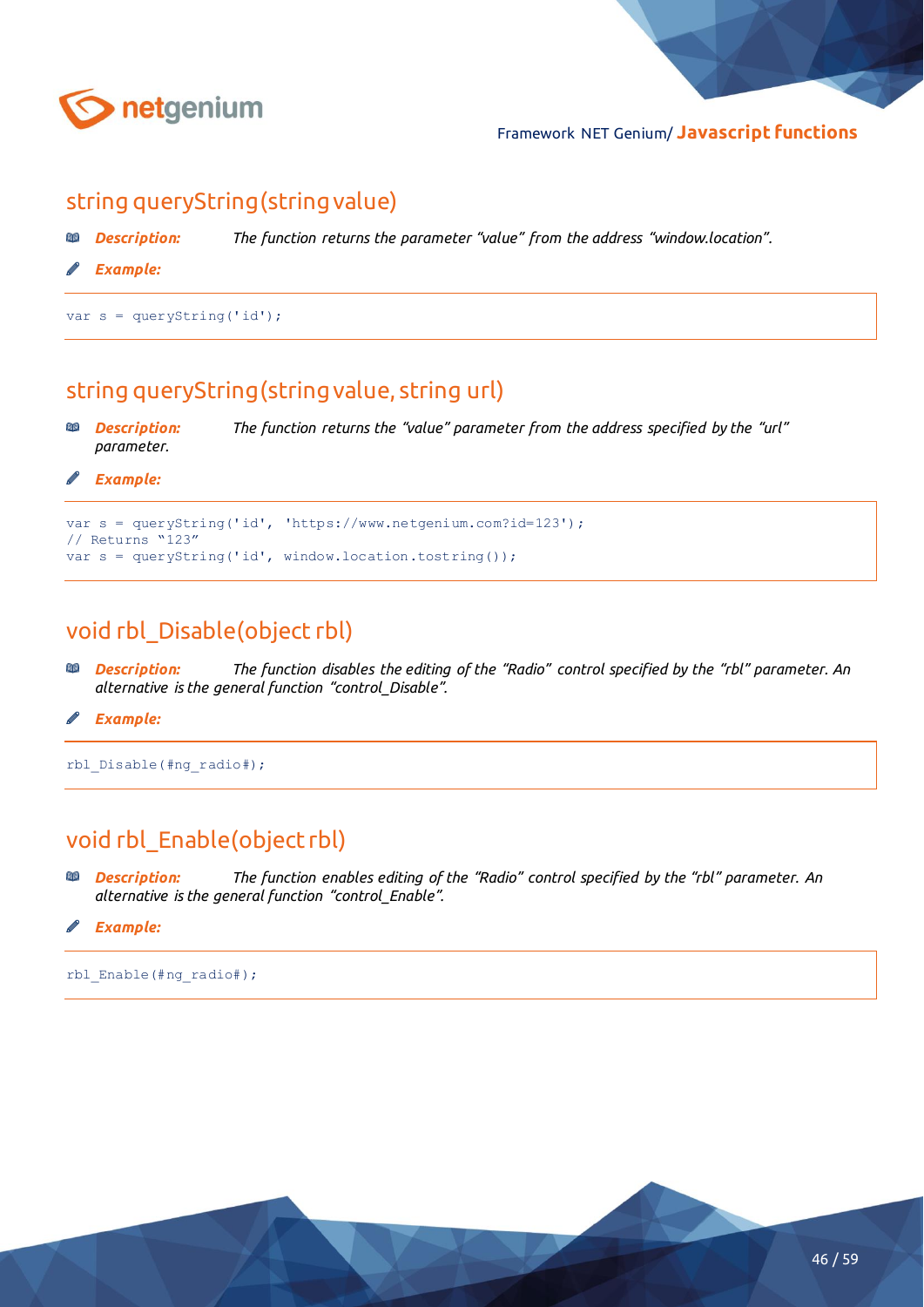

#### void rbl\_EnabledItems(object rbl, array items)

- *Description: The function allows the possibility to select only specific items for the "Radio" control*  RB. *specified by the "rbl" parameter. The list of items is defined by the "items" parameter.*
- ◢ *Example:*

rbl\_EnabledItems(#ng\_radio#, ['a', 'b']);

## int rbl\_SelectedIndex(object rbl)

*Description: The function returns the index of the selected "Radio" control item. Returns "-1" if no item is*  配 *selected.*

*Example:* ∕

var n = rbl SelectedIndex(#ng radio#);

#### string rbl SelectedItem Text(object rbl)

- Eß. *Description: The function returns the text assigned to the selected item in the "Radio" control.*
- *Example:*

var s = rbl\_SelectedItem\_Text(#ng\_radio#);

## string rbl\_SelectedItem\_Value(object rbl)

印 *Description: The function returns the value assigned to the selected item in the "Radio" control. If no item is selected, the function returns an empty string.*

#### *Example:*

var s = rbl\_SelectedItem\_Value(#ng\_radio#);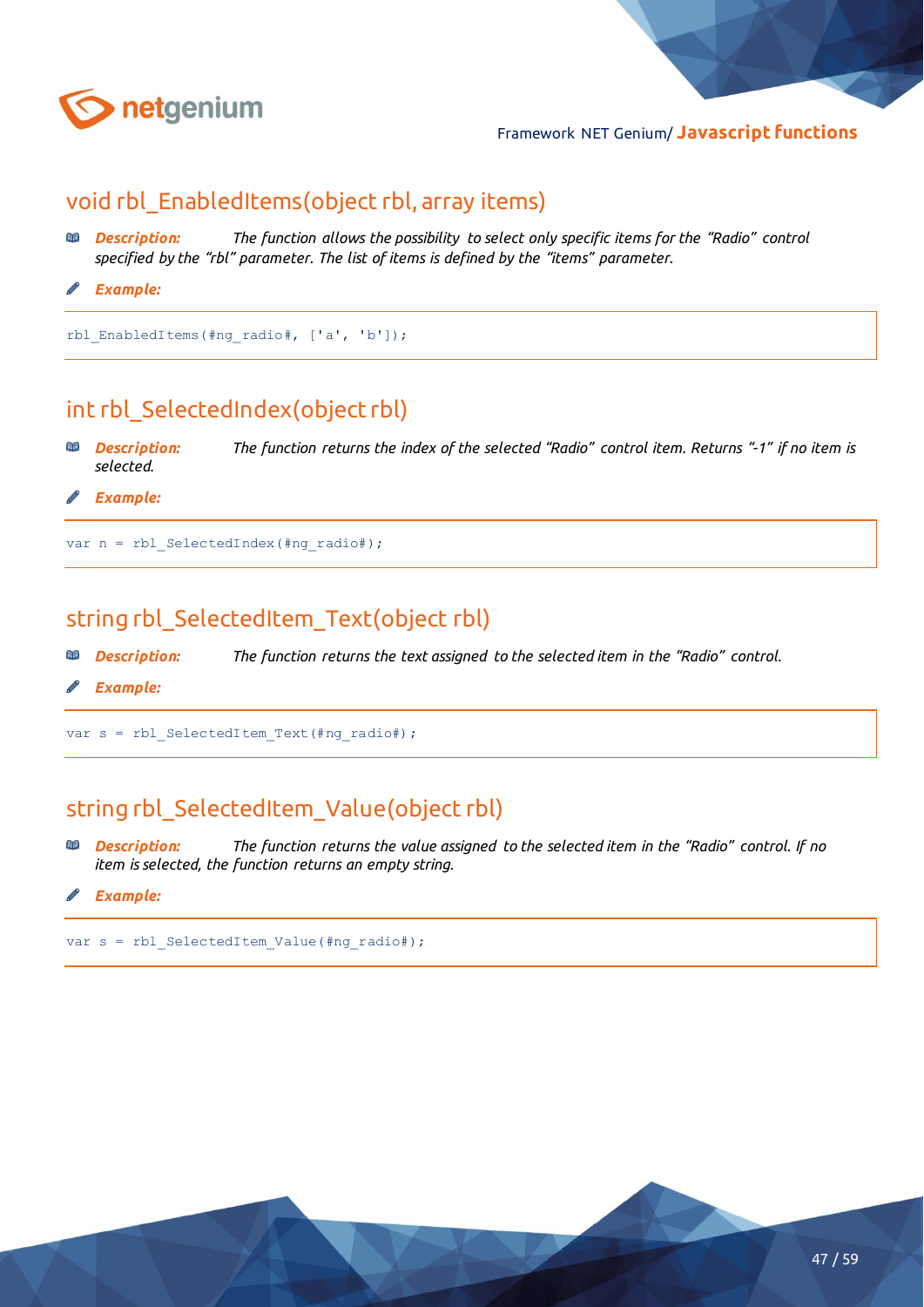

#### bool rbl\_SelectText(object rbl, string value)

- *Description: The function searches for an item in the "Radio" control according to its text and selects it if*  RB. *it finds it. If the searched item is not found, the function returns "false".*
- ◢ *Example:*

rbl\_SelectText(#ng\_radio#, 'Prague');

#### bool rbl\_SelectValue(object rbl, string value)

- *Description: The function searches for an item in the "Radio" control by its value and selects it if it finds*  RB. *it. If the searched item is not found, the function returns "false".*
- *Example:* ◢

rbl SelectValue(#ng radio#, 'Prague');

#### string removeDiacritics(string value)

- Eß. *Description: The function removes diacritics from the string specified by the "value" parameter.*
- *Example:*

var s = removeDiacritics('ěščřžýáíé'); // Returns "escrzyaie"

#### string removeDoubleCharacters(string value, string ch)

印 *Description: The function removes duplicate characters defined by the "ch" parameter from the string specified by the "value" parameter.*

#### *Example:*

var s = removeDoubleCharacters('a b c', ' ');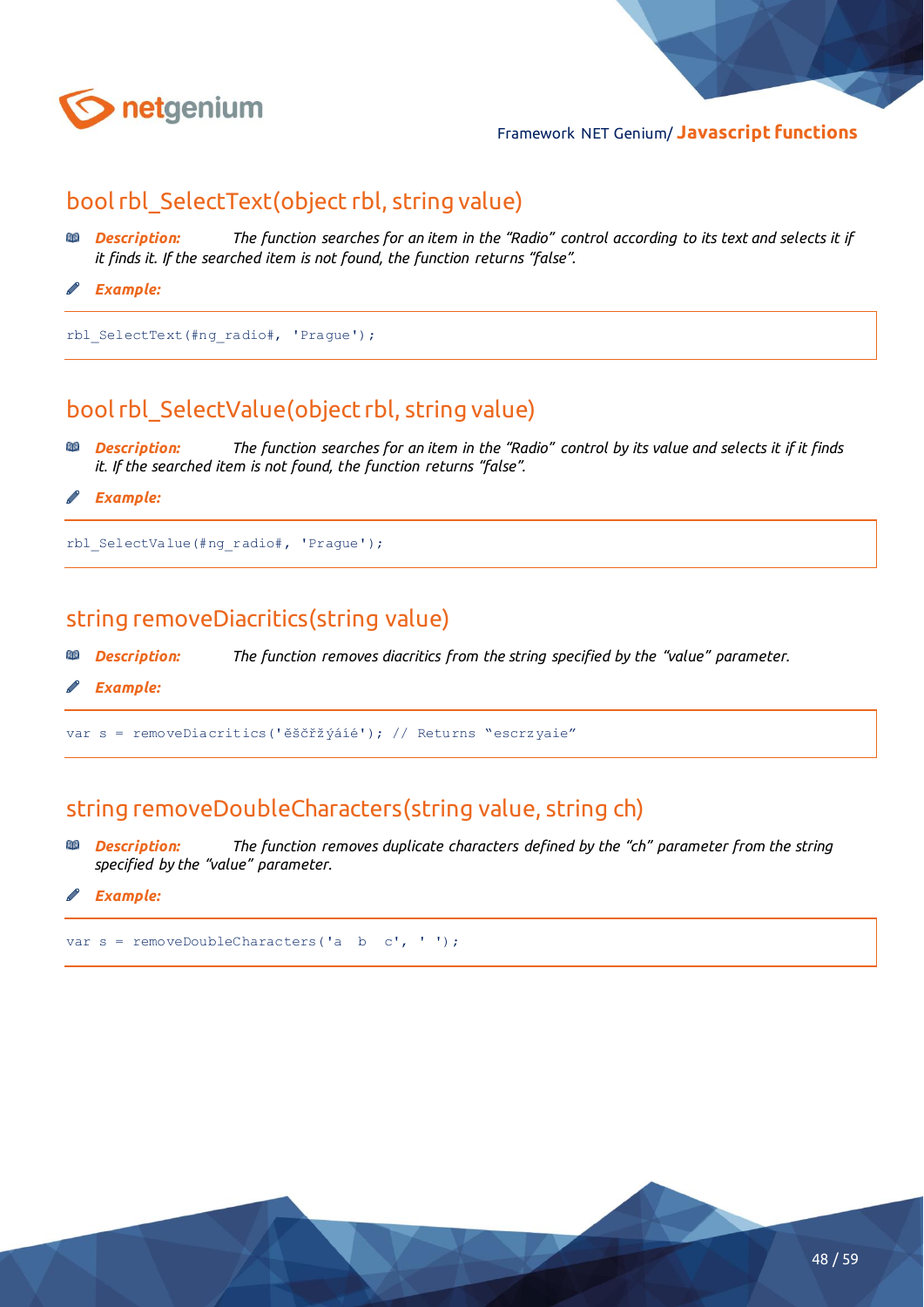

#### string removeDoubleLines(string value)

- *Description: The function removes duplicate blank lines from the multiline string specified by the "value"*  印 *parameter.*
- **Contraction** *Example:*

```
var s = removeDoubleLines('a\r\n\r\n\r\nbc');
```
#### string removeDoubleSpaces(string value)

- 80 *Description: The function removes double spaces from the string specified by the "value" parameter.*
- *Example:*

var s = removeDoubleSpaces('a b c');

#### string removeDuplicates(string value, string separator)

- Eß. *Description:* The function removes all duplicate items from the items specified by the "value" parameter. *The separator that is used when specifying records is defined by the "separator" parameter.*
- *Example:*

var s = removeDuplicates('aa;bb;aa;cc', ';'); // Returns "aa;bb;cc"

#### string removeNonAlphanumericCharacters(string value)

函 *Description: The function removes all characters except alphanumeric characters from the string specified by the "value" parameter.*

#### *Example:*

var s = removeNonAlphanumericCharacters('1:a:2');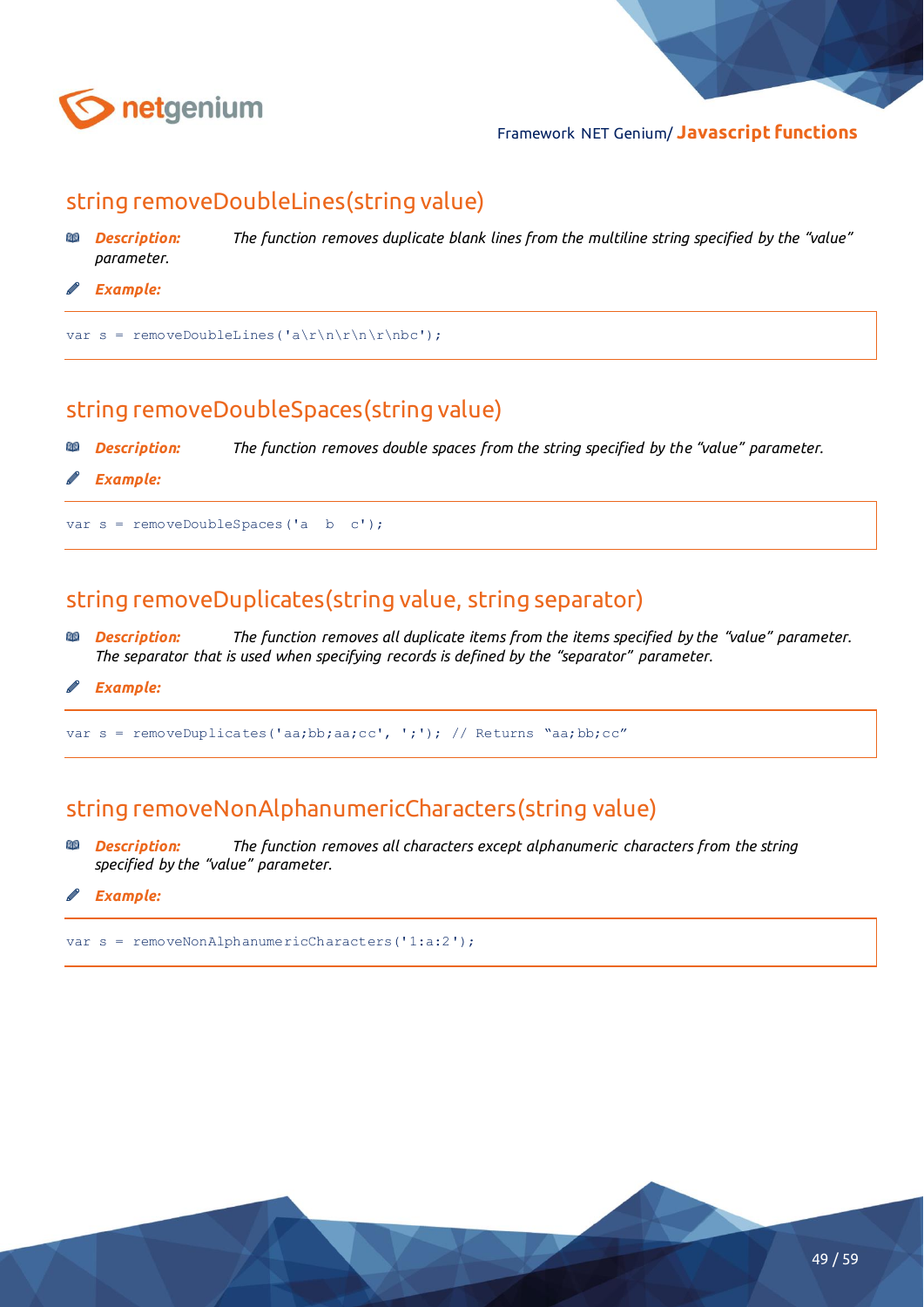

#### string removeNonDigits(string value)

- *Description: The function removes all characters except numbers from the string specified by the "value"*  印 *parameter.*
- *Example:* Ø

var s = removeNonDigits('1.2.3');

#### string removeTags(string html)

- 聊 *Description: The function removes all tags from the string specified by the "html" parameter, and replaces the "</div>", "<br>", "<hr>", "</p>" and "</li>" after blank lines using the substring "\r\n".*
- *Example:* ◢

```
var s = removeTags('<b>Yes</b>');
// Returns "Yes"
```
#### string removeTags2(string html)

- 80 *Description: The function removes all tags from the string specified by the "html" parameter.*
- *Example:*

```
var s = removeTags2('<p>abc</p><p>abc</p>');
// Returns "abcabc"
```
#### string removeUnnecessarySpaces(string value)

- 80 *Description: The function removes all extra white spaces from the string specified by the "value" parameter – all white spaces at the beginning of the string and at the end of the string, and replaces the double spaces in the middle with single spaces.*
- *Example:*

```
var s = removeUnnecessarySpaces(' a b c ');
```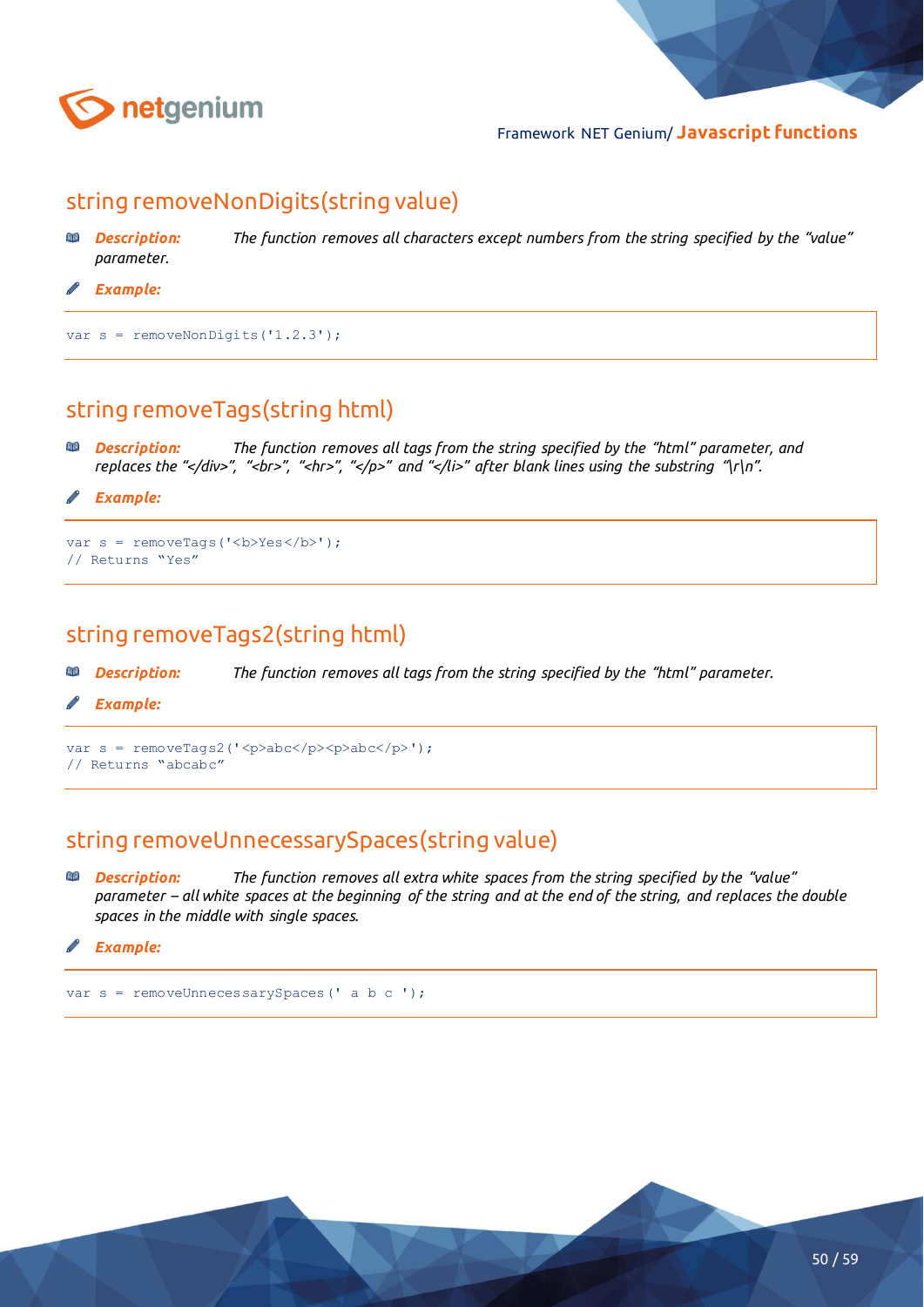

#### string removeWhiteSpaces(string value)

- *Description: The function removes all spaces (spaces and tabs) from the string specified by the "value"*  20 *parameter.*
- **CONTRACTOR** *Example:*

var s = removeWhiteSpaces('a b c');

## string replaceAll(string value, string oldvalue, string newvalue)

- *Description: The function returns the text string specified by the "value" parameter, in which all*  RB. *occurrences of the string stored in the "oldvalue" parameter were replaced by the string stored in the "newvalue" parameter.*
- *Example:*

```
var s = replaceAll('Lálá', 'á', 'a');
// Returns "Lala"
```
## void rtb Disable(object rtb)

- RB. *Description: The function disables editing of the "RichTextBox" control specified by the "rtb" parameter. An alternative is the general function "control\_Disable".*
- Í *Example:*

rtb\_Disable(#ng\_richtextbox#);

#### void rtb\_Enable(rtb object)

Eß. *Description: The function allows editing of the "RichTextBox" control specified by the "rtb" parameter. An alternative is the general function "control\_Enable".*

```
Example:
```
rtb\_Enable(#ng\_richtextbox#);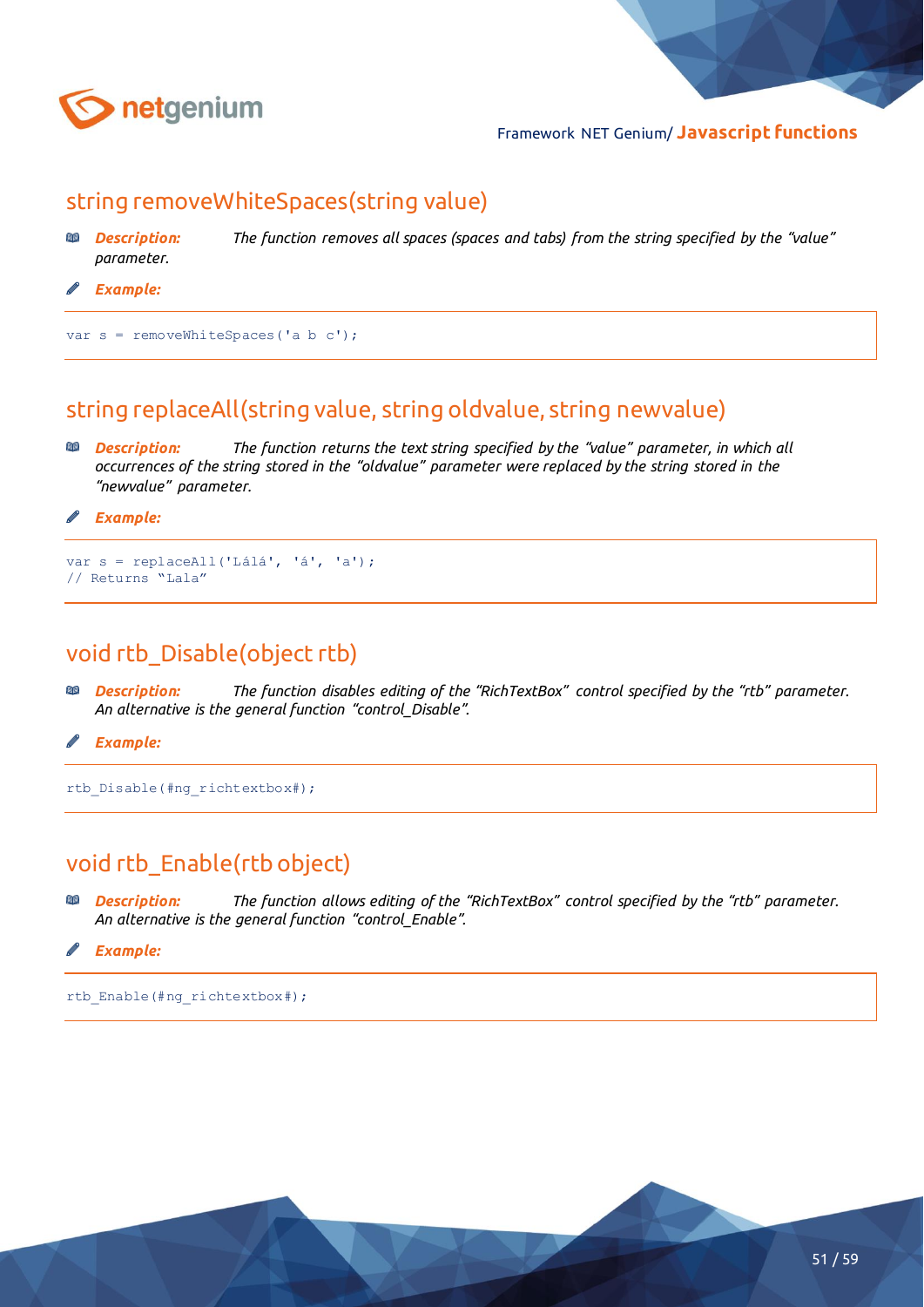

#### void rtb Focus(object rtb)

- *Description: The function sets the focus to the "RichTextBox" control defined by the "rtb" parameter.* Eß.
- *Example:*

rtb\_Focus(#ng\_#);

#### void rtb\_Insert(object rtb, string value)

- *Description: The function inserts the value specified by the "value" parameter at the current cursor*  印 *position into the "RichTextBox" control.*
- *Example:*

rtb\_Insert(#ng\_richtextbox#, 'Text');

## string script\_Error(string value)

- RIP. *Description: This javascript function is always executed when a script interrupt is called in the edit form or on the view page. The interrupt text is passed to the "value" parameter as set in the script designer. To easily identify the type of interrupt, it is recommended to add, for example, a numeric code to the text of the interrupt, and then try to find this code in javascript. The javascript function "script\_Error" must be defined as a whole in the edit form or on the view page, i.e. including "function script\_Error(value)".*
- *Example:*

```
Interruption "Error occurred(123)"
function script_Error(value)
{
  if (value.indexOf('(123)') != -1) {
     // ...
 }
}
```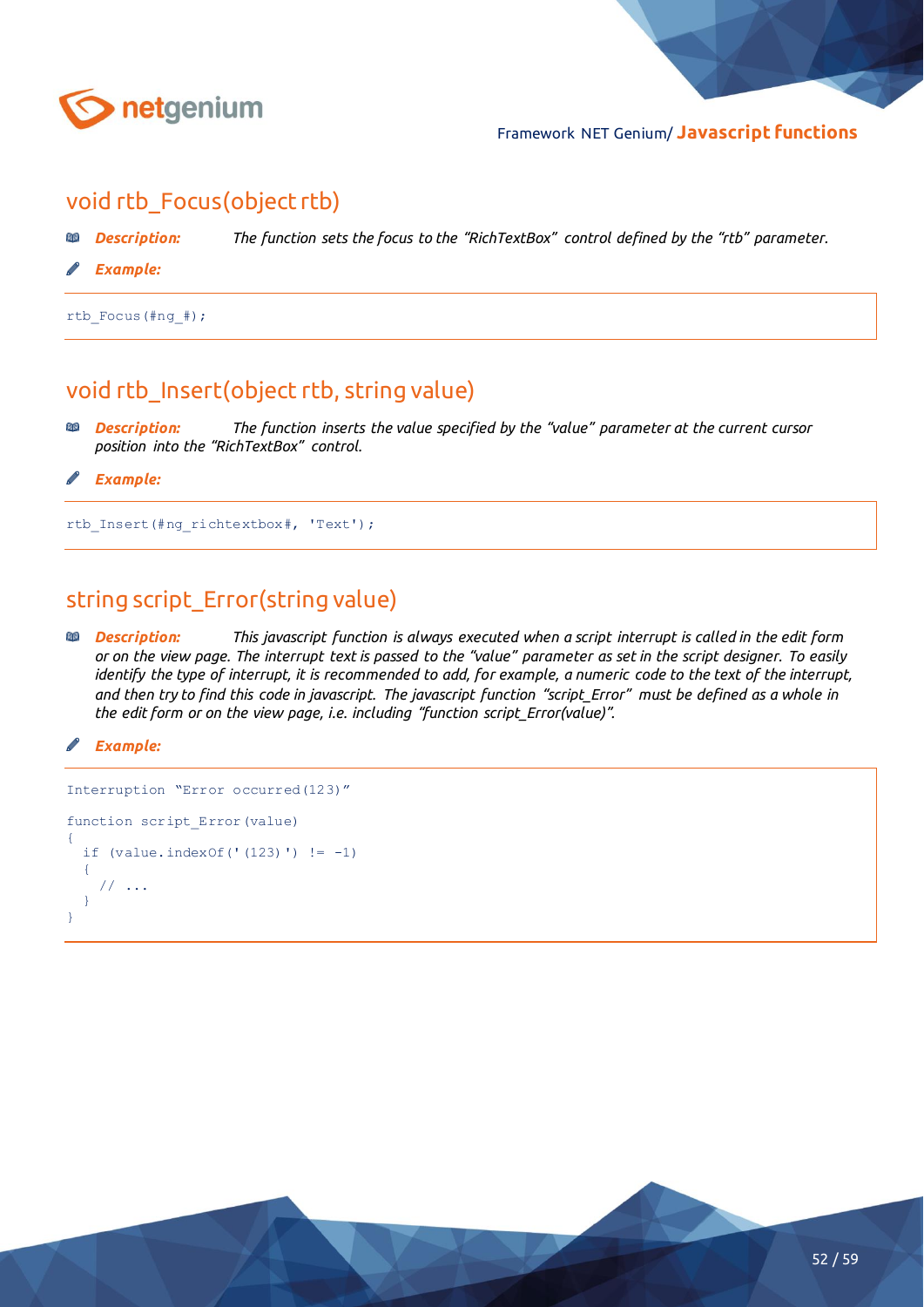

## void scroll\_To(int x, int y, bool save)

- **<sup>88</sup>** *Description: The function scrolls the edit form or view page to the position defined by the "x" and "y" parameters. The optional "save" parameter means that this position should be remembered immediately, usually when the "scroll\_To" function is called by the server script button.*
- *Example:* **CONTRACTOR**

scroll To $(0, 0);$  $scrollTo(0, 0, true);$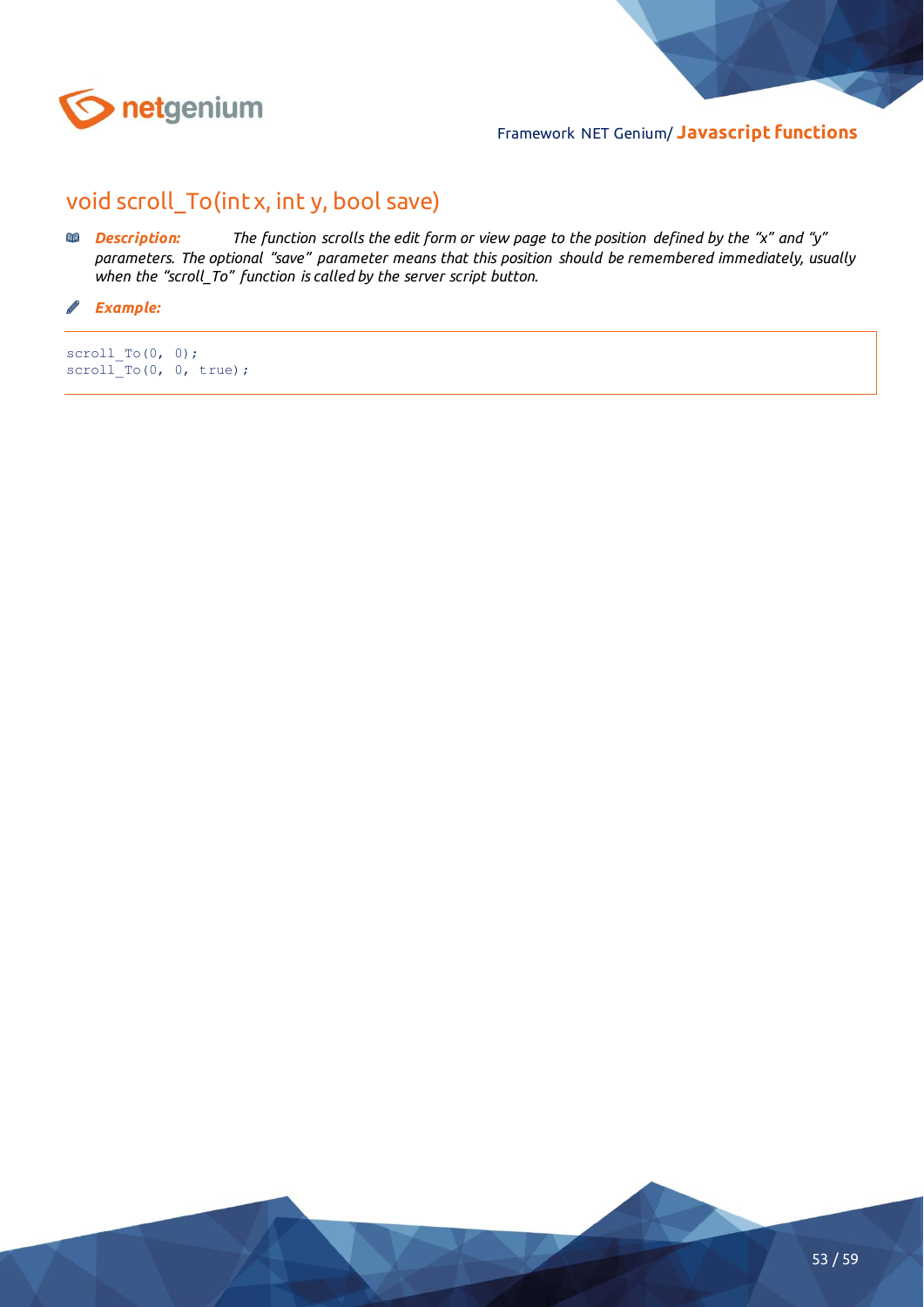

#### void setTimeout2(object o, function f, int timeout)

*Description: The function calls another function defined in the "f" parameter after the time period defined in the "timeout" parameter has elapsed. The function always binds to the specific object specified by the "o" parameter. If the "setTimeout2" function with the same parameters is called again during the specified time period, the previous call is canceled and a new one is scheduled again after the time period defined in the "timeout" parameter has elapsed. The value of the "timeout" parameter is given in milliseconds.*

*Example:*

```
var saveObject = new Object();
function form_Change()
{
  setTimeout2(saveObject, function() { form Save(); }, 1000);
}
```
## string StringBuilder()

RIP. *Description: "StringBuilder" is the equivalent of the C# class of the same name, designed for optimized addition of long strings.*

*Example:*

```
var sb = new StringBuilder();
for (var i = 0; i < 10; i++){
   if (!sb.isEmpty()) sb.append(';');
   sb.append(i);
}
sb.appendLine();
sb.appendLine('abc');
var s = sb.toString();
```
#### object Str2Date(string text)

**Description:** The function returns the date converted from the text string specified by the "text" RB. *parameter in the format "dd.MM.yyyy" or "dd.MM.yyyy HH:mm".*

*Example:*

```
var d = Str2Date(#ng date#.value);
var d = Str2Date('#today#');
var d = Str2Date('#now#');
```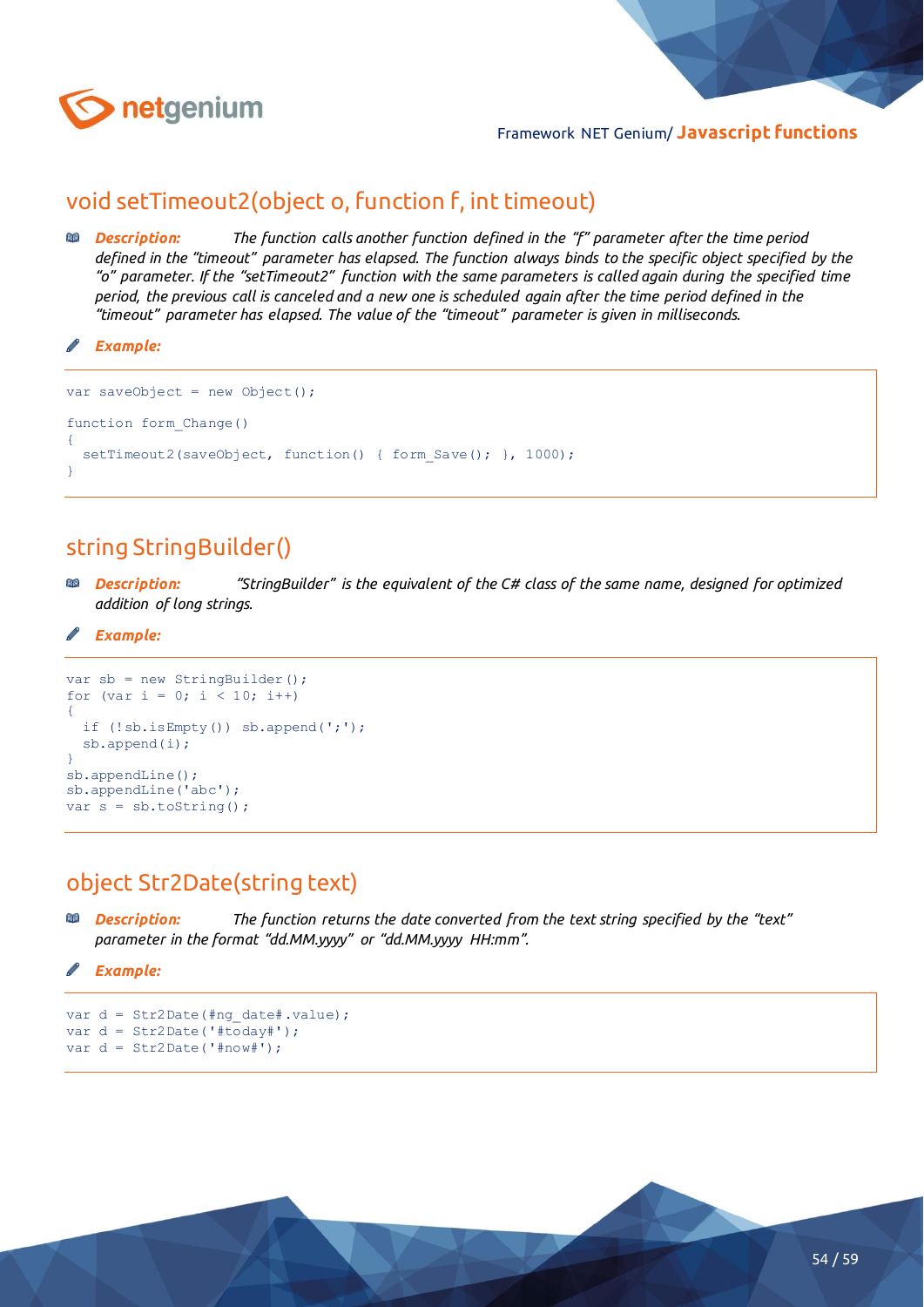

#### void ta\_Disable(object ta)

- *Description: The function disables the editing of the "TextArea" control specified by the "ta" parameter. An alternative is the general function "control\_Disable".*
- **Contraction** *Example:*

ta Disable(#ng textarea#);

#### void ta\_Enable(object ta)

- *Description: The function allows editing of the "TextArea" control specified by the "ta" parameter. An alternative is the general function "control\_Enable".*
- *Example:* ∕

ta Enable(#ng textarea#);

#### void ta\_Insert(object ta, object value)

- *Description: The function inserts the value "value" at the current cursor position into the "TextArea"*  80 *control specified by the "ta" parameter.*
- *Example:* Í

ta\_Insert(#ng\_textarea#, 'Text');

#### void tab\_Disable(int n)

- 配 *Description: The function disables the opening of the bookmark specified by the index "n". The indices are numbered from zero.*
- *Example:* I

tab Disable(0);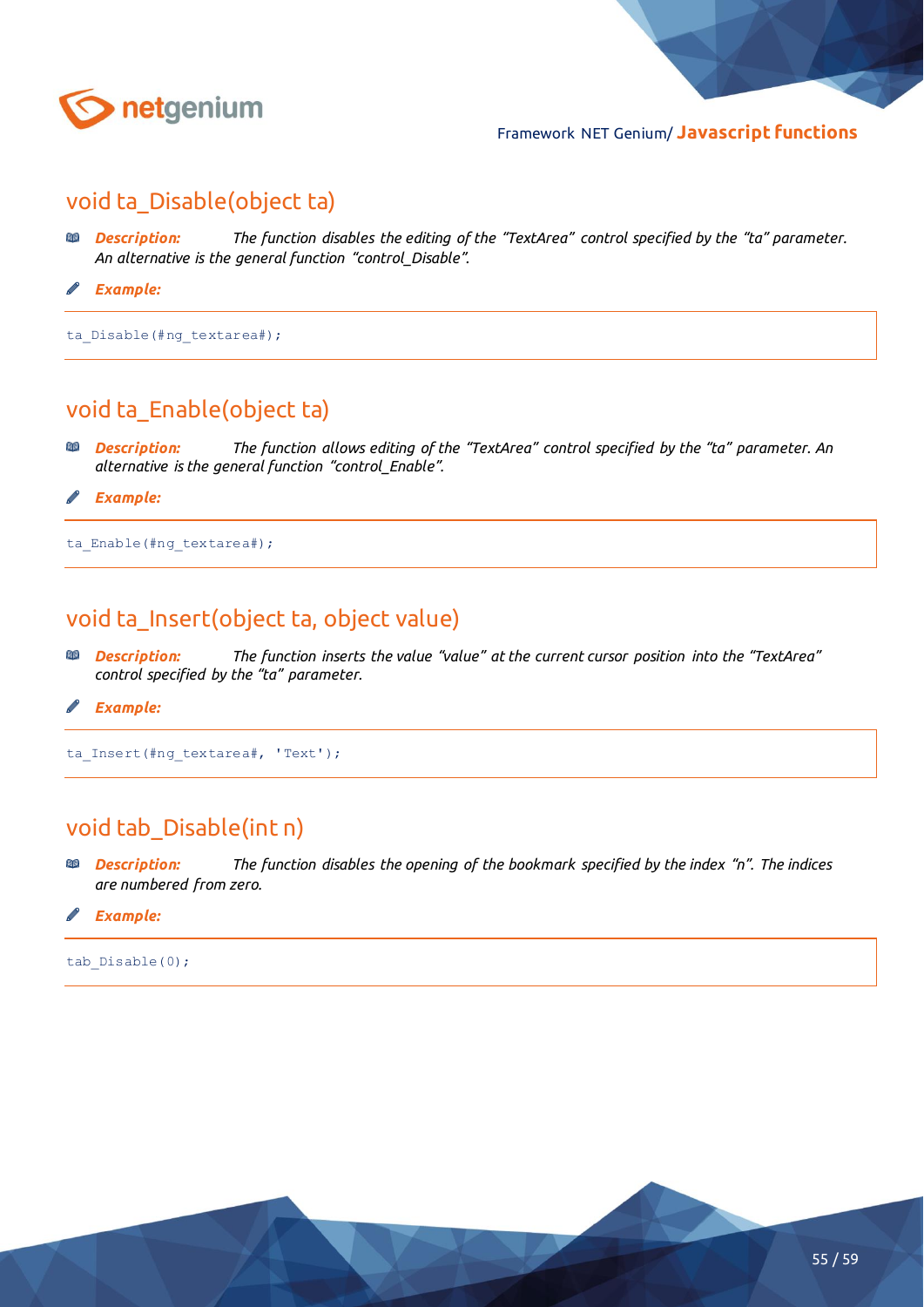

#### void tab\_Enable(int n)

*Description: The function allows the opening of the bookmark specified by the index "n". The indices are numbered from zero.*

**Contraction** *Example:*

tab Enable(0);

#### void tab\_Open(int n)

**<sup>88</sup>** *Description: The function opens a tab with the given index – parameter "n". The indices are numbered from zero.*

*Example:* ₽

tab Open(0);

#### void tb\_Disable(object tb)

- *Description: The function disables the editing of the "TextBox" control specified by the "tb" parameter. An alternative is the general function "control\_Disable".*
- *Example:* ◢

tb\_Disable(#ng\_textbox#);

#### void tb\_Enable(object tb)

- *Description: The function enables editing of the "TextBox" control specified by the "tb" parameter. An*  RB. *alternative is the general function "control\_Enable".*
- *Example:* I

tb\_Enable(#ng\_textbox#);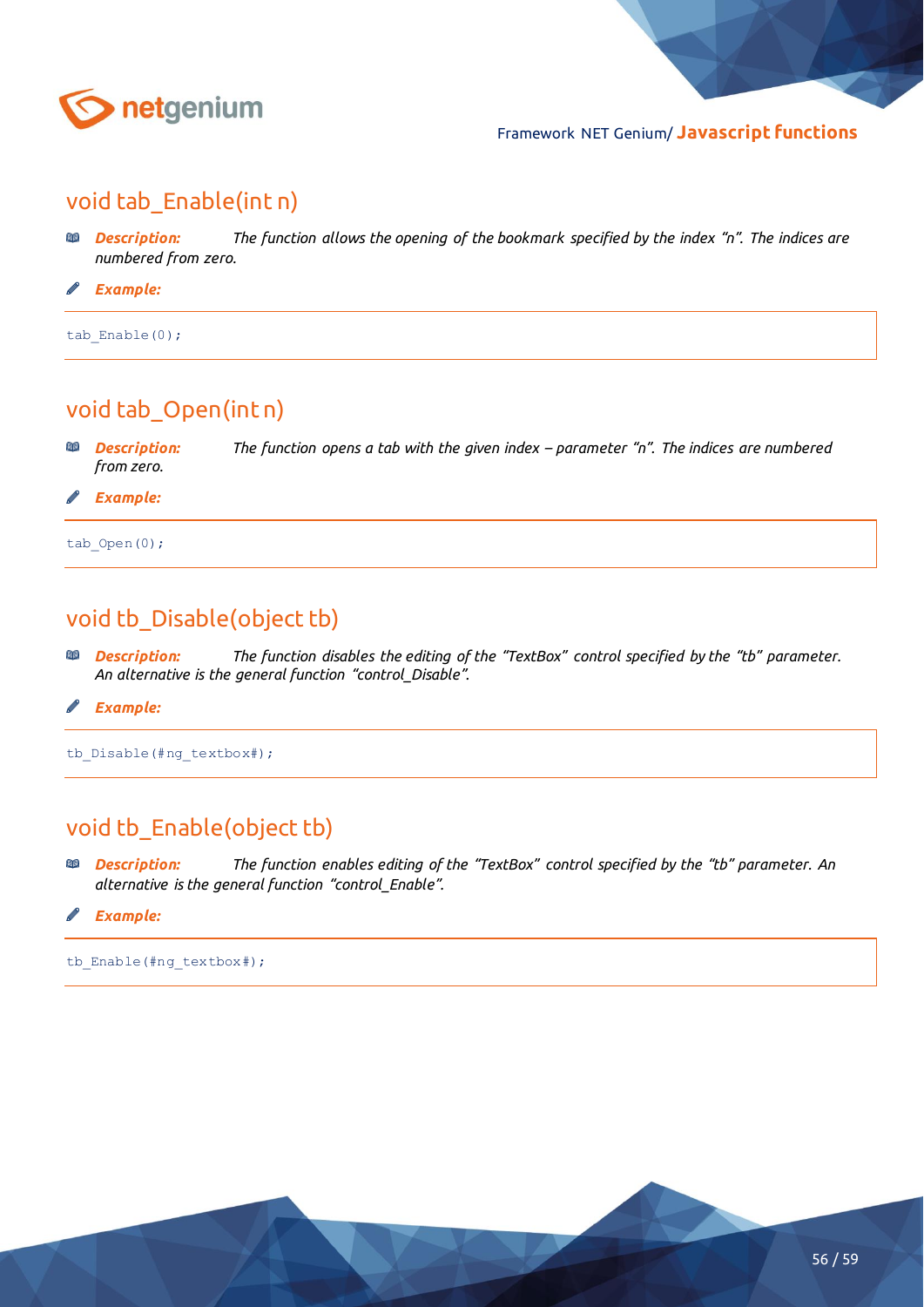

#### void tb\_InitAjax(object tb, function f, int width, int left, bool focus)

**<sup>88</sup>** *Description: The function initializes its own ajax picker, which is defined in the external function "ngef". The control for which the picker will be initialized is defined by the "tb" parameter. The "f" parameter defines the function that will be used to load the picker. The "width" parameter specifies the width of the picker in pixels. The "left" parameter determines the displacement of the picker window on the x-axis with respect to the location of the respective control. The "focus" parameter determines whether the picker is to be displayed when the control is clicked (true) or when entering data (false).*

#### *Example of the client part:*

```
tb InitAjax(#ng tb#, function(e) { startSearch(e, 'test1', 'test2'); }, 150, 0, false);
function startSearch(e, p0, p1)
{
  // tb LoadUrl(e, 'ngef.aspx?TestPicker,' + urlEncode(#ng tb#.value) + ',' + p0 + ',' + p1);
  tb LoadUrl(e, 'TestPicker.aspx?' + urlEncode(#ng_tb#.value));
}
```
#### *Example server part (source code of TestPicker.aspx):*

```
StringBuilder sb = new StringBuilder();
DataTable data = new DataTable();
data.Columns.Add("value");
for (char ch1 = 'A'; ch1 \le 'C'; ch1++)
  for (char ch2 = 'A'; ch2 <= 'C'; ch2++)
    for (char ch3 = 'A'; ch3 <= 'C'; ch3++)
     {
       data.Rows.Add(ch1.ToString() + ch2.ToString() + ch3.ToString());
     }
DataView view = new DataView(data, args[0].Length != 0 ? "value LIKE " + 
ParserSql.ToString(args[0], true, true, DbDriver.DataView) : "", "value", 
DataViewRowState.CurrentRows);
int n = 0;
foreach (DataRowView row in view)
{
  if (n == 20)\rightarrow {
     sb.Append("<br>...");
    break;
   }
  if (sb.length != 0) sb. Append('Kbr>);
   sb.Append("<a class=\"lf\" href=\"javascript:\" onclick=\"el('");
   sb.Append(args[1]);
  sb.Append("').value = '");
   sb.Append(row[0]);
```
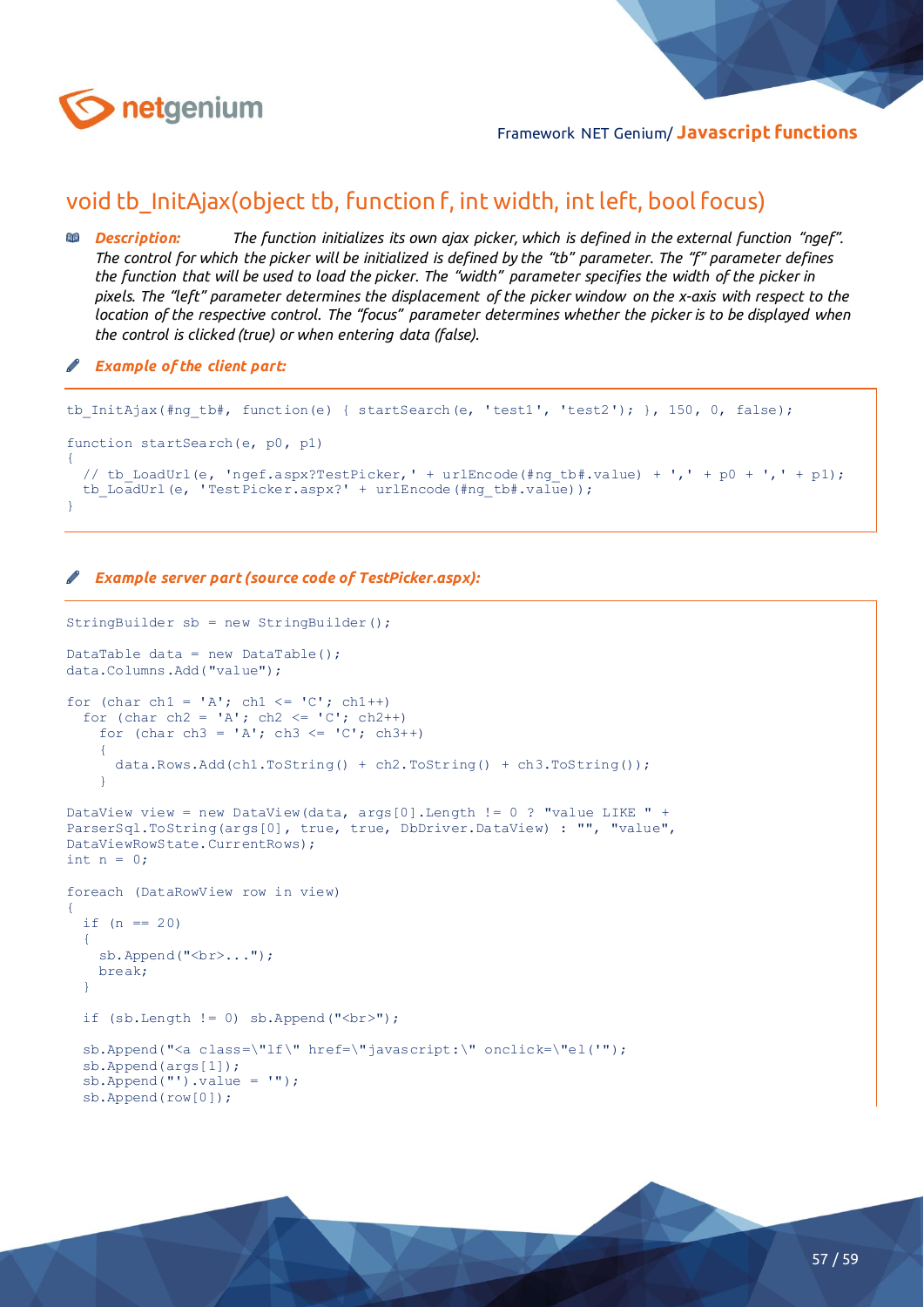

```
 sb.Append("'; return false;\">");
   sb.Append(row[0]);
  sb.Append("</a>");
  n++;}
if (sh.length == 0){
   sb.Append("OK");
}
Html.FlushAjaxContent(sb.ToString());
```
#### int Time2Int(string time)

RB. *Description:* The function returns the number of minutes converted from the text string – time – specified *by the "time" parameter in the format "HH:mm".*

```
Example:
◢
```

```
var n = Time2Int('01:23');// Returns "83"
var n = Time2Int(' -01:24');// Returns "-84"
```
#### string translate(string value)

- 80 *Description: The function returns the language translation of the multilingual term specified by the "value" parameter based on the language setting of the currently logged in user.*
- *Example:*

var s = translate('Approval has been canceled#en:Approval has been canceled');

## string translate(string value, string language)

- 函 *Description: The function returns the language translation of the multilingual term specified by the "value" parameter based on the language defined by the "language" parameter.*
- *Example:*

var s = translate('Approval has been canceled#en:Approval has been canceled', '#language#');